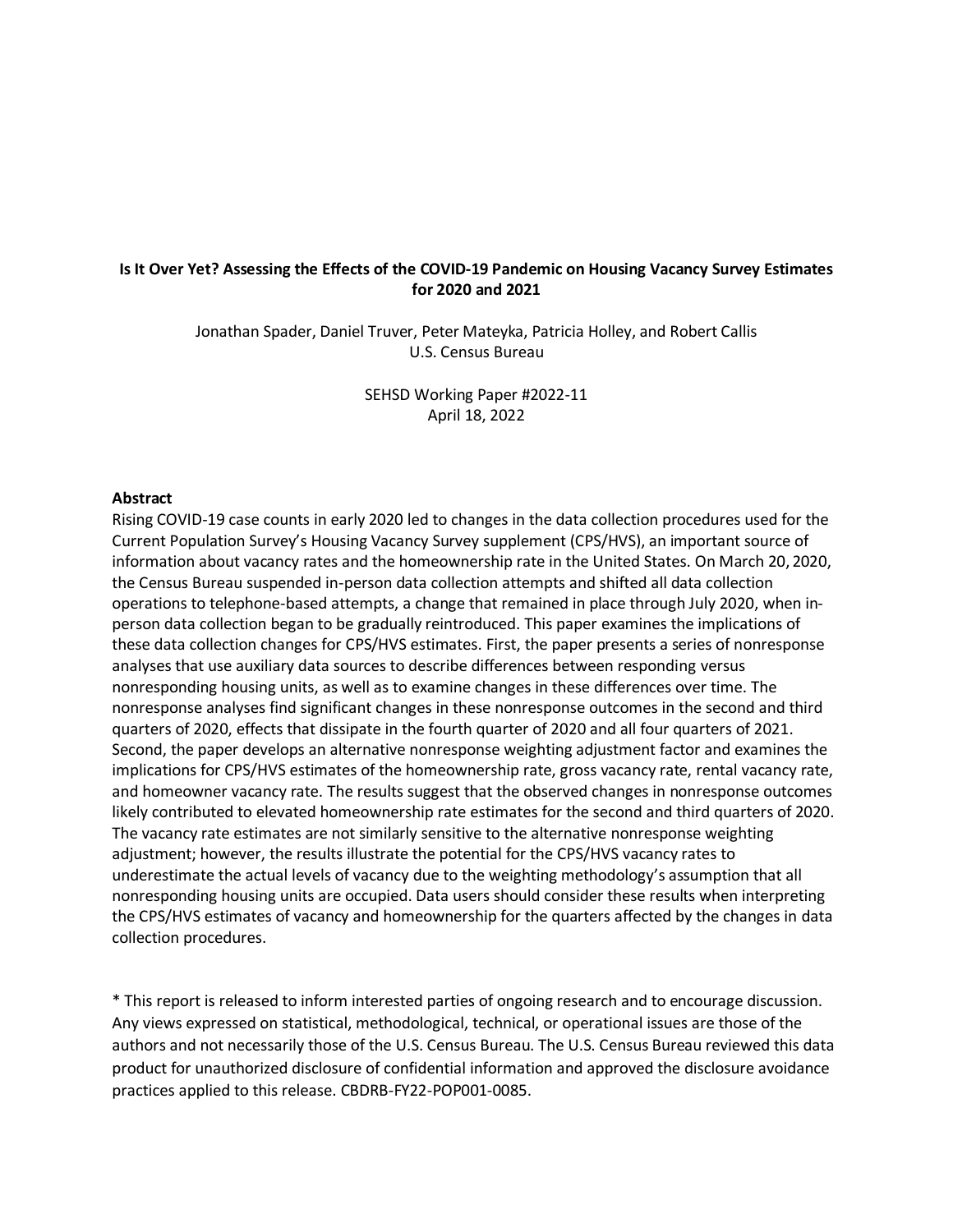#### **Introduction**

In response to the onset of the COVID-19 pandemic in the United States, the Census Bureau on March 20, 2020, suspended in-person interview attempts for its ongoing surveys, including the Current Population Survey's Housing Vacancy Survey supplement (CPS/HVS).<sup>1</sup> In-person interview attempts termed 'personal visits'—are the primary mode of data collection for CPS/HVS, which relies on these visits to accurately identify vacant and non-residential properties as well as to complete household interviews. Following the suspension of personal visits, CPS/HVS interviewers made extensive efforts to replace personal visits with telephone-based contact attempts. Despite these efforts, the share of CPS/HVS sample cases resolved as nonresponses increased from 14-15 percent in each quarter of 2019 to 18 percent in the first quarter of 2020 and 28 percent in the second quarter of 2020. As in-person interview attempts were gradually reinstated, the nonresponse share subsequently reversed to 24 percent in the third quarter of 2020 and 18-22 percent in the fourth quarter of 2020 and each quarter of 2021.

Spader et al. (2021) examined the implications of this change in data collection procedures for CPS/HVS estimates through the third quarter of 2020. The current paper updates the analyses in Spader et al. (2021) through the fourth quarter of 2021. Additionally, this paper uses similar methods to examine the extent to which response rate decreases from 2015 to 2019 prior to the pandemic carry similar consequences for CPS/HVS estimates. In both analyses, a central research objective is to determine the extent to which nonresponse is randomly distributed across sampled housing units or concentrated among specific types of households or housing units. Decreases in the response rate do not necessarily reduce the accuracy of survey estimates if the changes in nonresponse are random or otherwise independent of the variables used to produce estimates. However, the response rate decreases may affect the CPS/HVS estimates to the extent that the suspension of personal visits reduced the response rates of some groups more than others—e.g., vacant versus occupied units, rental versus homeowner units, etc.

Assessing these patterns of nonresponse is therefore necessary to understand the extent to which the CPS/HVS estimates may be affected by the changes in nonresponse. For example, the CPS/HVS estimate of the homeownership rate increased from 65.3 percent in the first quarter of 2020 to 67.9 percent in the second quarter. This increase of 2.6 percentage points marks the largest quarter-to-quarter change in the homeownership rate in the CPS/HVS historical series dating back to 1964.<sup>2</sup> Because the changes in data collection procedures affected the response rates in the first and second quarters of 2020, it is unclear to what extent this increase may be due to the data collection changes rather than the actual changes in homeownership that occurred during the initial months of the pandemic.

This paper pursues two research objectives in an attempt to better understand the consequences of changing response rates for the CPS/HVS estimates. First, the paper conducts a series of nonresponse analyses that describe the differences between responding versus nonresponding housing units within a

<sup>&</sup>lt;sup>1</sup> The Housing Vacancy Survey supplement collects additional information about vacant units, whereas information about homeownership is collected for occupied units in the Current Population Survey. For ease of notation, this paper uses the CPS/HVS label to refer to the combined set of vacancy rate and homeownership rate estimates. Additional information about the quarterly CPS/HVS estimates is available at: [https://www.census.gov/housing/hvs/index.html.](https://www.census.gov/housing/hvs/index.html)

<sup>&</sup>lt;sup>2</sup> U.S. Census Bureau. Housing Vacancies and Homeownership (CPS/HVS). Table 14. Homeownership Rates for the U.S. and Regions: 1964 to Present." Published October 27<sup>th</sup>, 2020.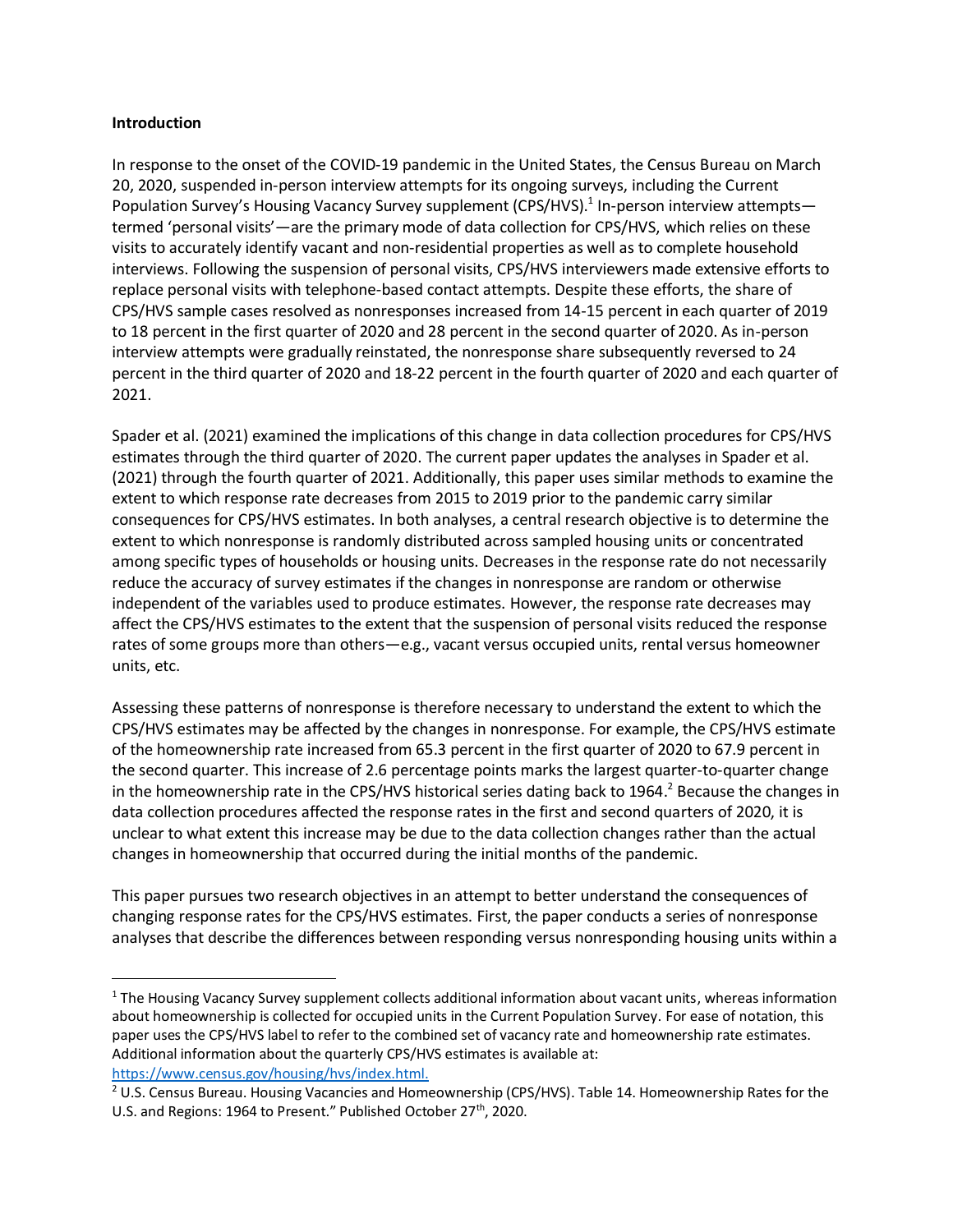given time period and then examine changes in these nonresponse outcomes across periods. These analyses document the extent to which nonresponse was nonrandom in 2015 prior to the response rate decreases that are the focus of this paper. The analyses then describe the size and nature of the changes in nonresponse patterns that appear between 2015 and 2019 and between 2019 and each quarter of 2020 and 2021, respectively. The results do not find significant changes in sample composition following the incremental declines in the response rate from 2015 and 2019; conversely, they describe multiple significant changes in nonresponse outcomes in the second and third quarters of 2020 following the pandemic-related suspension of personal visits.<sup>3</sup>

Second, the paper develops a nonresponse weighting adjustment factor and examines the implications of its use for the CPS/HVS estimates of the homeownership rate, rental vacancy rate, homeowner vacancy rate, and gross vacancy rate. The analyses use a propensity-score-based approach to develop a nonresponse weighting adjustment factor and apply it to the CPS/HVS weights. The results suggest that the observed changes in sample composition may have contributed to elevated homeownership rate estimates for the second and third quarters of 2020, and that this effect dissipated in subsequent quarters. In contrast, the vacancy rates are not significantly affected by the nonresponse adjustment factor; however, the discussion of these results describes the potential for the CPS/HVS vacancy rates to underestimate the actual levels of vacancy to the extent that the suspension of personal visits increased the risk of violating the weighting methodology's assumption that data collection attempts will identify all vacant units.

# **Changes to HVS Data Collection Procedures**

In response to rising numbers of COVID-19 cases in the United States, the Census Bureau suspended personal visits for the CPS/HVS on March 20, 2020. The suspension of personal visits continued in all areas of the United States for the CPS/HVS data collection periods in April, May, and June 2020. Beginning in July 2020, personal visits began to be reintroduced in a subset of localities, with ongoing review and updates each month in response to local conditions. Table 1 shows the percentage of sample cases for which personal visits were allowed in each quarter of 2020 and 2021 by region. The percentages show that personal visits were gradually reintroduced in most areas by the end of 2020, but also that some restrictions continued through the third quarter of 2021. The fourth quarter of 2021 was the first quarter when personal visits were allowed in all areas throughout the country.

During the periods when personal visits were suspended, the Census Bureau continued to collect the CPS/HVS by telephone, making efforts to collect telephone interviews for all sample units including vacant units and ineligible units. The standard CPS/HVS data collection procedures use personal visits as the primary mode of data collection but allow telephone interviews when certain conditions are met. The CPS/HVS sample design is a rotating panel that collects data on sample housing units for eight separate months. Once selected, a housing unit is in the sample for four consecutive months, out for eight months, and then in the sample for four months. Under the standard CPS/HVS data collection procedures, the first and fifth interviews are required to be collected through personal visits. In other months, a telephone interview can be completed with HVS-eligible sample housing units if the unit was HVS-eligible in the previous month, the unit is located geographically distant from the interviewer's

 $3$  Use of the term statistically significant in the text of this paper indicates that a finding is significant at the 90 percent level or higher. All tables report significance at the 90, 95, and 99 percent levels.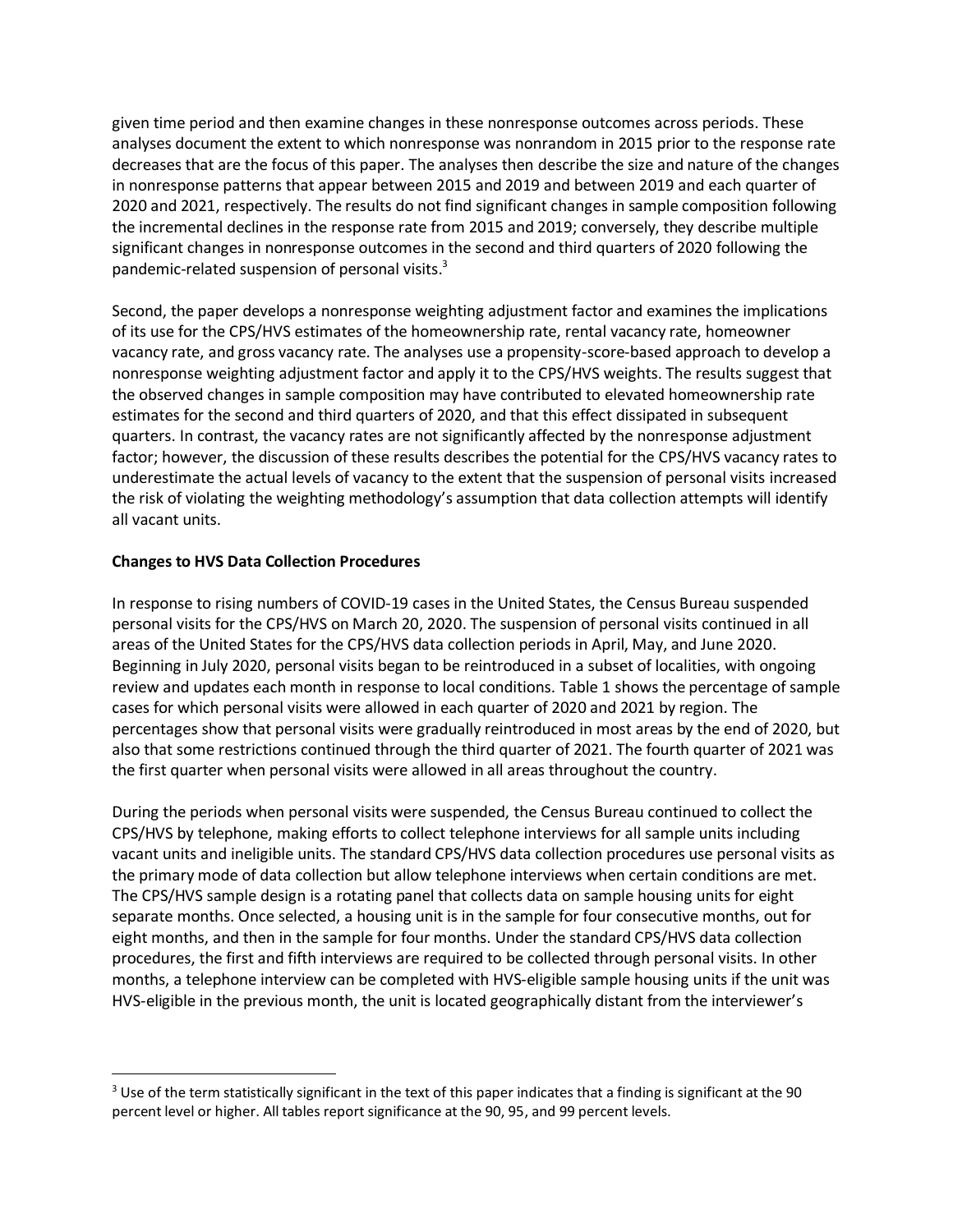home and other remaining interviews, and the name and telephone number of a reliable respondent is available and a telephone interview is acceptable to that person.<sup>4</sup>

The suspension of in-person interviews meant that telephone contact attempts replaced in-person interview attempts for all housing units, regardless of a unit's month in sample. These telephone contacts relied on phone numbers identified through multiple sources. For housing units with a completed interview in a previous month, interviewers attempted to contact the occupant or knowledgeable proxy interviewed during the previous month. Additionally, interviewers were encouraged to the use the resources available to them to identify contact information for sample housing units and/or knowledgeable proxy respondents. These included internal resources such as purchased third-party telephone lookup databases, as well as public records databases such as tax assessor records. Interviewers could also use online searches to identify leasing offices or telephone contacts with knowledgeable local sources such as real estate agents, neighbors, and postal workers who might be able to identify vacant units, provide contact information for the property owner, or complete a proxy interview. Beginning in December 2020, interviewers were also allowed to drive by the sample unit to try to determine the vacancy status. The removal of personal visit restrictions subsequently reversed these changes, returning to the previous procedures for determining when a telephone interview is allowed.

In each month, CPS/HVS data collection generally begins at the start of the week containing the 19th and closes out early the following week. The suspension of personal visits on March 20, 2020 occurred on the Friday during the week of data collection. While interviewers were able to make at least one personal visit attempt to most sample units prior to the suspension of personal visits, the suspension of personal visits occurred prior to the completion of data collection activities for March 2020—and therefore prior to the completion of data collection for the first quarter 2020.

While interviewers made extensive efforts to complete data collection using telephone-based contact attempts, response rates declined following the suspension of personal visits. Table 2 displays the unweighted share of sample housing units recorded as nonrespondents in each quarter of the analysis period. Using CPS/HVS terminology, these nonresponding units are coded as 'Type As,' which include housing units that are eligible for an occupied interview but for which no data are collected (e.g., refusals). The nonresponse shares in Table 2 show the ratio of these Type A nonresponses to the full sample of housing units, which also includes completed interviews of occupied units, HVS-eligible Type B vacant units, other Type B units, and Type C ineligible units.<sup>5</sup> The percentages in the first column of Table 2 indicate that the share of sample housing units recorded as nonresponses increased from approximately 14-15 percent of sample housing units in each quarter of 2019 to 28 percent in the second quarter of 2020 before returning to 19 percent of sample cases in the first two quarters of 2021. This pattern reflects the increase in nonresponse that accompanied the suspension of personal visits in 2020, along with the subsequent reduction in nonresponse as personal visits were reintroduced. The figures also show a modest increase in nonresponses to 21-22 percent in the second half of 2021 as the Delta and Omicron waves of COVID-19 infections spread throughout the U.S.

<sup>4</sup> For additional information, refer to the Current Population Survey Interviewing Manual (2015) at https://www.census.gov/housing/hvs/methodology/CPS\_Manual\_April2015.pdf.

<sup>5</sup> Additional information about the technical definitions of each of these groups is available in Chapter 3-2 of CPS Technical Paper 77 (U.S. Census Bureau 2019).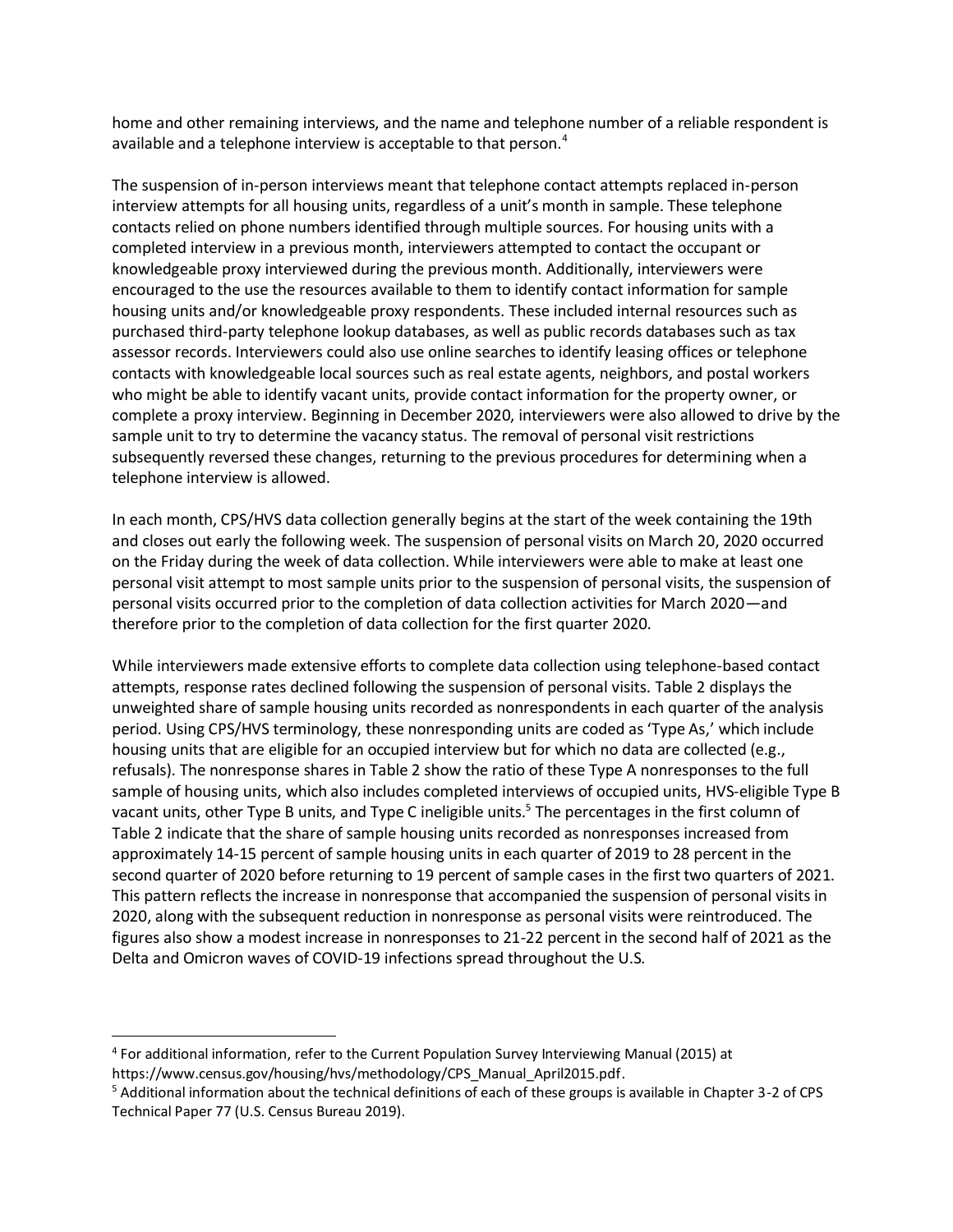The additional columns of Table 2 report the nonresponse share in each quarter by month-in-sample (MIS) group. These patterns show that the highest nonresponse share (45%) appears in the second quarter of 2020 for MIS 1, which includes the housing units that were rotating into the sample for the first time and that did not have any stored contact information from interviews in previous months. While higher nonresponse rates in the MIS 1 group aren't necessarily problematic for the CPS/HVS estimates, they may raise concerns to the extent that the availability of telephone contact information from previous interview months is correlated with vacancy, tenure, or other estimated outcomes. The nonresponse shares for subsequent quarters show the lingering effects as these units moved into later months-in-sample.

Lastly, the figures in Table 2 also reflect the more incremental increases in nonresponse that occurred in the years preceding 2019. Between the third quarter of 2015 and the second quarter of 2016—the four quarters following full implementation of the CPS sample redesign<sup>6</sup>—the nonresponse share of sample housing units was approximately 11-12 percent, compared to 14-15 percent in each quarter of 2019.

## **Implications of Unit Nonresponse for Survey-Based Estimates**

The recent changes to CPS/HVS data collection in response to COVID-19 and the resulting drop in response rates have occurred against longer-term trends in survey nonresponse. Since the 1990s, survey nonresponse has increased across almost all household surveys, including large government surveys (Czajka and Beyler 2016). Declines in survey response rates are concerning because the foundation of household surveys rests on probability sampling, in which samples of a target population are drawn from a sampling frame, which includes all of the households that compose the target population (Groves 2006; Brick and Williams 2013). The main assumption of this strategy is that for the sample to be representative of the target population, there must be complete response to all survey measures on the survey instrument. When missing data are present, this introduces the potential for estimates to be biased.

However, nonresponse alone is not sufficient to create bias in survey estimates. When data are missing at random, meaning the missing data are not correlated with the survey measure of interest, nonresponse does not bias the resulting survey estimate for the survey measure (Groves and Peytcheva 2008). This suggests a weak correlation between nonresponse rates and survey measure bias where a low response rate does not indicate the presence of bias nor a high response rate the absence of bias. Survey estimate bias may also vary across survey estimates on the same survey more than estimates across different surveys (Groves and Peytcheva 2008; Peytcheva and Groves 2009; Yan and Curtin 2010). Assessing bias is an item-specific process that involves looking at the relationships between the characteristics of respondents and nonrespondents, nonresponse, and each survey measure of interest.

Since survey nonresponse and concerns over survey bias have received considerable attention in recent years, most surveys employ at least minimal strategies to decrease or correct for potential issues related to nonresponse. Strategies for assessing and mitigating bias created by nonresponse vary by the type of missing data at hand. These include unit nonresponse, item nonresponse, incomplete coverage of populations, and partial nonresponse in panel surveys (Groves and Peytcheva 2008). All of these types

<sup>6</sup> Refer to Chapters 2-1 and 2-2 of CPS Technical Paper 77 (U.S. Census Bureau 2019) for more information about the CPS's sample frame and sample design. Additional information about the sample redesign is also available in the Bureau of Labor Statistics' CPS Technical Documentation at[: www.bls.gov/cps/sample\\_redesign\\_2014.pdf.](http://www.bls.gov/cps/sample_redesign_2014.pdf)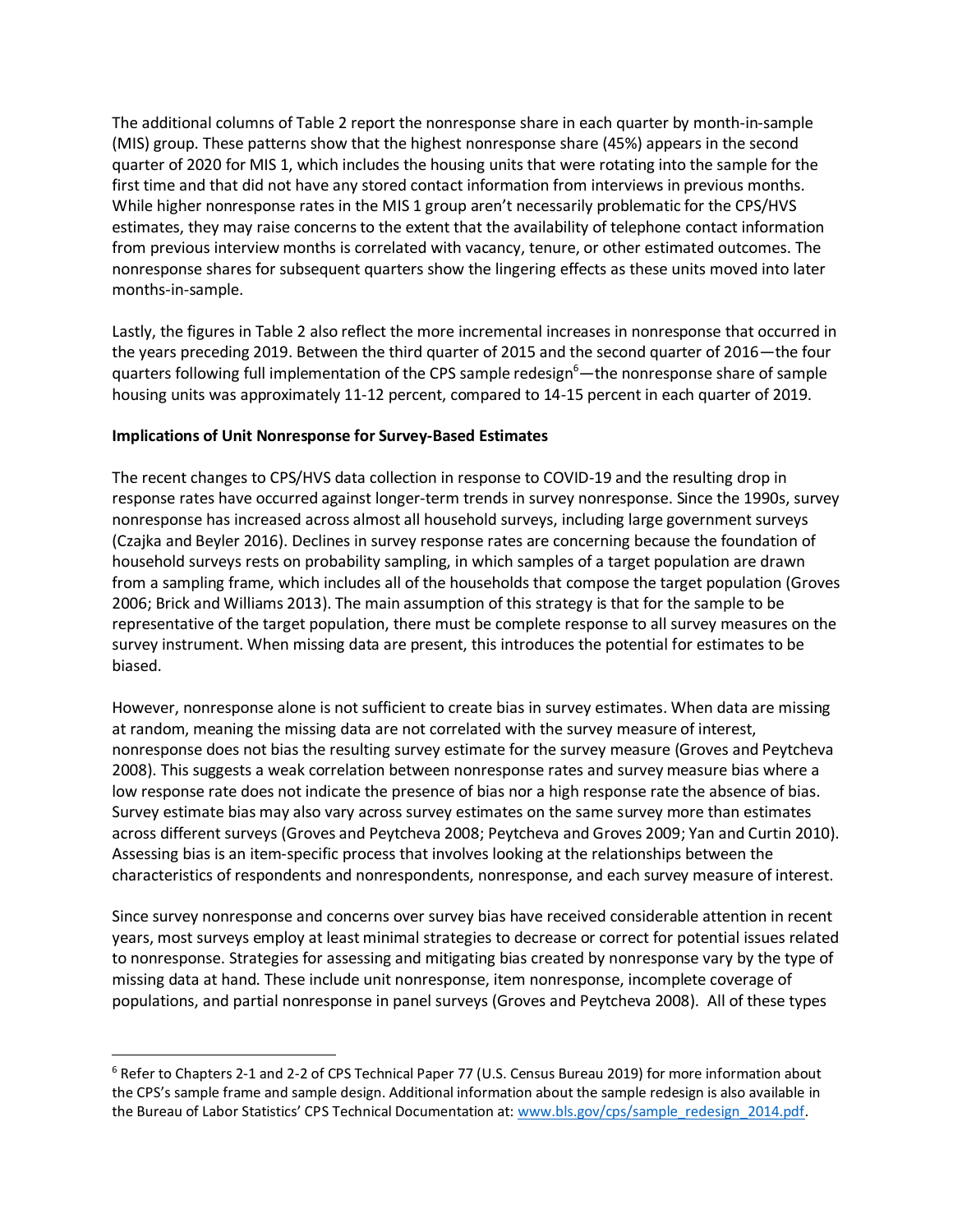of missing data are worthwhile subjects of research, but, in this paper, we focus on unit nonresponse, or when an interviewer is unable to obtain sufficient survey measures for a sample unit.

A common method of combating unit nonresponse bias is to use post-survey weighting adjustments.<sup>7</sup> These methods use outside information, called auxiliary data, on both respondents and nonrespondents to adjust survey weights to correct for potential bias on survey estimates. Auxiliary data may take the form of data from the sampling frame, administrative records, and survey paradata such as field representative observations (Groves and Peytcheva 2008; Kreuter and Olson 2011).

The two primary methods for creating weighting adjustments for unit nonresponse are adjustment cell weighting and response propensity weighting. The purpose of each of these strategies is to use auxiliary variables with information on both respondents and nonrespondents to predict the probability of response to a survey or for a given survey measure and reduce or eliminate nonresponse bias. Each of these methods has advantages and disadvantages, and the decision of which one to use is dependent on the available auxiliary data and the survey measure of interest.

Adjustment cell weighting involves creating cells by cross-tabulating auxiliary variables of interest for respondents and nonrespondents and then calculating the probability of response in the different cells. Because cell weighting is a non-parametric method, it provides some protection against model misspecification, nonlinear estimates, and interactions between variables that may occur in parametric modeling. This is useful especially when dealing with continuous variables (Haziza and Lesage 2016). One disadvantage, depending on the amount of data available, is that some cells in this method may have a limited number of cases, resulting in unstable probabilities. A technique for overcoming this issue is to combine cells with small sample sizes that have similar probabilities. A more sophisticated version of adjustment cell weighting, the chi-square automatic interaction detection (CHAID) algorithm, is used when the number of variables is large. This method merges and collapses the created cells until the data are grouped by similar response probabilities (Chen et al. 2015).

In response propensity weighting, a series of covariates is used to predict a group receiving or not receiving a treatment using logistic regression (Rosenbaum and Rubin 1983). As this method has been applied to survey nonresponse, the term "response propensity weighting" was developed to explain how the probability of response, a proxy for response propensity in surveys, is predicted using auxiliary variables that are associated with both nonresponse and the survey measure of interest. The resulting probabilities are used to adjust survey weights and correct for unit nonresponse bias. Response propensity weighting is more complicated than the adjustment cell method, but avoids the issues related to small cell sizes and unreliable cell probabilities (Brick 2013; Chen et al. 2015).

Chen et al. (2015) describe two limitations of response propensity weighting and offer a potential solution. The first limitation is that response propensity weighting is dependent on correctly specifying

 $7$ Other strategies to increase survey response rates include follow-up interviews, administering the survey in multiple modes, and prioritizing some cases over others when attempting interview (Fowler 2013; Groves 2006). These strategies are most effective when carefully tailored to balance nonresponse across sampled units with different characteristics. If a strategy for increasing response rates results in non-random increases in response patterns across some sampled units, this could actually increase bias on survey measures. Because changes to the survey mode for HVS/CPS had to be made quickly, using one of the aforementioned strategies was not an option, and this paper necessarily focuses on post-survey weighting adjustments.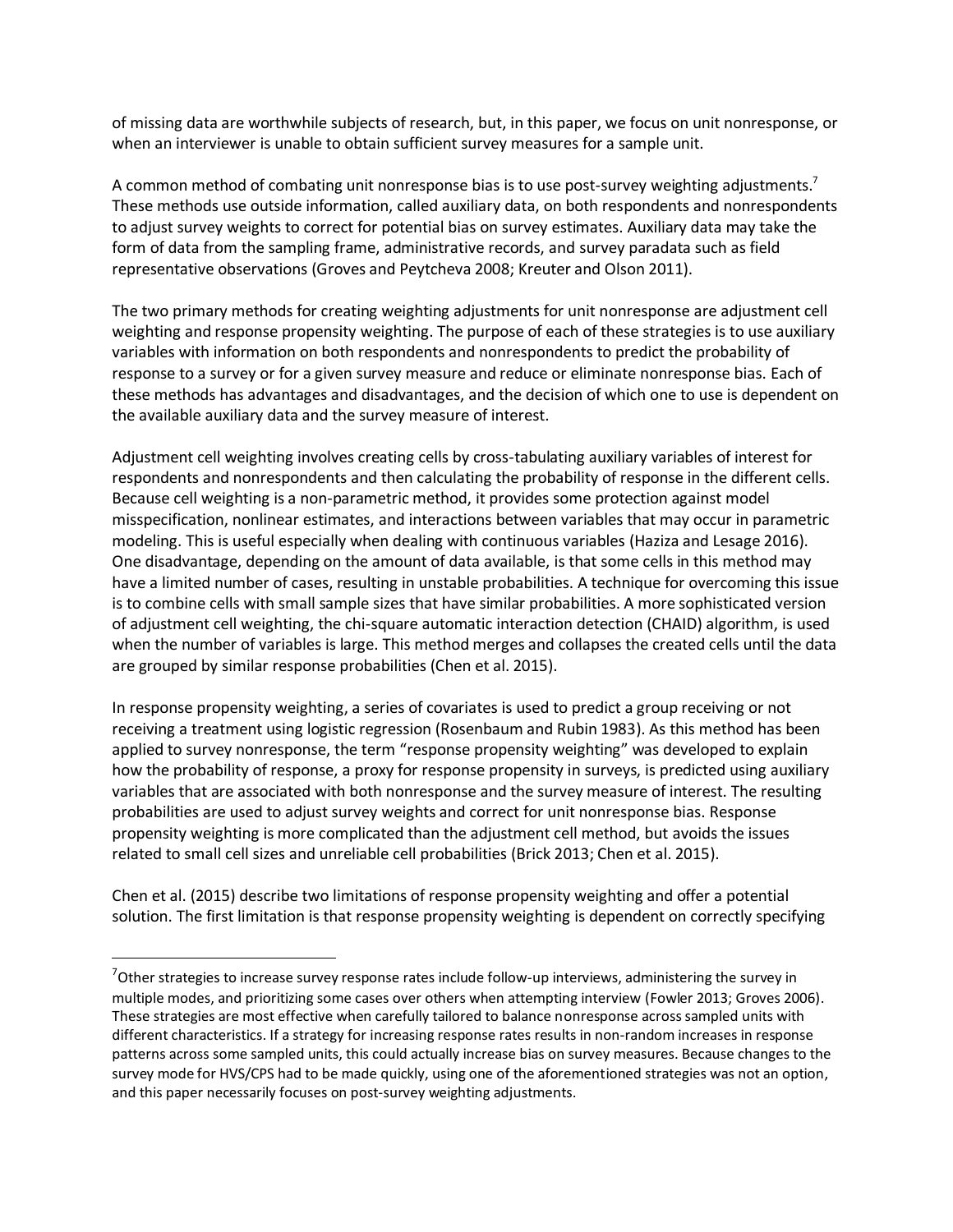the model, as poor model fit will yield biased coefficients. For the second limitation, response propensity weighting sometimes yields very small propensities for small samples, and these groups can then receive very large weights. Chen et al. (2015) reference the work of Little (1986) on the response propensity stratification method, in which the resulting response propensities are then used to form adjustment cells. Using this method reduces issues with poor model fit and/or small propensities.

An additional criticism of past work using response propensity weighting is that researchers often assume that the propensity to respond is fixed for a sample unit rather than variable across survey conditions—e.g., the number of attempts by interviewers to obtain a response. $8$  One proposed way to avoid this issue is to directly model survey conditions by having a vector of predictors include data collection attempts, such as numbers of call attempts, survey mode, incentives, and refusal conversion attempts (Brick 2013; Olsen and Groves 2012; Schouten et al. 2011). Using data collection measures has proven useful in propensity score modeling experiments aimed at case prioritization for a large government survey (Tolliver et al. 2019).

Often response propensity weighting and adjustment cell weighting methods are combined with additional techniques to adjust the weights according to known population totals. For example, many government surveys take a two-step approach of using adjustment cell weighting to correct for nonresponse bias combined with raking to calibrate the resulting weights against existing population totals (Haziza and Lesage 2016). In these methods, data on respondents and nonrespondents are used in combination with independent housing unit and/or population estimates to adjust survey weights to account for potential nonresponse bias (Bethlehem 2002).

No single weighting adjustment strategy has been demonstrated to be superior to others in reducing nonresponse bias (Chen et al. 2015; Brick 2013). What appears to be most important is to have powerful auxiliary variables that predict both nonresponse and the survey measure of interest and selecting a strategy that best takes advantage of these data. Strategies that limit the amount of auxiliary data that can be incorporated may be less beneficial (Brick 2013). Conversely, the incorporation of supplemental data sources beyond what is available from the survey itself can be valuable to the extent that such data broadens the set of auxiliary variables available to predict nonresponse.

In recent years, researchers have developed linking methods to broaden the set of auxiliary data available for nonresponse analyses of Census Bureau surveys (Brummet 2014; Wagner and Layne 2014). These efforts initially focused on understanding the consequences of nonresponse patterns prior to the COVID-19 pandemic in the CPS's Annual Social and Economic Supplement (CPS ASEC; Bee et al. 2015), the Survey of Income and Program Participation (Eggleston and Westra 2020), and the Consumer Expenditure Survey (Brummet et al. 2018; Sabelhaus et al. 2015). More recently, Rothbaum and Bee (2020) examine the consequences of changing nonresponse patterns for income estimates in the 2020 CPS ASEC collected during the early months of the pandemic, and Berchick et al. (2020) examine 2020 CPS ASEC estimates of health insurance for evidence of nonresponse bias. While several of these prior analyses use auxiliary data to examine nonresponse bias in the CPS, the current study and its predecessor to our knowledge are the first to apply these methods to the Housing Vacancy Survey (Spader et al. 2021).

#### **Data and Methodology**

<sup>&</sup>lt;sup>8</sup> This criticism is just as valid for cell adjustment methods that ignore data collection attempts in estimating response propensities.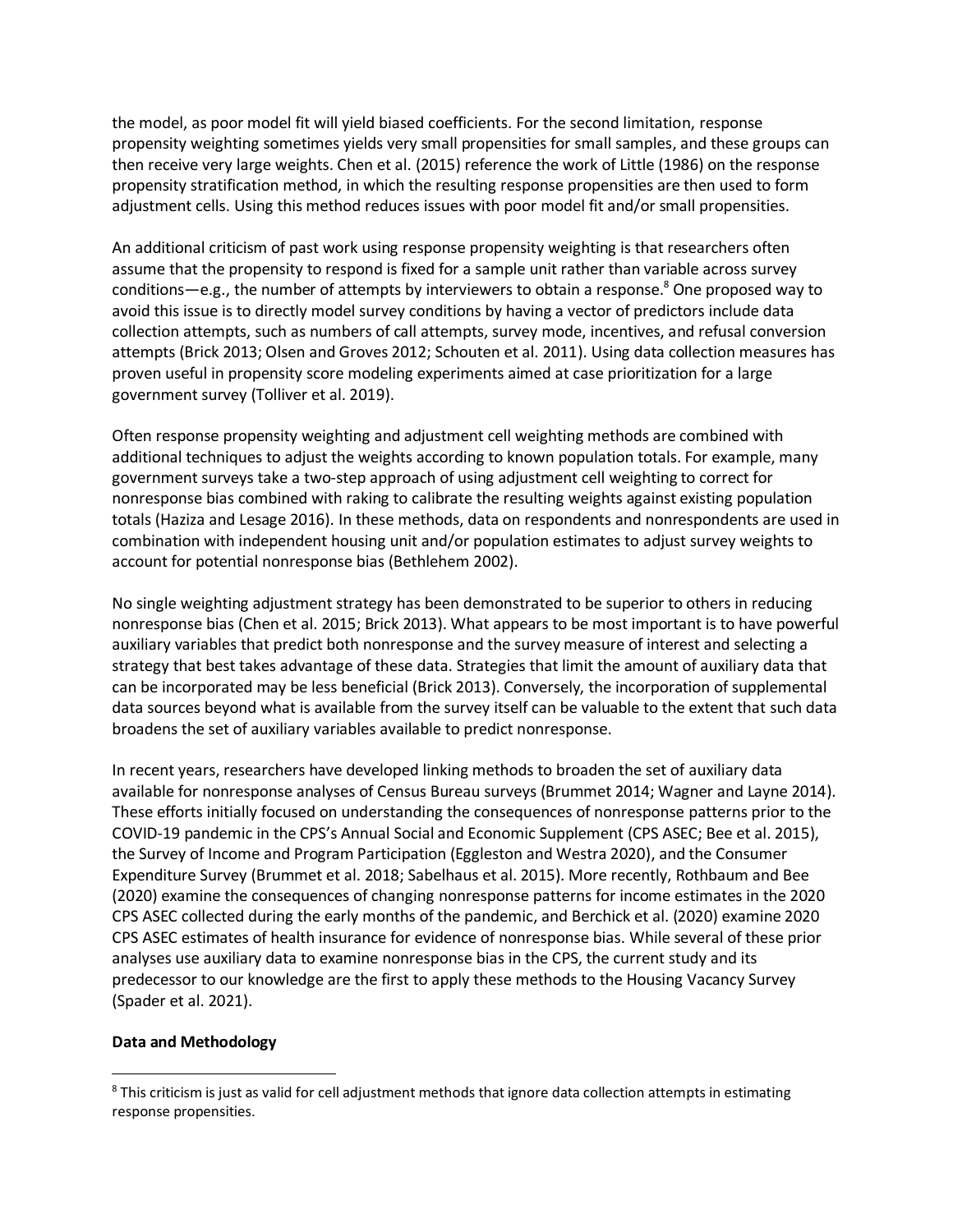The analyses in this paper pursue multiple research objectives. First, we conduct a series of nonresponse analyses that compare the characteristics of responding versus nonresponding housing units over time, measuring the extent to which CPS/HVS nonresponse patterns have changed. An initial set of analyses compare nonresponse patterns in 2019 to the period following the most recent CPS/HVS redesign in 2015. These analyses examine the extent to which the patterns of nonresponse changed from 2015 to 2019 during the period of incremental decreases in survey response. Additional analyses then compare nonresponse patterns during the pandemic period in 2020 and 2021 to the patterns observed in 2019. This second set of analyses examines the extent to which nonresponse patterns changed following the suspension of personal visits in March 2020. A final research objective of the paper is to develop and apply a nonresponse weighting adjustment factor to explore the extent to which the observed changes in nonresponse patterns affected the CPS/HVS estimates. In each of these analyses, the availability of supplemental data that contain information about both responding and nonresponding households is central to the research design.

The base dataset for the analyses is the monthly sample of housing units for CPS/HVS data collection. We append the monthly datasets from July 2015 through June 2016—the first 12 months following full implementation of the sample redesign—and from January 2019 through December 2021. We categorize this data into quarters to match the CPS/HVS quarterly releases, and supplement it with information from multiple sources. First, information from the 2010 Decennial Census and property records from Black Knight Inc. are each merged to the base sample at the housing unit level, using the Census Bureau's Master Address File identifier (MAFID) to conduct the merge (Brummet 2014). The 2010 Census contains information about the vacancy status, tenure, and other attributes of the unit at the time of the census. The vendor data from Black Knight Inc. contains information about the housing unit compiled from county tax assessor records and other sources. Additionally, neighborhood attributes measured at the census tract level are added from the American Community Survey's 2018 5 year estimates. Table 3 contains a summary of the data sources and variables added from each source. Because none of the supplementary data sources contains complete coverage of all housing units in the base sample, the analyses add indicator variables for whether a match cannot be found as additional covariates.

The nonresponse analyses use this information to compare the characteristics of responding versus nonresponding housing units. For a given period, the analyses test whether the characteristics of nonresponding units are statistically different from the characteristics of housing units with a completed response. Using CPS/HVS terminology, the analyses compare the characteristics of Type A nonresponses to the characteristics of the pooled sample of completed interviews, Type B vacant/unoccupied units, and Type C ineligible units. These initial comparisons describe the extent to which differential nonresponse is present in the CPS/HVS sample, capturing both longstanding response patterns and any recent changes unique to the period selected.

The second step in the nonresponse analyses is to compare the differences between responding and nonresponding units across quarters. These comparisons test whether the size of the differences changed significantly across periods. These difference-in-difference comparisons have the potential to shed light on whether the pandemic-related suspension of personal visits affected response patterns. However, the comparisons may also reflect the effects of any other confounding factors that altered the likelihood of nonresponse among the observed subgroups across quarters. The comparisons should therefore be interpreted as the combined effect of the data collection changes and all other factors that affected nonresponse patterns during the periods being compared.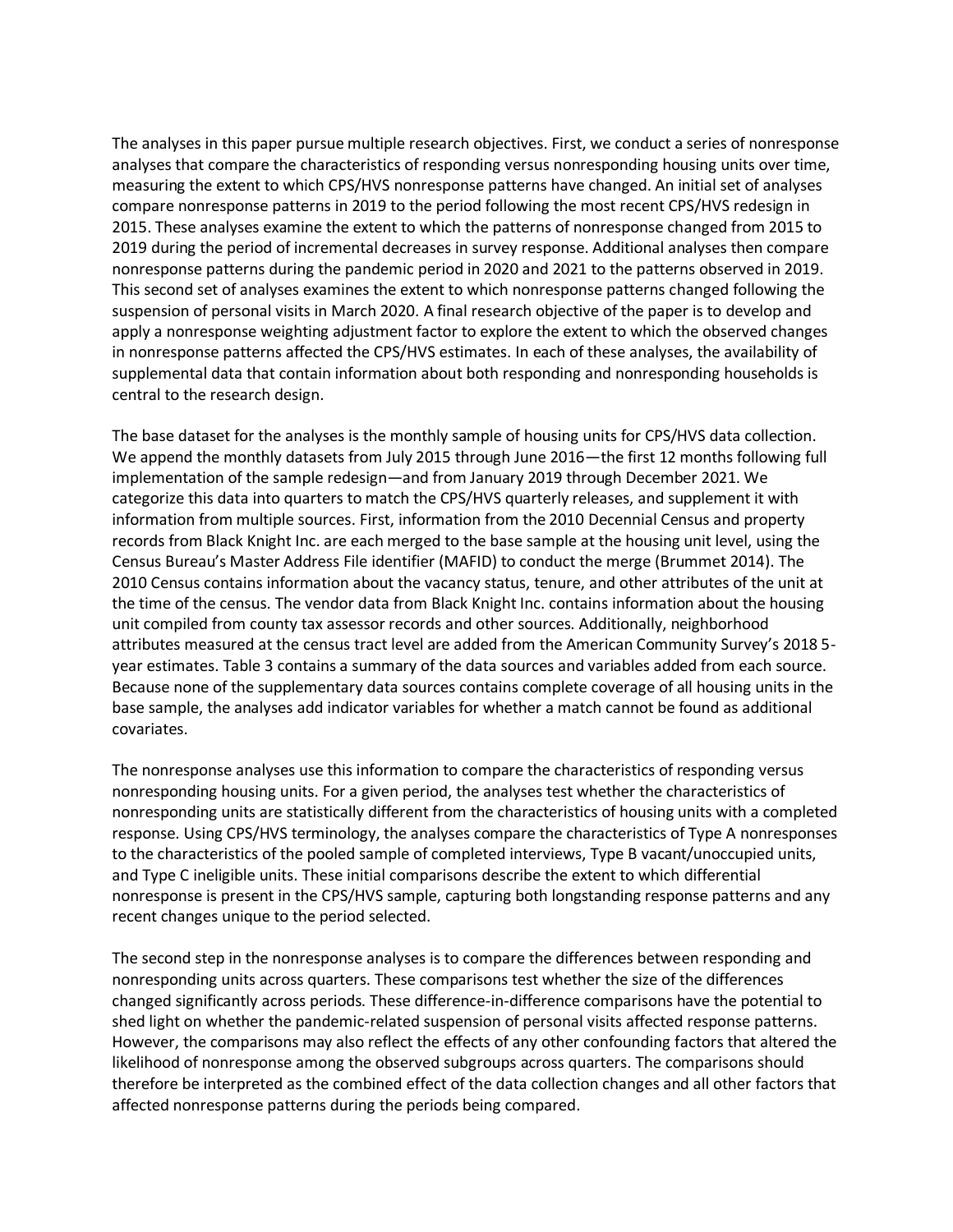The results of these analyses then inform the development of an alternative weight using a propensityscore-based adjustment for nonresponse. Under the current methodology, the CPS/HVS weights adjust for nonresponse in two ways. First, the CPS household weight applied to occupied units includes a nonresponse weighting adjustment factor that adjusts for differences in response across primary sampling units (PSUs) and central city location status. The nonresponse adjustment factor groups PSUs within the same state that are similar in metropolitan status and size and then splits these clusters based on central city and non-central-city location to form the adjustment cells. This nonresponse adjustment factor is incorporated into the CPS household weights applied to occupied units; however, the HVS supplement weights applied to vacant units do not have any similar adjustment for nonresponse.<sup>9</sup> Second, the process of controlling the weights to independent population totals may also reduce the effects of differential nonresponse to the extent that nonresponse is correlated with the demographic subgroups used in the population controls. A more detailed description of the weighting components included in the standard methodology is available in CPS Technical Paper 77 (U.S. Census Bureau 2019).

An important feature of the current methodology is its assumption that all Type A nonresponses are occupied units and that none are vacant. This feature is implicit in the application of the nonresponse adjustment factor to occupied units but not to vacant units. By calculating the nonresponse adjustment factor as the inverse of the ratio of completed interviews to the sum of complete interviews plus Type A nonresponses within each adjustment cell, the nonresponse adjustment factor weights the completed interviews up to the total universe of completed interviews and Type A nonresponses. This adjusted total of occupied units is then combined with the vacant responses when the population control totals are applied to weight the units up to the total number of housing units in U.S. This sequence of steps relies on the assumption that all vacant units will be identified during the in-person data collection attempts. To the extent that vacant units are not identified by the in-person data collection attempts and are instead coded as Type A nonresponses, the CPS/HVS estimates of vacancy rates may underestimate vacancy. Moreover, any changes in the likelihood that vacant units are not identified by the in-person data collection attempts may limit the validity of comparisons of the CPS/HVS estimates of vacancy rates across quarters.

The analyses in this paper therefore examine the sensitivity of CPS/HVS estimates to the use of an alternative weighting approach that uses the supplemental data sources to develop a propensity-scorebased adjustment for nonresponse. The propensity scores are constructed by estimating logistic regressions with the following form:

# (1)  $Log((Pr(Y_i / (1 - Pr(Y_i))) = \alpha + X_i \beta_1 + G_i \beta_2 + M_i \beta_3)$

Where  $Y_i$  is an indicator for whether the housing unit did not respond,  $X_i$  is a vector of covariates from the supplemental data sources described above,  $G_i$  is a set of fixed effects that interact 51 indicator variables for the states and Washington, DC with 3 metropolitan status categories, and  $M<sub>i</sub>$  is a set of fixed effects that interact the three metropolitan status categories with eight month-in-sample categories.<sup>10</sup> Equation 1 is estimated separately for each quarter using logistic regressions on the pooled sample of all housing units in the CPS monthly basic files for each quarter.

<sup>&</sup>lt;sup>9</sup> The HVS supplement weights are indirectly affected by the CPS household weights through the denominator of the regional housing unit adjustment, which includes the CPS estimate of the total count of occupied units. <sup>10</sup> Refer to Appendix A in Spader et al. (2021) for additional information about the model specification process along with model fit statistics.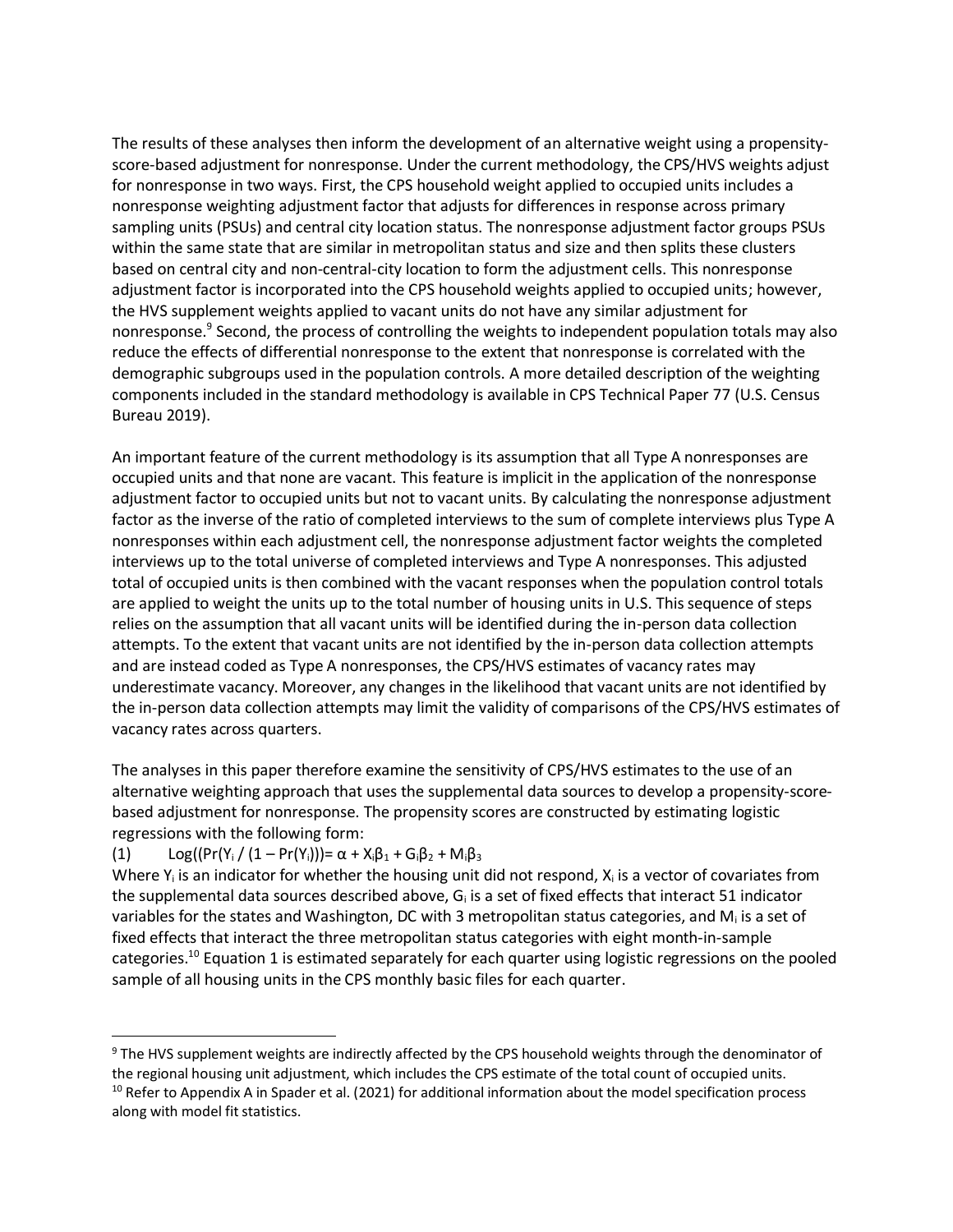These regressions are then used to calculate the predicted probability of response for each sample housing unit in each quarter. The alternative nonresponse weighting adjustment factor is calculated as the inverse of the predicted probability of response, and the alternative weights are constructed by multiplying this alternative nonresponse adjustment factor by the base weights to account for differences in response propensities. As described in CPS Technical Paper 77, the base weights are sufficient to produce unbiased estimates of vacancy rates and the homeownership rate under strong assumptions about ideal survey conditions such as zero frame error, zero non-sampling error, and nonresponse patterns that are independent of the variables used to produce the estimates (U.S. Census Bureau 2019). The alternative nonresponse weighting adjustment relaxes the last assumption, requiring only that the nonresponse patterns are independent of the unobservable factors not controlled for in the logistic regressions. However, it does not relax any concerns about frame error or other sources of non-sampling error.

### **Results and Discussion**

The first research objective for the analyses in this paper is to conduct nonresponse analyses that examine the extent of change in the characteristics of respondents and nonrespondents over time. Tables 4-8 present the results of these nonresponse analyses. All statistics are calculated using a base weight that adjusts for differences in sampling probabilities, and the standard errors are calculated using replicate weights.

Within each period, the tables present the results of t-tests of the difference in means between nonresponding housing units defined as Type A cases versus responding housing units defined as the pooled sample of completed interviews, Type B vacant/unoccupied units, and Type C ineligible units. These comparisons provide insight into whether nonresponding units were randomly distributed across the sample in each period by testing whether the mean attributes of nonresponding housing units are statistically different from the mean attributes of responding units. Significant differences do not necessarily imply that the final CPS/HVS estimates will under- or over-represent a given characteristic, because subsequent weighting adjustments such as the nonresponse adjustment factor and the process of controlling to independent population totals may correct for differences in nonresponse patterns. Nonetheless, these estimates provide insight into the extent to which nonrandom patterns of nonresponse raise concerns about the potential for nonresponse bias that require correction through the subsequent adjustments.

The tables also report the results of difference-in-difference estimates that compare the differences between the nonresponding and responding units across periods. Within each period, the differences are calculated as the mean value for nonresponding units minus the mean value for responding units. The difference-in-difference estimates are then calculated as the difference for the later period minus the difference for the earlier period, so positive values on the difference-in-differences estimates reflect attributes that became more common among nonrespondents over time—and therefore less represented in the CPS/HVS sample of respondents. These difference-in-differences comparisons provide insight into the extent to which the CPS/HVS nonresponse patterns changed over time. Similar to the within-period comparisons, it is possible that the subsequent weighting adjustment factors may partially or fully correct for any identified changes. Significant results for the difference-in-difference estimates therefore provide insight into the potential risk that nonresponse bias might affect the comparability of estimates across periods to the extent that the subsequent nonresponse weighting adjustments do not fully account for the identified changes.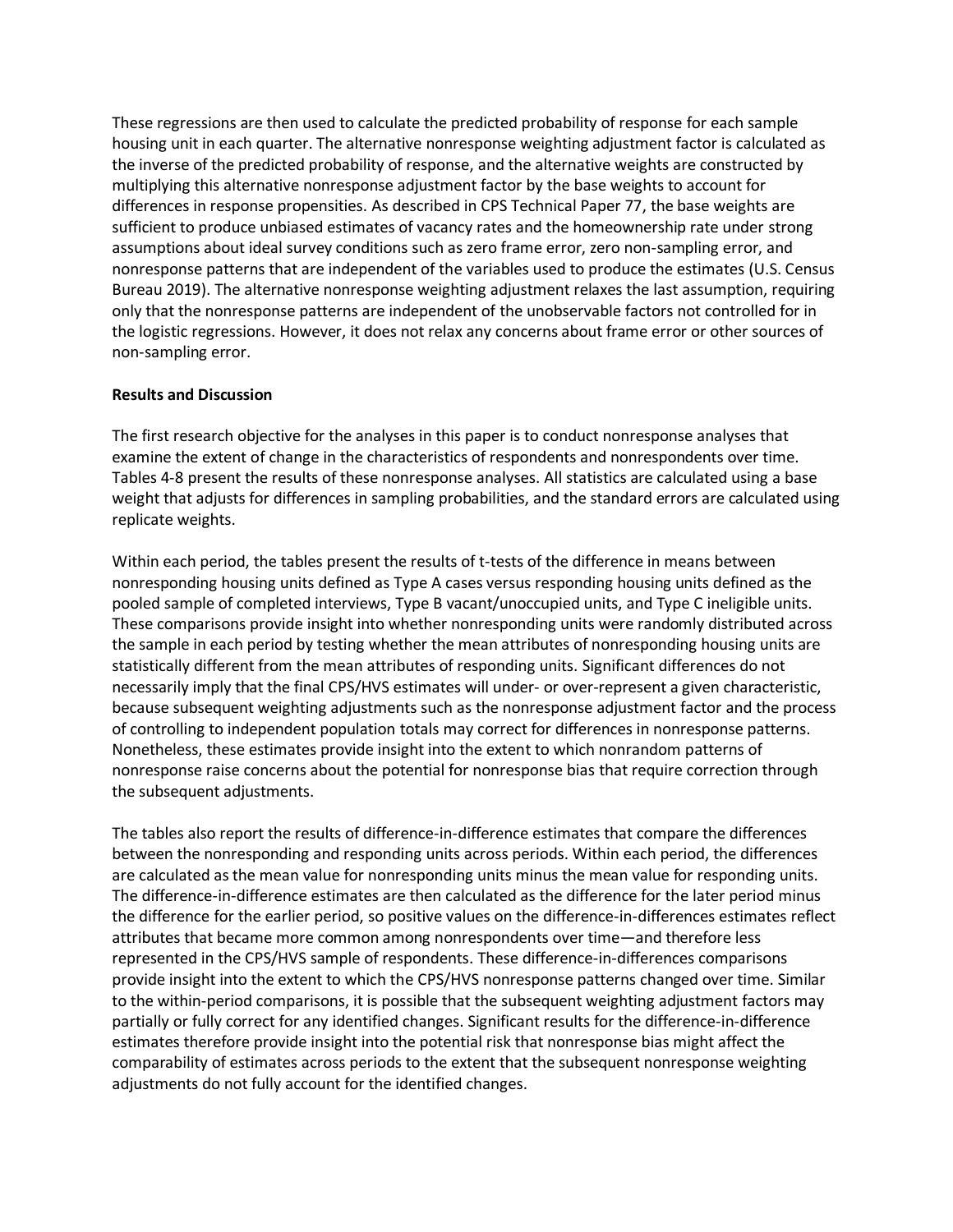#### Nonresponse Analyses: 2015-2019

Table 4 presents the results of nonresponse analyses that examine whether the incremental increases in nonresponse during the years prior to the pandemic were accompanied by significant changes in sample composition. The results compare the characteristics of responding and nonresponding housing units in 2019 to the first four quarters following the CPS/HVS sample redesign—the third quarter of 2015 to the second quarter of 2016 (labeled "2015/2016"). $^{11}$  The analyses might ideally compare the 2019 outcomes to even earlier periods to capture the full extent of the nonresponse rate declines over the preceding decade; However, the information needed to link sample housing units to the auxiliary data is not available prior to the sample redesign in 2015, so apples-to-apples comparisons to earlier periods are not possible. As shown in Table 2, the share of nonresponding units increased from 11-12 percent in 2015/2016 to 14-15 percent in 2019.

An initial finding from the output shown in Table 4 is that the within-period comparisons for both 2015/2016 and 2019 show multiple significant differences between the mean attributes of responding versus nonresponding housing units, suggesting that nonresponse was not randomly distributed in either period. For example, the results for 2015/2016 show that 12.7 percent of responding housing units were in MIS 1, and that the corresponding share among nonresponding units is 2.0 percentage points higher (14.7 percent)—a difference that is statistically significant. This difference indicates that sample housing units in MIS 1 may be slightly underrepresented in the sample of respondents. The final estimates therefore rely on the nonresponse adjustment factor and the process of controlling the weights to independent population totals to account for this difference.

The results for 2015/2016 also show significant differences between the mean attributes of responding and nonresponding housing units for multiple other variables. For example, the 2010 Census variables in Table 4 (which are defined in Table 3) show that the set of nonresponding housing units contains fewer seasonally vacant units; more rental units and fewer units owned with a mortgage; more units in multifamily buildings and fewer trailers or other dwelling types; fewer households with heads age 65 or over and more households with heads younger than age 50; and more households headed by a Black householder. The neighborhood characteristics from the 2014-2018 American Community Survey (ACS) mirror several of these findings, showing that higher shares of nonresponding housing units are located in neighborhoods with lower vacancy rates; fewer single-family and more multi-family buildings; lower homeownership rates; lower population shares of persons in the White alone race category; lower population shares age 55 or over and higher population shares age 35 to 54; higher incomes; higher population shares with a college degree; and lower population shares with U.S. citizenship. Taken together, these differences describe the extent to which nonresponse was not randomly distributed in 2015/2016, the baseline period for the comparisons in Table 4.

A second finding from the results in Table 4 is that the differences observed in 2015/2016 did not change significantly by 2019, with almost no significant results in the difference-in-differences estimates. The sole exception is the indicator variable for whether a housing unit was owned by a White householder in the 2010 Census. In 2015/2016, the within-period estimates show that 59.3 percent of responding cases were units owned by a White householder in the 2010 Census, and that the corresponding share for nonrespondents was only 0.6 percentage points higher—a difference that is not

 $11$  While initial implementation of the sample redesign began in earlier quarters, the third quarter of 2015 is the first quarter in which 100 percent of sample housing units reflected the redesign and contained the identifiers needed for linking sample units to the auxiliary data sources.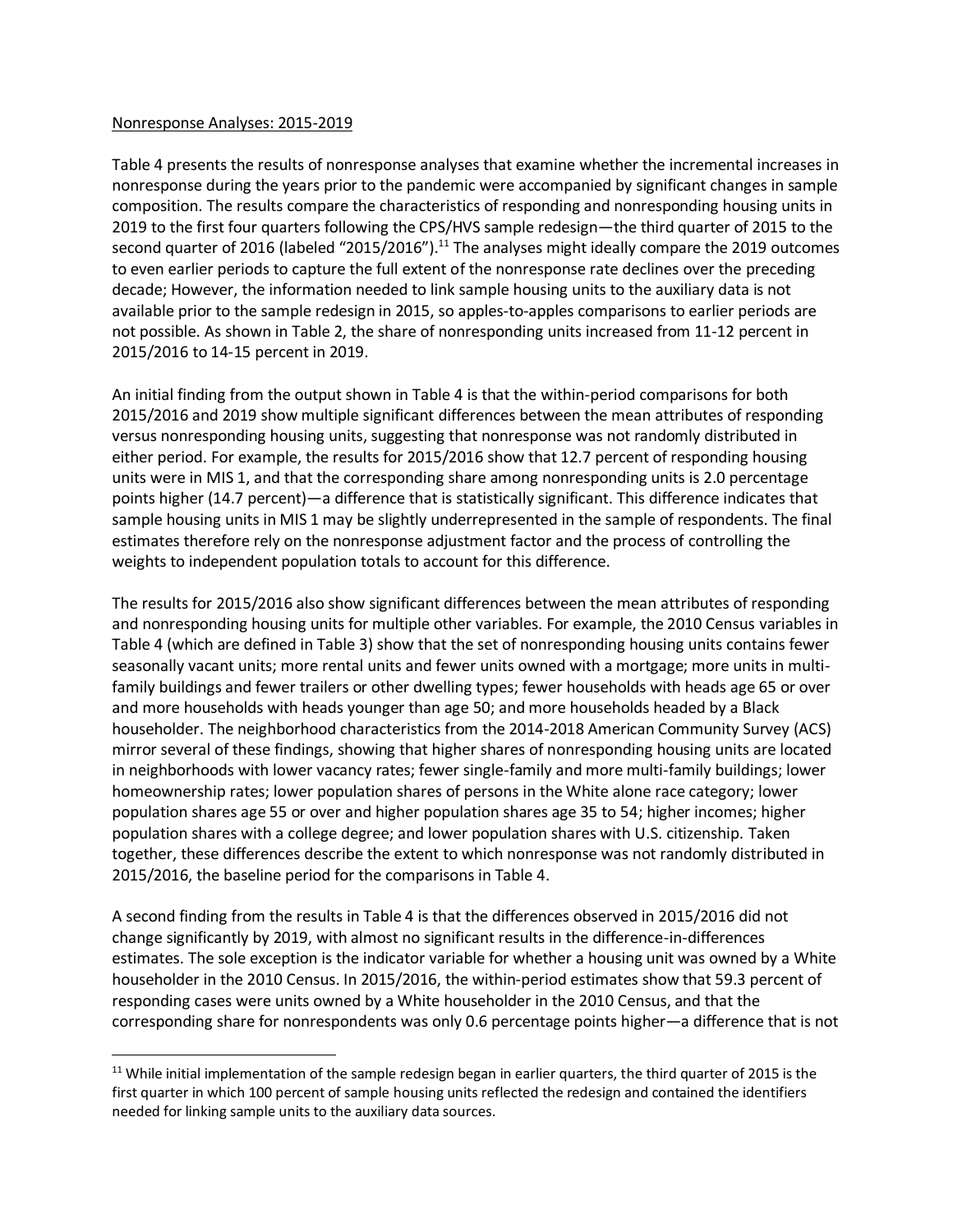statistically significant. Conversely, the estimates for 2019 indicate that 58.9 percent of responding cases were units owned by a White householder in the 2010 Census, and that the corresponding share for nonrespondents was significantly lower by 4.5 percentage points. The difference-in-differences estimate therefore shows that the Type A share decreased by 5.1 percentage points relative to the change in the responses share, and that this change is statistically significant at the 10 percent level.

While this estimate reflects a significant change in the relative attributes of nonresponding versus responding units between 2015/2016 and 2019, it is the only significant change shown in Table 4. The remaining attributes in Table 4 do not provide any evidence that the incremental increases in survey nonresponse between 2015/2016 and 2019 were accompanied by significant changes in sample composition. These results therefore do not raise broad concerns about the comparability of estimates between 2015/2016 and 2019, suggesting that the differences in the attributes of respondents versus nonrespondents were mostly stable during this period.

## Nonresponse Analyses: 2019-2021

Tables 5-8 present the results of similar nonresponse analyses that examine whether the CPS/HVS sample composition changed significantly following the onset of the COVID-19 pandemic and the suspension of personal visits in March 2020. Specifically, the nonresponse analyses compare each quarter of 2020 and 2021 to the outcomes observed in 2019 prior to onset of the COVID-19 pandemic. Table 1 previously showed the extent to which the share of housing units affected by the suspension of personal visits varied across quarters. Tables 5-8 therefore present separate estimates for each quarter of 2020 and 2021, comparing the outcomes for the quarter to the pooled sample for the four quarters of 2019.

The results in Table 5 for the first quarter of 2020 do not provide any evidence that the initial suspension of personal visits and the early weeks of the COVID-19 pandemic altered the CPS/HVS sample composition between 2019 and the first quarter of 2020. Similar to the results in Table 4, the withinperiod comparisons show multiple significant differences between the mean attributes of responding versus nonresponding housing units. However, the difference-in-differences estimates do not find any significant changes in these outcomes compared to 2019. Taken together, these findings do not provide any evidence to suggest that survey nonresponse in the first quarter of 2020 was affected by the midweek suspension of personal visits during March data collection. Instead, the absence of any significant difference-in-differences estimates suggests that any differences in the attributes of responding versus nonresponding housing units were stable across periods, so comparisons between the first quarter of 2020 and previous quarters in 2019 should not be subject to any caveats about the potential for changes in nonresponse outcomes.

Conversely, the estimates for the second and third quarters of 2020 in Tables 5 and 6 show multiple significant changes in the difference-in-difference estimates. For example, Table 5 shows that the share of responding units in MIS 1 in the second quarter of 2020 was 9.7 percent, and that this share is 11.3 percentage points lower than the share of nonresponding units in MIS 1—a difference that is statistically significant. The difference-in-differences estimate then shows that this difference in the second quarter of 2020 represents a significant increase of 9.6 percentage points from the difference in 2019. As Table 4 previously showed, the 2019 share of responding units in MIS 1 was 12.7 percent, which was 1.7 percentage points lower than the share of nonresponding units in MIS 1 and statistically significant. This shift in nonresponse outcomes in the second quarter of 2020 suggests that MIS 1 units became more represented in the sample of nonresponding cases and less represented in the sample of responses. The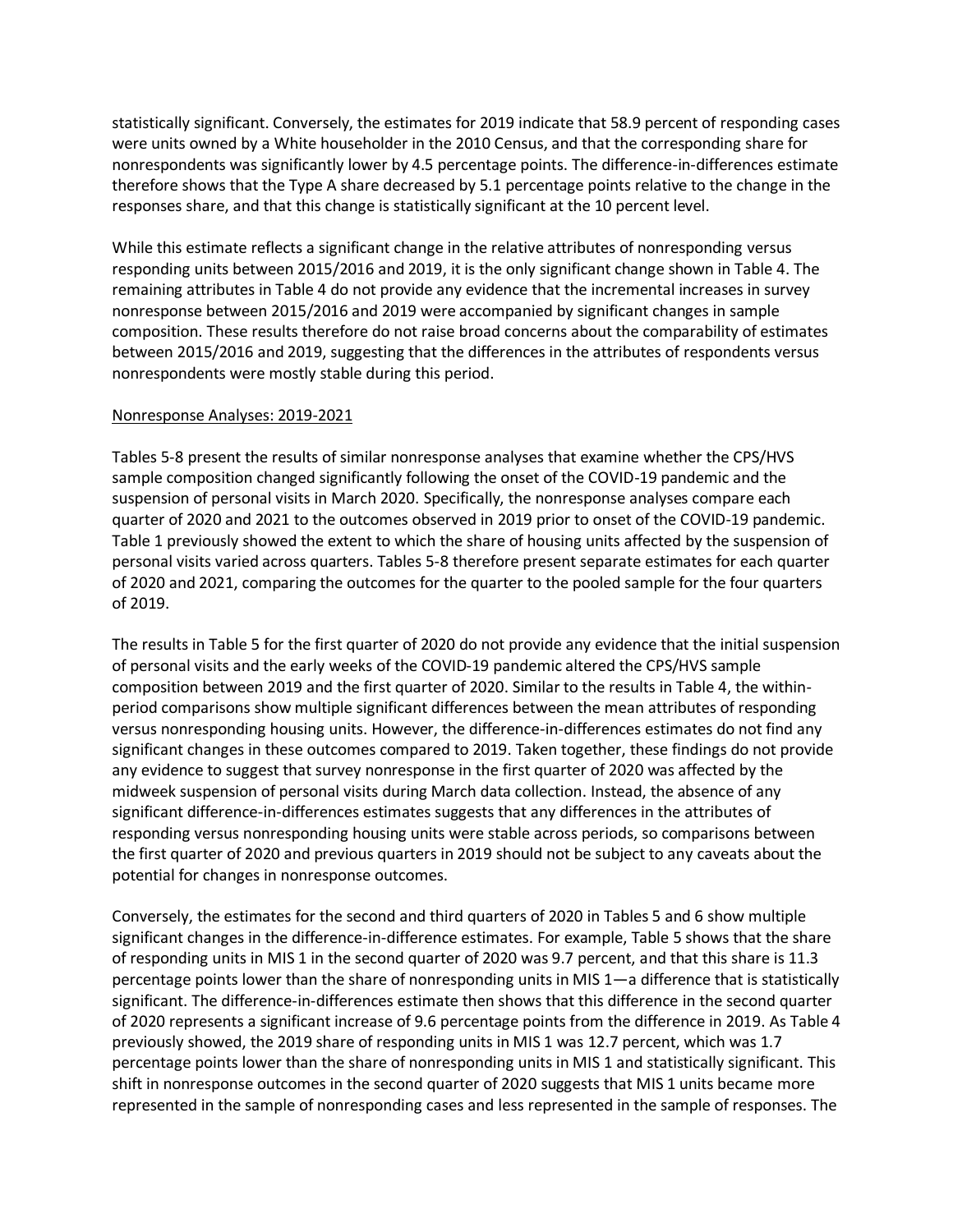difference-in-differences estimates for the remaining MIS months show that this shift was accompanied by a significant increase in the differences for MIS 2 and offset by significant decreases in the differences for MIS 4, 6, 7, and 8.

The difference-in-differences estimates for the second quarter of 2020 show multiple additional significant changes. The set of nonresponding units in the second quarter of 2020 increasingly included fewer units that were owned free and clear in the 2010 Census; fewer units identified as owneroccupied by Black Knight's measure; more units that could not be matched to Black Knight data; and more units in neighborhoods with higher poverty rates and lower incomes in the ACS data. Taken together, these estimates describe a shifting pattern of survey nonresponse outcomes in the second quarter of 2020 compared to prior quarters.

The difference-in-difference estimates in Table 6 suggest that many of these changes continued into the third quarter of 2020. The estimates for the third quarter are consistent in sign and significance for a majority of the attributes that showed significant difference-in-differences estimates in the second quarter. The exceptions are that several attributes are no longer statistically significant, and two variables show significant difference-in-differences estimates in the third quarter of 2020 but not the second quarter—specifically, the MIS 5 indicator and the ACS measure of the neighborhood population share with a 4-year college degree or higher both show negative changes in the difference between nonresponses and responses. Taken as a whole, these estimates suggest that the third quarter of 2020 continued to show multiple significant changes in nonresponse outcomes compared to 2019.

In contrast, the estimates for the fourth quarter of 2020 (Table 6) and all four quarters of 2021 (Tables 7 and 8) do not show any statistically significant changes in the difference-in-differences estimates. Similar to the results for the first quarter of 2020, the within-period comparisons show multiple significant differences between the mean attributes of responding versus nonresponding housing units. However, the difference-in-differences estimates do not find any significant changes in these outcomes compared to 2019. These results suggest that the changes in survey nonresponse outcomes that appeared in the second and third quarters of 2020 had disappeared or substantially lessened by the fourth quarter of 2020.

These findings for 2020 and 2021 are consistent with the timing of the disruption to CPS/HVS data collection from the suspension of personal visits. As shown in Table 1, the reintroduction of personal visits in many areas meant that the share of sample housing units that were affected by the suspension of personal visits decreased from 100 percent in the second quarter of 2020 and 37 percent in the third quarter to just 6 percent in the fourth quarter and 0-2 percent in each quarter of 2021. However, the onset of the COVID-19 pandemic disrupted daily life in myriad ways, so care must be taken in attributing causality to any potential explanations. Whatever the cause, the results in Tables 5-8 describe meaningful shifts in CPS/HVS survey nonresponse that appeared in the second quarter of 2020, continued into the third quarter of 2020, and then dissipated in the fourth quarter of 2020 and all four quarters of 2021.

## Alternative Nonresponse Weighting Adjustment Factor

The third and final research objective for this paper is to develop a propensity-score-based nonresponse weighting adjustment factor and to examine its implications for CPS/HVS estimates of the homeownership rate and vacancy rates. Table 9 displays the coefficient estimates of the logistic regressions used to model the likelihood that a housing unit did not respond. A separate logit regression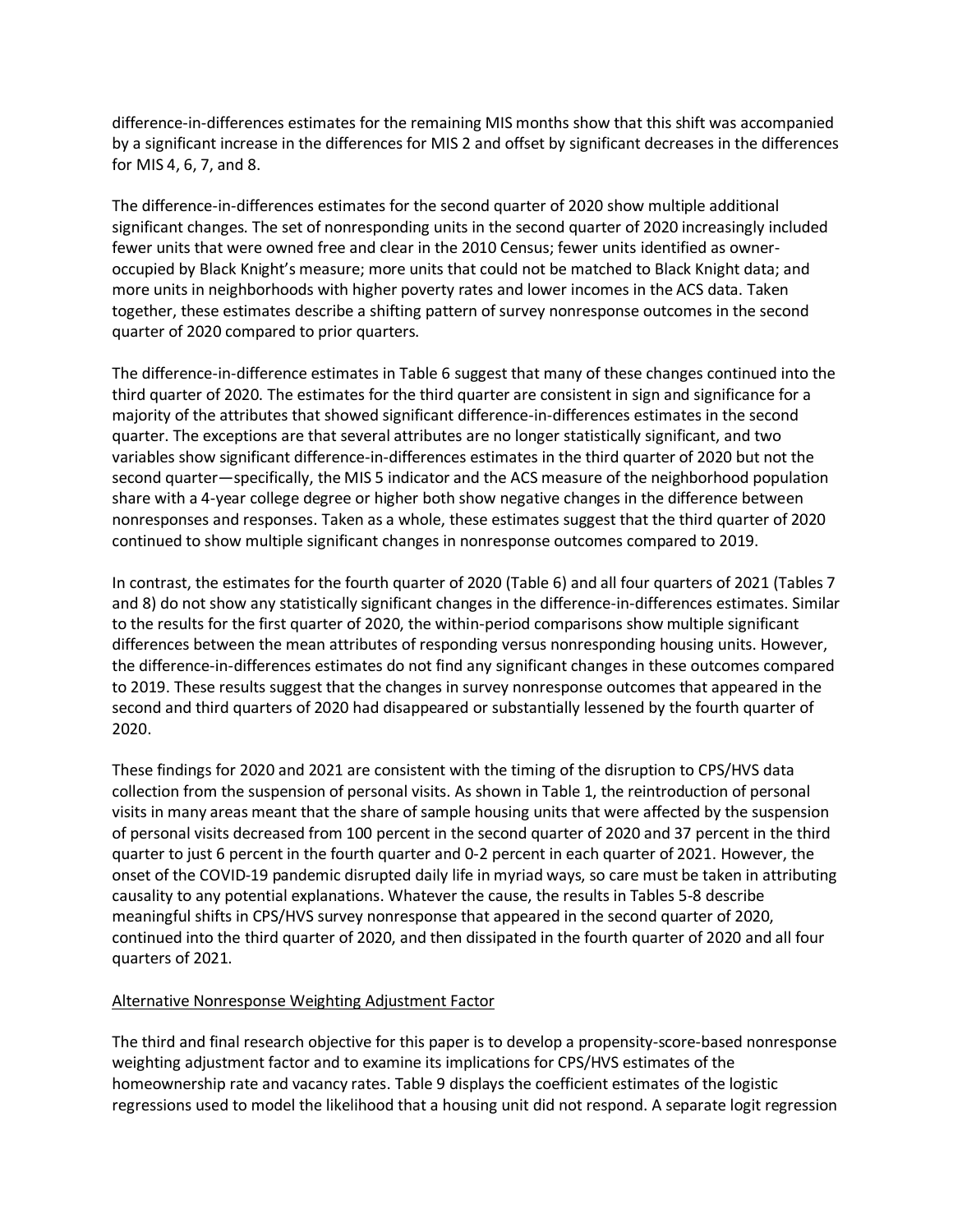is estimated for each quarter. Each model regresses an indicator of whether the unit did not respond on a selected subset of the attributes from the prior nonresponse analyses, as well as two sets of fixed effects. The first set of fixed effects interacts each state by the three metropolitan status indicators (principal city, other MSA/CBSA, and non-metropolitan). The second interacts the eight month-insample categories by the three metropolitan status indicators. Together, these fixed effects are designed to capture variation in nonresponse associated with differences in data collection activities across different geographies and for different MIS groups. The coefficients from these models are then used to generate predicted likelihoods of nonresponse for each sample housing unit, which are then converted into the nonresponse adjustment factor and the adjusted weight using the procedures described in the Data and Methodology section.

Table 10 reports estimates of the homeownership rate, gross vacancy rate, rental vacancy rate, and homeowner vacancy rate using the propensity-score-based nonresponse weighting adjustment described above (labeled the "NEW" estimates). For comparison, Table 10 also includes estimates using the CPS base weight and the CPS base weight multiplied by the current nonresponse adjustment factor (labeled the "BW" and "CUR" estimates, respectively). The statistical tests reported in Table 10 test whether the BW and CUR estimates are significantly different from the NEW estimate for the same quarter. For ease of review, Figures 1-4 visualize these estimates in line charts, along with the published figures that rely on the CPS/HVS final weight.

The homeownership rate estimates in Table 10 and Figure 1 show that applying the alternative nonresponse adjustment to the CPS base weights significantly reduces the homeownership rate estimate in each quarter. For example, in the first quarter of 2019, the NEW estimate of the homeownership rate was 65.5 percent, compared to the BW estimate of 66.4 percent and the CUR estimate of 66.1 percent. Similarly, the NEW estimates for the remaining quarters of 2019 each fall below the BW estimate by between 0.8 and 1.1 percentage points. In contrast, the difference between the NEW and BW estimates subsequently increases to 3.2 percentage points in the second quarter of 2020 and 2.7 percentage points in the third quarter of 2020. These differences subsequently dissipate in the remaining quarters of the analysis period, returning to 1.6 percentage points in the fourth quarter of 2020 and 1.3-1.5 percentage points for each quarter of 2021.

The results suggest that correcting for observed sample composition changes using the alternative nonresponse adjustment factor significantly reduces the size of the homeownership rate increases estimated for the second and third quarters of 2020. Table 11 displays the change in the homeownership rate in each quarter from the rate in the first quarter of 2019. The results show that the NEW estimate of 1.8 percentage points for the second quarter of 2020 is significantly smaller than the BW estimate of 4.2 percentage points and the CUR estimate of 4.1 percentage points. Similarly, the NEW estimate of 1.7 percentage points for the third quarter of 2020 is significantly smaller than the BW estimate of 3.6 percentage points and the CUR estimate of 3.7 percentage points. These muted increases in the NEW estimates suggest that the alternative nonresponse adjustment factor controls for sample composition changes that are not addressed by the existing nonresponse adjustment.

This finding is limited to the second and third quarters of 2020. The Table 11 estimates for the homeownership rate show that the NEW estimates are not statistically different from the BW or CUR estimates in the fourth quarter of 2020 or any quarter of 2021. The upshot is that the results in Tables 10 and 11 do not suggest that sample composition changes continued to affect CPS/HVS estimates of the homeownership rate in the fourth quarter of 2020 or any quarter of 2021.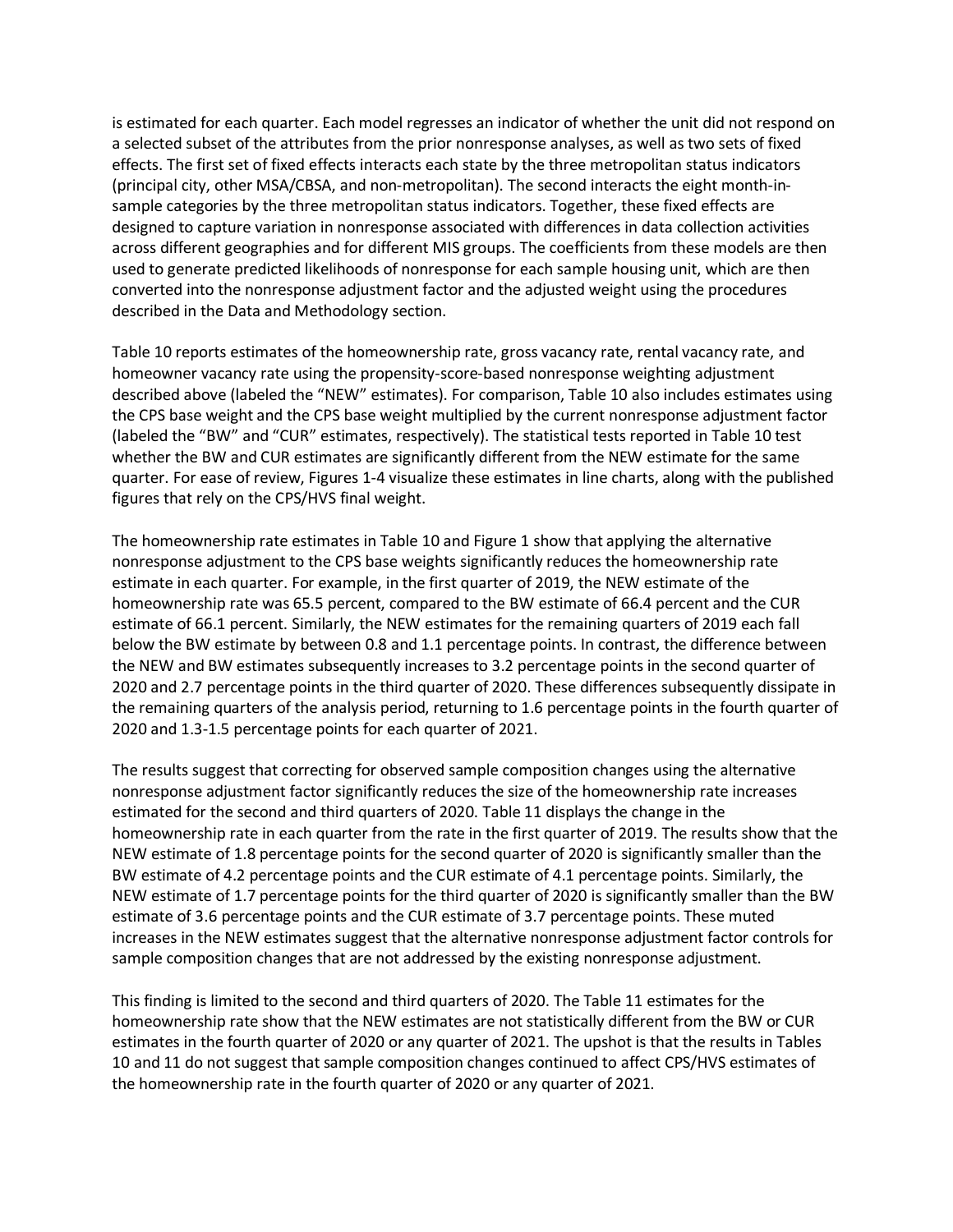The temporal pattern of these results mirrors the findings from the nonresponse analyses, suggesting that the CPS/HVS estimates of the homeownership rate in the second and third quarters of 2020 are influenced by the observed changes in sample composition and that these effects dissipate in later quarters. However, there are important caveats. First, the alternative nonresponse weighting adjustment factor applied to the NEW estimates adjusts only for differences in observed attributes, and there may be important additional changes in sample composition that are unobserved. Second, drawing inferences about the implications of these results for the published estimates based on the CPS/HVS final weight is more complicated than comparisons between the NEW estimates and the BW or CUR estimates. In addition to the difference in nonresponse adjustment factors, comparison of the NEW and published estimates must also consider the additional adjustment factors and population controls applied to the published estimates. Interpretation of the published estimates in Figure 1 must therefore be done with caution, considering the additional weighting components used to construct the final weights.

Table 10 and Figures 2-4 present similar estimates for the rental vacancy rate, homeowner vacancy rate, and gross vacancy rate. In contrast to the results for the homeownership rates, the NEW estimates for the vacancy rates closely track the BW estimates in all quarters. For the rental and homeowner vacancy rates, the NEW estimates and the BW estimates differ by 0.1 percentage points or less in all quarters, and the differences are not statistically significant. For the gross vacancy rate, the NEW estimates and the BW estimates differ by 0.4 percentage points or less in all quarters, with significant differences in only two quarters—the second quarter of 2019 and the fourth quarter of 2021. One possible explanation for the similarity between the NEW and BW estimates is that the observed changes in nonresponse captured by the propensity-score models are not strongly correlated with vacancy—and therefore that adjusting for these changes does not substantially alter the vacancy rate estimates. However, an important caveat is that the covariates included in the logistic regressions may omit important attributes so that the nonresponse adjustment factor does not correct for the relevant changes in nonresponse patterns.

An additional finding from Table 10 and Figures 2-4 is that the BW and CUR estimates of the vacancy rates diverged in 2020 after moving roughly in tandem throughout 2019. For example, the difference between the BW and CUR estimates of the rental vacancy rate increased from approximately 1.3-1.4 percentage points in each quarter of 2019 to 2.7 percentage points by the second quarter of 2020, before falling back to 1.7-1.9 percentage points in each quarter of 2021. Similarly, the difference between the BW and CUR estimates of the gross vacancy rate increased from approximately 2.0-2.2 percentage points in each quarter of 2019 to 4.1 percentage points in the second quarter of 2020, before decreasing to 2.7-3.1 percentage points in each quarter of 2021. Because the only difference between the BW and CUR estimates is the choice of weights, these outcomes reflect the impact of the nonresponse adjustment factor applied to occupied units in the current methodology. Specifically, the divergence between the BW and CUR estimates of vacancy rates is directly proportional to the share of nonresponses in each quarter.

As described in the Data and Methodology section, the current CPS/HVS weighting methodology calculates the nonresponse weighting adjustment using the pooled set of completed interviews and Type A nonresponses, excluding Type B vacants and Type C ineligibles. The resulting nonresponse weighting adjustment therefore weights up the occupied interviews to account for Type A nonresponses but does not include a similar nonresponse adjustment for the vacant units. This approach assumes that all vacant units will be identified during in-person data collection attempts, so all Type A nonresponses are occupied units. The result is that any vacant unit that cannot be identified and is instead coded as a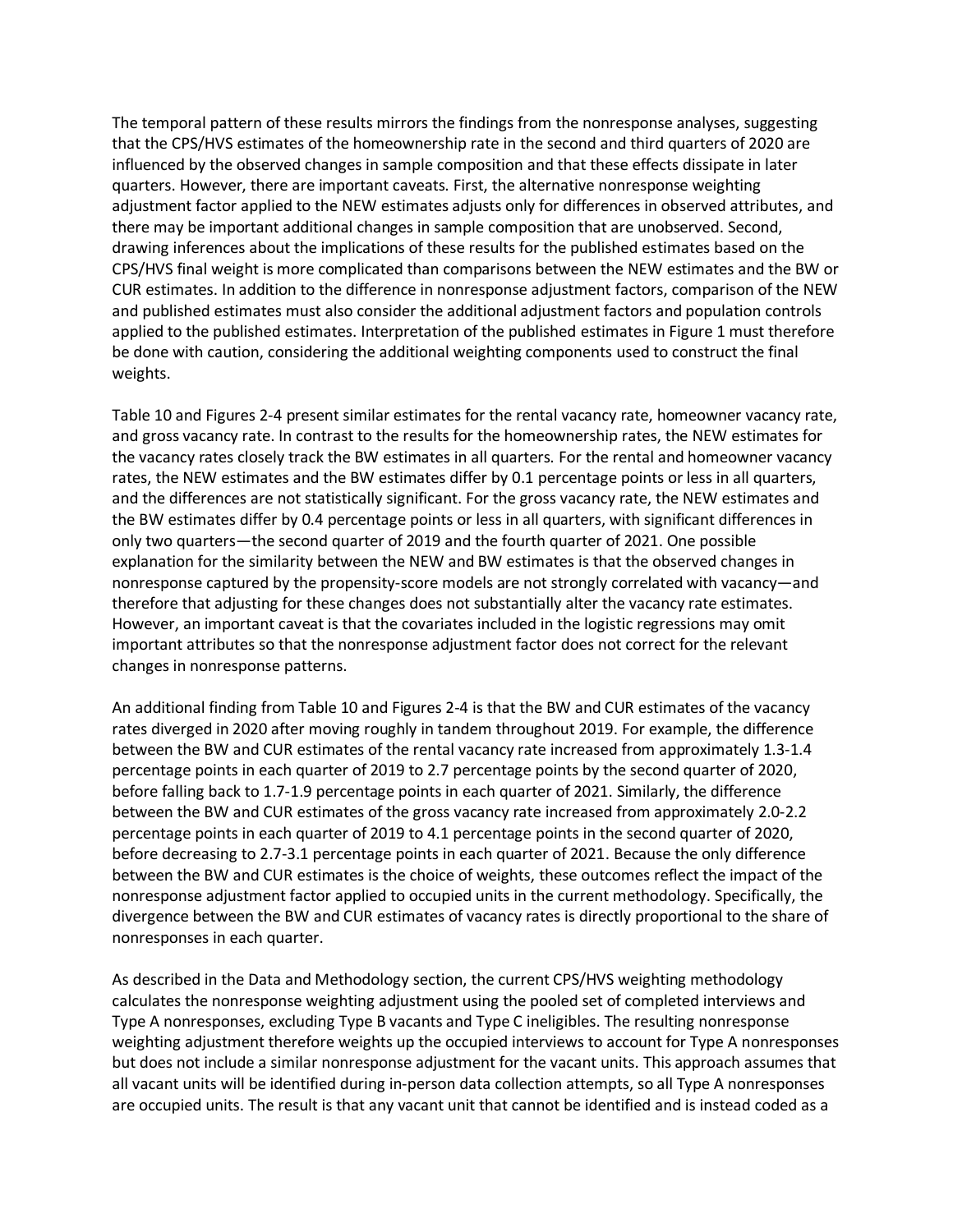Type A nonresponse will increase the CPS/HVS estimate of occupied units and decrease the estimate of vacant units. Under normal conditions, interviewers make multiple in-person data collection attempts with the goal of identifying as many vacant units as possible and minimizing the effect of this assumption on CPS/HVS estimates. Additionally, comparisons of the CPS/HVS estimates across quarters are made under the assumption that the effects of any remaining misclassifications are approximately constant across quarters, allowing for valid comparisons over time.

The suspension of in-person data collection attempts in early 2020 could lead to violations of these assumptions, increasing the risk that vacant units might be missed and altering the data collection procedures used in different quarters. To the extent that vacant units were in fact missed and miscoded as Type A nonresponses during this period, the CUR estimates of each vacancy rate will underestimate the true vacancy rate. Conversely, the BW estimates in Table 10 apply the base weights to the combined sample of occupied and vacant units excluding Type A nonresponses. This approach implicitly assumes that Type A units are evenly distributed across vacant and occupied units, so the BW estimates will overestimate vacancy to the extent that the share of vacant units that were miscoded as Type A nonresponses is still lower than the nonresponse rate among occupied units. The true vacancy rate is therefore likely to fall between the CUR and BW estimates, and it will be closer to the CUR estimate than the BW estimate to the extent that the data collection operations were able to minimize the number of vacant units that miscoded as Type A nonresponses.

Because the true set of vacant units that were miscoded as Type A nonresponses cannot be observed, it is not possible to draw firm conclusions about the extent to which the CPS/HVS vacancy rates underestimated the true vacancy rate in 2020 or 2021. Data users should nonetheless be aware of these risks and consider the weighting methodology when interpreting the CPS/HVS estimates of vacancy rates for the quarters affected by the suspension of personal visits. The widespread suspension of personal visits during the second and third quarters of 2020 likely presents the greatest risk that vacant units might have been missed to the extent that telephone-based contact attempts were an imperfect substitute for in-person visits. Conversely, the risk likely lessened over time as personal visits were gradually reintroduced in more and more areas of the country. The return to 100 percent eligibility for personal visits in the fourth quarter of 2021 marks the first quarter when CPS/HVS data collection operations returned to their pre-pandemic procedures in all areas.

## **Summary and Conclusions**

The onset of the COVID-19 pandemic in early 2020 led to changes in the data collection procedures used for the Housing Vacancy Survey, an important source of information about vacancy rates and the homeownership rate in the U.S. On March 20,2020, the Census Bureau suspended in-person data collection attempts and shifted all data collection operations to telephone-based attempts. In-person data collection began to be gradually reintroduced in some areas beginning in July 2020, but in-person data collection was not fully reinstated in all areas until the fourth quarter of 2021. This paper updates the analyses in Spader et al. (2021) to examine the implications of these data collection changes for CPS/HVS estimates in 2020 and 2021. Additionally, it uses similar methods to examine the implications of increasing nonresponse to the CPS/HVS in the years preceding the pandemic.

The initial set of nonresponse analyses examines the implications of increasing nonresponse prior to the pandemic, comparing the characteristics of responding and nonresponding housing units in 2019 relative to the first four quarters following full implementation of the CPS/HVS sample redesign—the third quarter of 2015 to the second quarter of 2016. With one minor exception, these nonresponse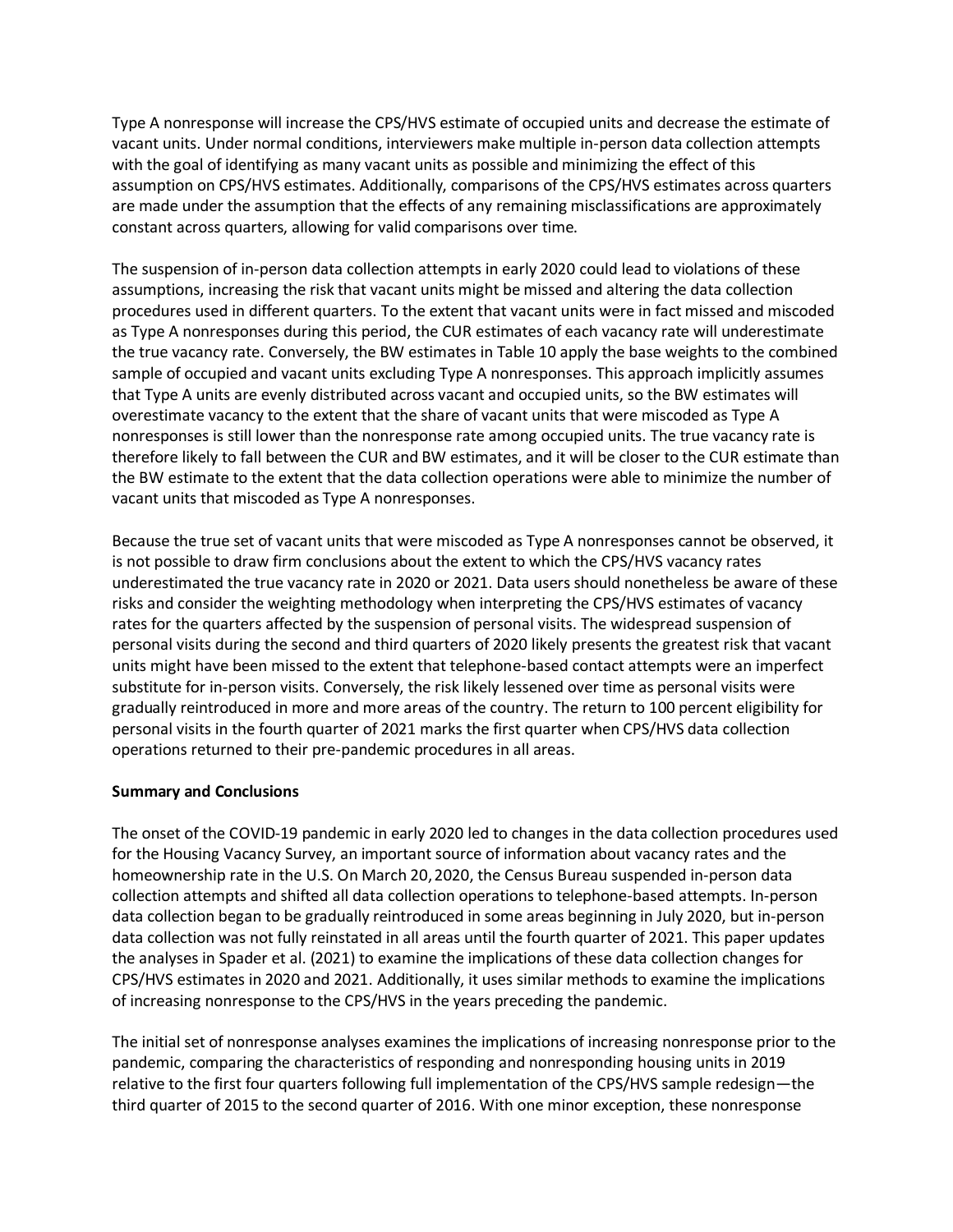analyses found no significant changes in the relative attributes of responding versus nonresponding housing units between 2015/2016 and 2019, suggesting that the increases in nonresponse did not significantly affect sample composition during this period. These results therefore do not raise broad concerns about the comparability of estimates between 2015/2016 and 2019. Future analyses might seek to compare the 2019 outcomes to even earlier periods to capture the full extent of response rate declines over the preceding decade; however, such analyses will need to find alternative linking methods that allow for an apples-to-apples comparison of outcomes before and after the CPS/HVS sample redesign in 2015.

The nonresponse analyses for 2020 and 2021 document more widespread changes in the relative attributes of nonrespondents versus respondents that are concentrated in the second and third quarters of 2020. The results for the other quarters—the first and fourth quarters of 2020 and all four quarters of 2021—do not show any significant changes in nonresponse outcomes compared to 2019. In contrast, the results for the second and third quarters of 2020 show significant changes across multiple variables. Specifically, the findings suggest that the set of nonresponding units in the second quarter of 2020 included fewer units that were owned free and clear in the 2010 Census; fewer units identified as owner-occupied by Black Knight's measure; more units that could not be matched to Black Knight data; and more units in neighborhoods with high poverty rates and lower incomes in the ACS data. The results for the third quarter similarly show multiple significant changes in nonresponse outcomes compared to 2019, including many but not all of the same attributes that showed changes in the second quarter. These findings together describe the presence of a significant shift in CPS/HVS nonresponse outcomes that begins in the second quarter of 2020, continues into the third quarter of 2020, and then dissipates in the fourth quarter of 2020 and all four quarters of 2021.

The alternative nonresponse weighting adjustment presented in this paper explores the extent to which these changes in sample composition affect estimates of the homeownership rate, the gross vacancy rate, the rental vacancy rate, and the homeowner vacancy rate. The results for the homeownership rate echo the findings of the nonresponse analyses, suggesting that the observed changes in sample composition likely contributed to the homeownership rate's spike in the second and third quarters of 2020. When using the alternative nonresponse weighting adjustment to control for observed changes in the sample composition, the estimated change in the homeownership rate from the first quarter of 2019 to the second quarter of 2020 is 1.8 percentage points, significantly lower than the estimate of 4.1 percentage points using the existing methodology's nonresponse adjustment. The results show a similar finding for the third quarter of 2020 but not in any subsequent quarters. There are important caveats in extrapolating from these findings to the published CPS/HVS estimates, as such comparisons must consider the additional adjustment factors and population controls used to produce the final weights for the published estimates. However, unless these additional weighting components indirectly account for the changes in nonresponse, the published estimates are likely to also be sensitive to the alternative nonresponse weighting adjustment. Data users should therefore apply caution when interpreting the homeownership rate estimates for the second and third quarters of 2020. Conversely, the nonresponse analyses and alternative nonresponse weighting adjustment do not provide any evidence to suggest that the homeownership rate estimates for the fourth quarter of 2020 or any quarter of 2021 were significantly affected by changes in sample composition.

The findings for the vacancy rates do not suggest that the CPS/HVS vacancy rate estimates are sensitive to the changes in nonresponse described by the nonresponse analyses. The rental and homeowner vacancy rate estimates produced using the nonresponse weighting adjustment are not significantly different than the estimates using the CPS base weights in any quarter. However, comparison of the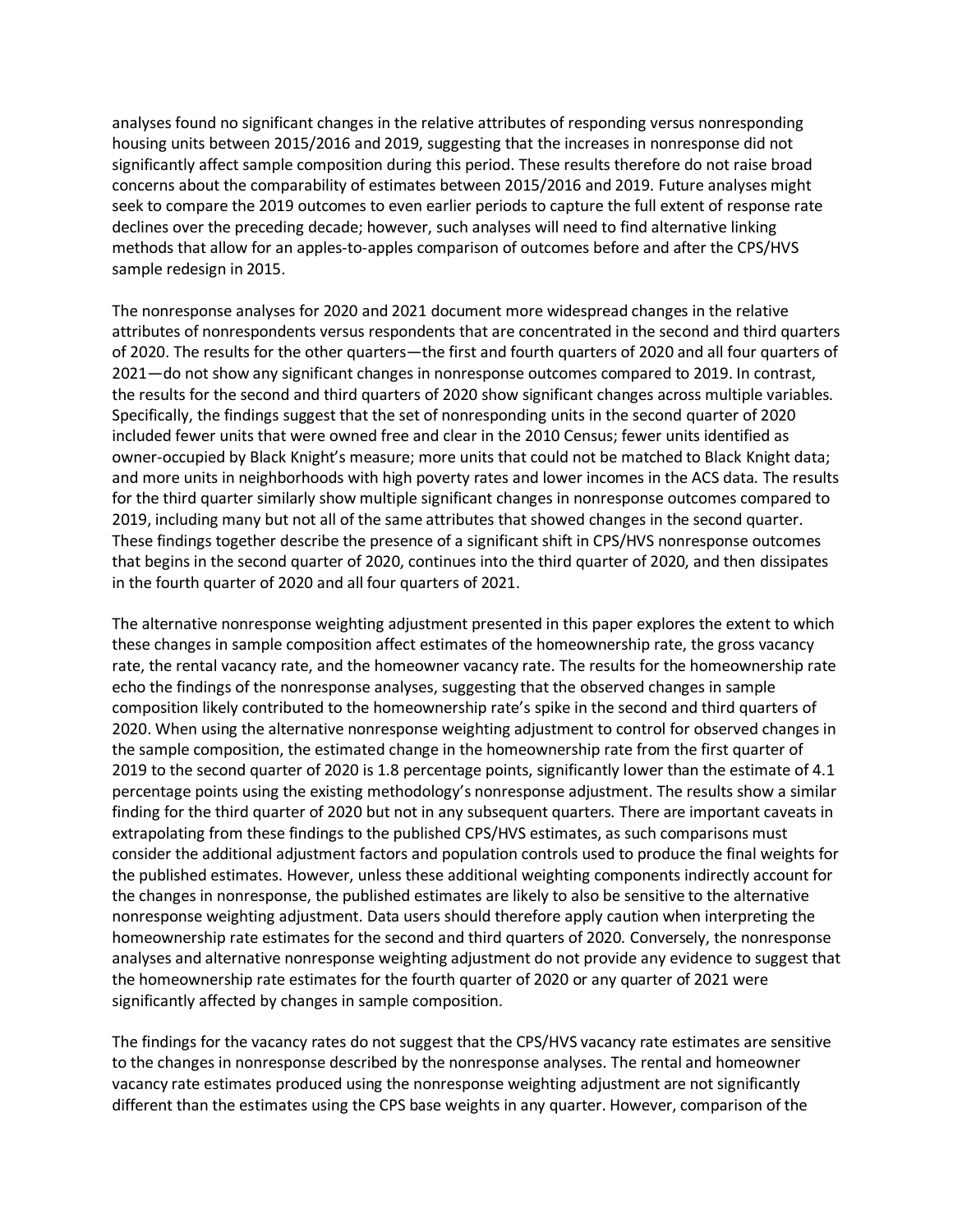vacancy rate estimates using the CPS base weights and the existing nonresponse adjustment factor illustrates the potential for the suspension of in-person data collection attempts to violate a key assumption of the current weighting methodology for the vacancy rate estimates. Specifically, the current weighting methodology assumes that all vacant units can be identified during data collection, so that all Type A nonresponses can be treated as occupied units. The result is that the CPS/HVS estimates will underestimate the true vacancy rates to the extent that vacant units are not identified during data collection. While this assumption may have relatively trivial effects under normal data collection procedures when interviewers can make multiple in-person visits to identify vacant units, the suspension of in-person data collection following the onset of the COVID-19 pandemic posed greater risks. We cannot directly observe the extent to which this assumption was met or violated for individual quarters. Data users should therefore understand this assumption and consider the extent of changes to standard data collection procedures when interpreting the CPS/HVS estimates of vacancy rates for the quarters affected by the suspension of personal visits.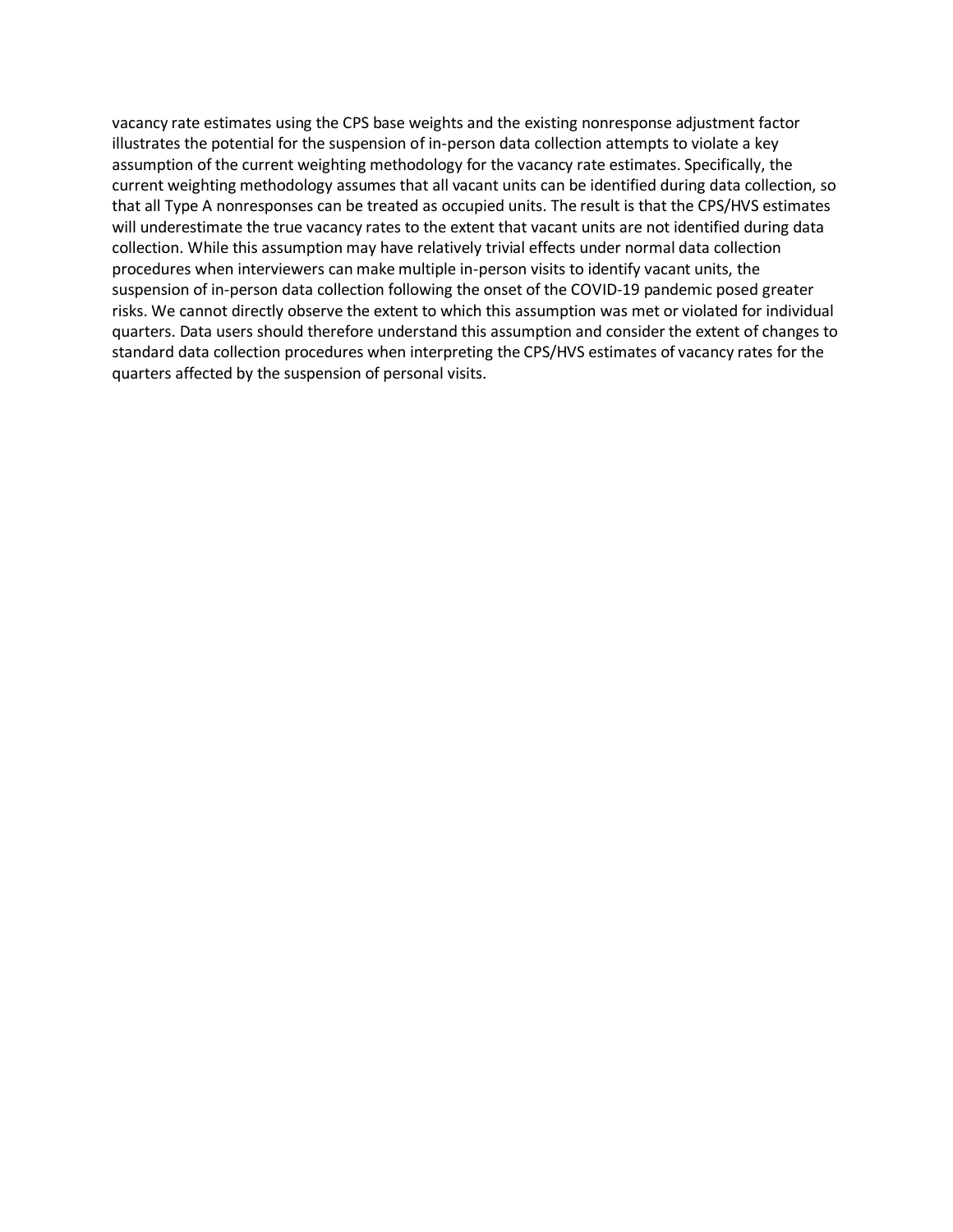### **References**

Bee, C.A., G.M.R. Gathright, and B.D. Meyer. 2015. "Bias from Unit Nonresponse in the Measurement of Income in Household Surveys." Unpublished paper, University of Chicago, August 2015.

Berchick, E., L. Mykyta, and S. M. Stern. 2020. "The Influence of COVID-19-Related Data Collection Changes on Health Insurance Estimates in the 2020 CPS ASEC." SEHSD Working Paper #2020-13. U.S. Census Bureau.

Bethlehem, J.G. 2002. "Weighting Nonresponse Adjustments Based on Auxiliary Information." Pp. 275- 287 in *Survey Nonresponse*, edited by R.M. Groves, D.A. Dillman, J.L. Eltinge, and R.J.A. Little. New York: Wiley.

Brick, M. J. 2013. "Unit Nonresponse and Weighting Adjustments: A Critical Review." *Journal of Official Statistics* 29: 329–353.

Brick, M. J., and D. Williams. 2013. "Explaining Rising Nonresponse Rates in Cross-Sectional Surveys." *Annals of the American Academy of Political and Social Science* 645: 36-59.

Brummet, Q. 2014. "Comparison of Survey, Federal, and Commercial Address Data Quality." CARRA Working Paper Series #2014-06. U.S. Census Bureau.

Brummet, Q., D. Flanagan-Doyle, J. Mitchell, J. Voorheis, L. Erhard, and B. McBride. 2018. "What Can Administrative Tax Information Tell Us About Income Measurement in Household Surveys? Evidence from the Consumer Expenditure Surveys." *Statistical Journal of the IAOS*, 34(4): 513-520.

Chen, Q., A. Gelman, M. Tracy, F. H. Norris, and S. Galea. 2015. "Incorporating the Sampling Design in Weighting Adjustments for Panel Attrition." *Statistics in Medicine* 34:1-13.

Czajka, J. L., and A. Beyler. 2016. "Declining Response Rates in Federal Surveys: Trends and Implications." *Mathematica Policy Research*.

Eggleston, J., and A. Westra. 2020. "Incorporating Administrative Data in Survey Weights for the Survey of Income and Program Participation." SEHSD Working Paper #2020-07. U.S. Census Bureau.

Fowler, F. 2013. *Survey Research Methods*, 5<sup>th</sup> Edition, Sage: Thousand Oaks, CA.

Groves, R. 2006. "Research Synthesis: Nonresponse Rates and Nonresponse Error in Household Surveys." *Public Opinion Quarterly* 70: 646–675.

Groves, R.M., and E. Peytcheva. 2008. "The Impact of Nonresponse Rates on Nonresponse Bias: A Metaanalysis." *Public Opinion Quarterly* 72: 167-189.

Haziza, D., and E. Lesage. 2016. "A Discussion of Weighting Procedures for Unit Nonresponse." *Journal of Official Statistics* 32: 129-145.

Kreuter, F., and K. Olson. 2011. "Multiple Auxiliary Variables in Nonresponse Adjustment." *Sociological Methods & Research* 40: 311-332.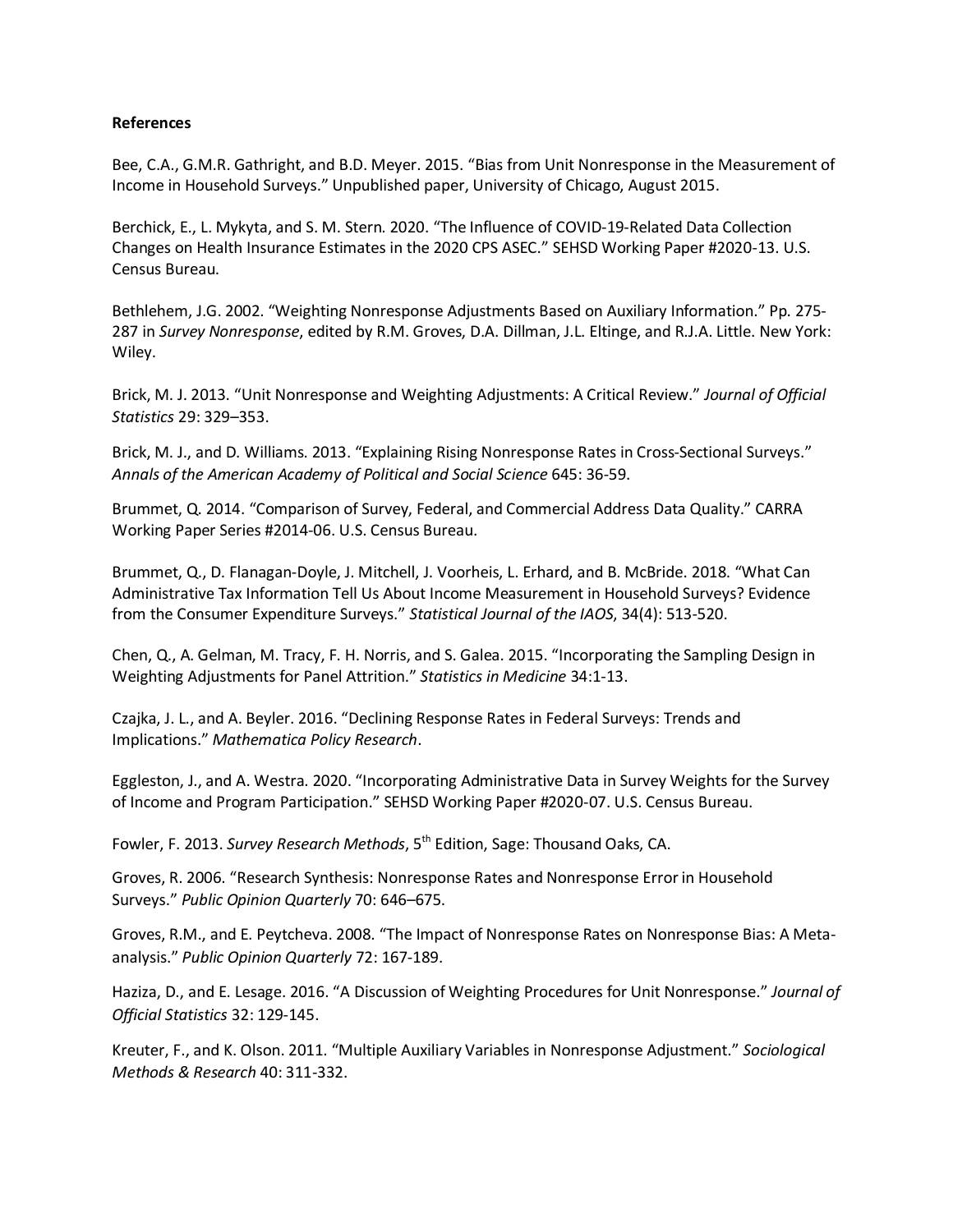Little, R. J. A. 1986. "Survey Nonresponse Adjustments for Estimates of Means." *International Statistical Review* 54: 139-157.

Olsen, K., and R. M. Groves. 2012. "An Examination of Within-Person Variation in Response Propensity over the Data Collection Field Period." *Journal of Official Statistics*. 28: 29–51.

Peytcheva, E., and R.M. Groves. 2009. "Using Variation in Response Rates of Demographic Subgroups as Evidence of Nonresponse Bias in Survey Estimates." *Journal of Official Statistics* 25: 193–201.

Rosenbaum, P.R., and D. B. Rubin. 1983. "The Central Role of the Propensity Score in Observational Studies for Causal Effects." *Biometrika* 70: 41–55.

Rothbaum, J., and C.A. Bee. 2020. "Coronavirus Infects Surveys, Too: Nonresponse Bias During the Pandemic in the CPS ASEC." SEHSD Working Paper #2020-10. U.S. Census Bureau.

Sabelhaus, J., D. Johnson, S. Ash, D. Swanson, T. Garner, J. Greenlees, and S. Henderson. 2015. "Is the Consumer Expenditure Survey Representative by Income?" in *Improving the Measurement of Consumer Expenditures*, Christopher D. Carroll, Thomas F. Crossley, and John Sabelhaus, editors. University of Chicago Press.

Schouten, B., N. Schlomo, and C. Skinner. 2011. "Indicators for Monitoring and Improving Representativeness of Response." *Journal of Official Statistics*, 27, 231–253.

Spader, J., D. Truver, P. Mateyka, P. Holley, and R. Callis. 2021. "Is Homeownership Actually Rising and Vacancy Falling? Understanding Housing Vacancy Survey Estimates for 2020." SEHSD Working Paper 2021-04. U.S. Census Bureau, February 2021.

Tolliver, K., J. Fields, S. Coffey, and A. Nagle. 2019. "Combatting Attrition Bias using Case Prioritization in the Survey of Income and Program Participation." Presented at the Annual Joint Statistical Meetings, Washington D. C.

U.S. Census Bureau. 2019. Current Population Survey Design and Methodology Technical Paper 77. Available at: www2.census.gov/programs-surveys/cps/methodology/CPS-Tech-Paper-77.pdf

Wagner, D., and M. Layne. 2014. "The Person Identification Validation System (PVS): Applying the Center for Administrative Records Research and Applications' (CARRA) Record Linkage Software." CARRA Working Paper Series #2014-01. U.S. Census Bureau.

Yan, T., and R. Curtin. 2010. "The Relation Between Unit Nonresponse and Item Nonresponse: A Response Continuum Perspective." *International Journal of Public Opinion Research* 22: .535-551.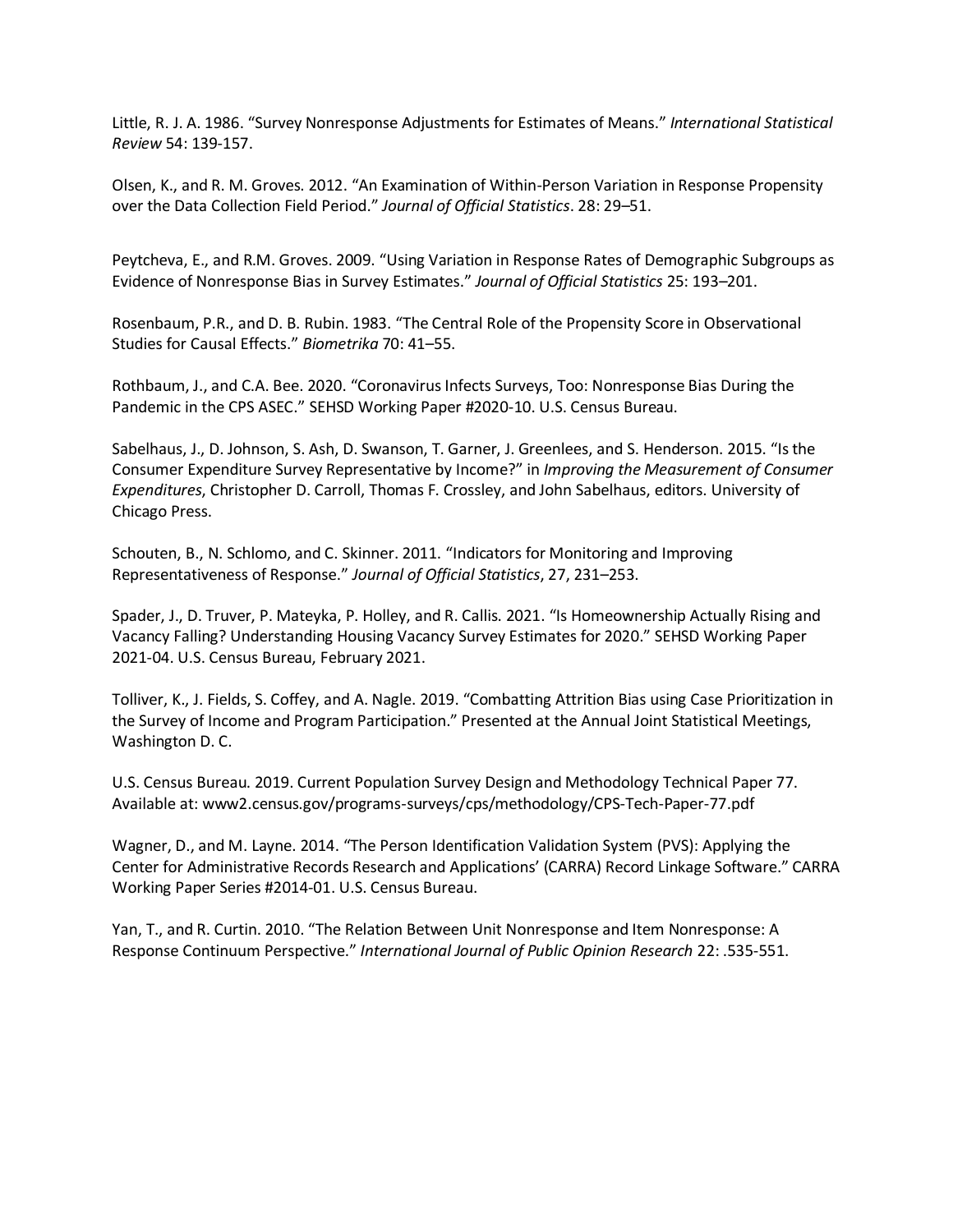#### **Tables and Figures**

|                                 |                      |                      | Region               |                      |                      |
|---------------------------------|----------------------|----------------------|----------------------|----------------------|----------------------|
|                                 | All                  | <b>Northeast</b>     | <b>Midwest</b>       | South                | West                 |
| Q1 2020                         | $100\%$ <sup>a</sup> | $100\%$ <sup>a</sup> | $100\%$ <sup>a</sup> | $100\%$ <sup>a</sup> | $100\%$ <sup>a</sup> |
| Q <sub>2</sub> 20 <sub>20</sub> | 0%                   | 0%                   | 0%                   | 0%                   | 0%                   |
| Q3 2020                         | 63%                  | 95%                  | 72%                  | 45%                  | 61%                  |
| Q4 2020                         | 94%                  | 100%                 | 90%                  | 100%                 | 84%                  |
| Q1 2021                         | 98%                  | 100%                 | 100%                 | 100%                 | 91%                  |
| Q2 2021                         | 99%                  | 100%                 | 99%                  | 100%                 | 98%                  |
| Q3 2021                         | 100%                 | 100%                 | 100%                 | 100%                 | 98%                  |
| Q4 2021                         | 100%                 | 100%                 | 100%                 | 100%                 | 100%                 |

Table 1: Percentage of Sample Cases Where Personal Visits Were Allowed.

a Personal visits were suspended midweek during the March data collection week.

Source: U.S Census Bureau, Housing Vacancies and Homeownership (CPS/HVS). Source and Accuracy, Fourth Quarter 2021 Note: Zero values are true zeros.

|               | All | MIS1 | MIS <sub>2</sub> | MIS3 | MIS4 | MIS5 | MIS <sub>6</sub> | MIS7 | MIS8 |
|---------------|-----|------|------------------|------|------|------|------------------|------|------|
| 2015/2016     |     |      |                  |      |      |      |                  |      |      |
| 2015 Q3       | 11% | 12%  | 10%              | 10%  | 11%  | 12%  | 11%              | 11%  | 10%  |
| 2015 Q4       | 11% | 13%  | 11%              | 10%  | 10%  | 13%  | 11%              | 11%  | 10%  |
| 2016 Q1       | 12% | 13%  | 11%              | 10%  | 10%  | 13%  | 12%              | 11%  | 11%  |
| 2016 Q2       | 11% | 12%  | 10%              | 11%  | 10%  | 12%  | 11%              | 11%  | 10%  |
| <u> 2019 </u> |     |      |                  |      |      |      |                  |      |      |
| 2019 Q1       | 15% | 16%  | 14%              | 14%  | 14%  | 17%  | 15%              | 15%  | 14%  |
| 2019 Q2       | 15% | 16%  | 14%              | 14%  | 14%  | 16%  | 15%              | 15%  | 15%  |
| 2019 Q3       | 14% | 16%  | 14%              | 14%  | 14%  | 16%  | 14%              | 14%  | 14%  |
| 2019 Q4       | 15% | 16%  | 14%              | 13%  | 13%  | 17%  | 15%              | 15%  | 13%  |
| <u> 2020 </u> |     |      |                  |      |      |      |                  |      |      |
| 2020 Q1       | 18% | 22%  | 17%              | 16%  | 16%  | 20%  | 18%              | 17%  | 16%  |
| 2020 Q2       | 28% | 45%  | 37%              | 28%  | 22%  | 27%  | 25%              | 23%  | 20%  |
| 2020 Q3       | 24% | 31%  | 28%              | 26%  | 25%  | 22%  | 21%              | 20%  | 19%  |
| 2020 Q4       | 18% | 23%  | 20%              | 18%  | 18%  | 19%  | 17%              | 16%  | 14%  |
| <u> 2021 </u> |     |      |                  |      |      |      |                  |      |      |
| 2021 Q1       | 19% | 23%  | 21%              | 19%  | 19%  | 20%  | 18%              | 17%  | 16%  |
| 2021 Q2       | 19% | 22%  | 20%              | 19%  | 19%  | 20%  | 19%              | 18%  | 16%  |
| 2021 Q3       | 20% | 23%  | 21%              | 20%  | 20%  | 22%  | 20%              | 20%  | 18%  |
| 2021 Q4       | 22% | 25%  | 23%              | 22%  | 21%  | 23%  | 22%              | 21%  | 20%  |

Table 2: Nonresponse Share of Sample Housing Units by Quarter and Month in Sample.

Source: U.S. Census Bureau. Current Population Survey and Housing Vacancy Survey Supplement data for 2015, 2016, and 2019-2021.

Note: The nonresponse share shown in the table is calculated as the ratio of Type A nonresponses to the total number of housing units in the sample in each quarter, which also includes completed interviews, all Type Bs, and Type C ineligibles. The U.S. Census Bureau reviewed this data product for unauthorized disclosure of confidential information and approved the disclosure avoidance practices applied to this release. CBDRB-FY22-POP001-0085.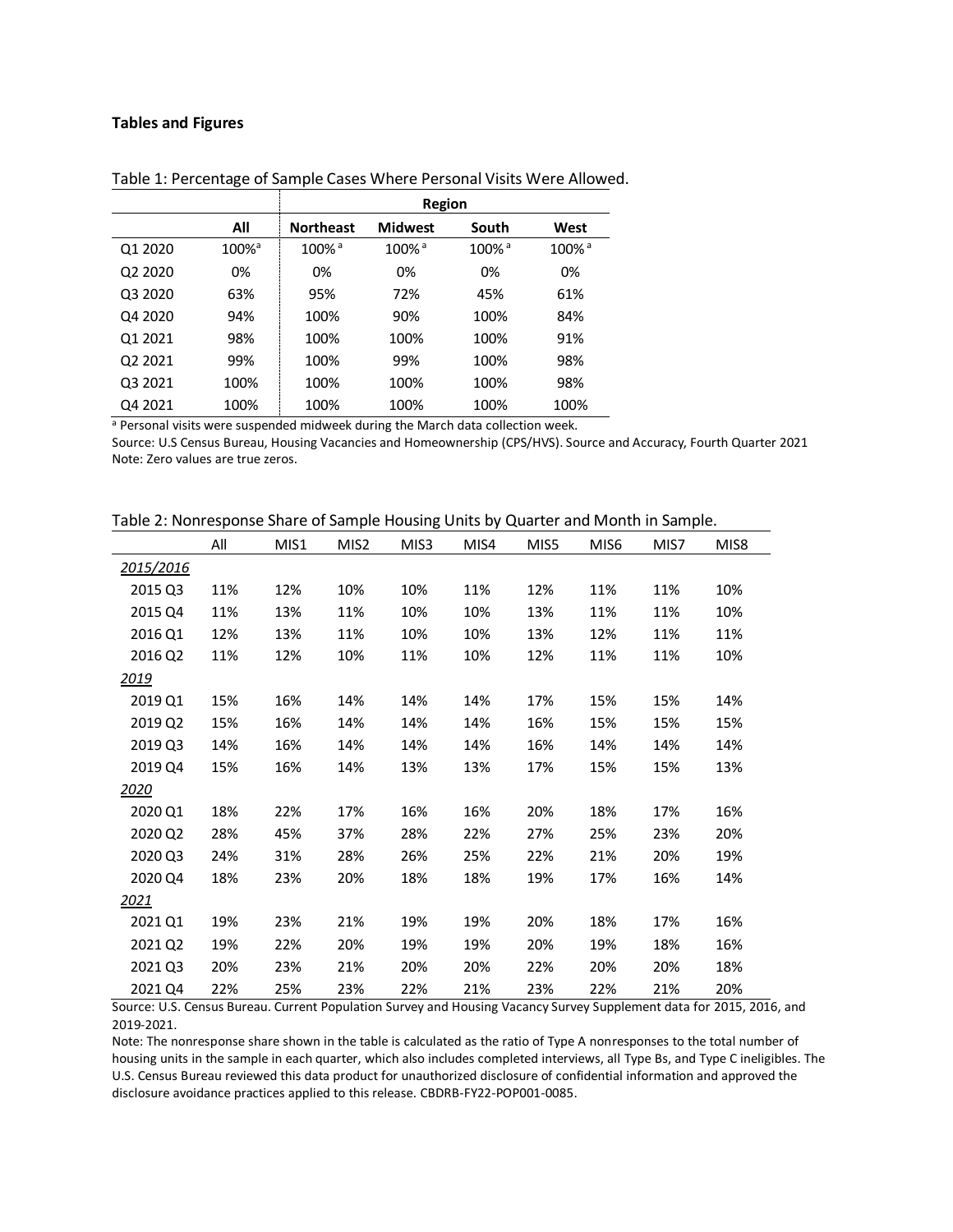|                     | Table 3: Supplemental Data Sources and Variable Definitions.                                                                                                                                                                                                                                                                                              |
|---------------------|-----------------------------------------------------------------------------------------------------------------------------------------------------------------------------------------------------------------------------------------------------------------------------------------------------------------------------------------------------------|
| Variable            | Definition                                                                                                                                                                                                                                                                                                                                                |
|                     | <b>Current Population Survey &amp; Housing Vacancy Survey Supplement</b>                                                                                                                                                                                                                                                                                  |
| $mis1-8$            | Month-in-sample (MIS) group for data collection. 1=MIS 1  8=MIS 8.                                                                                                                                                                                                                                                                                        |
| metro1-3            | Metropolitan status: 1=Principal city; 2=Metropolitan area outside principal city;<br>3=Nonmetropolitan area.                                                                                                                                                                                                                                             |
|                     | Black Knight Inc. Records Pulled in 2018.                                                                                                                                                                                                                                                                                                                 |
| bkmis               | Sample unit cannot be matched to units in Black Knight data pulled in 2018.                                                                                                                                                                                                                                                                               |
| bkowner             | Black Knight's measure of owner-occupancy: 1=Owner-occupied                                                                                                                                                                                                                                                                                               |
| bkrenter            | Black Knight's measure of owner-occupancy: 1=Renter-occupied                                                                                                                                                                                                                                                                                              |
| 2010 Census         |                                                                                                                                                                                                                                                                                                                                                           |
| decmis              | Sample unit cannot be matched to 2010 Census housing units using MAFID.                                                                                                                                                                                                                                                                                   |
| vacant1-7           | Vacant unit: 1=For rent; 2=Rented, not occupied; 3=For sale only; 4=Sold, not occupied; 5=For                                                                                                                                                                                                                                                             |
|                     | seasonal/recreational use; 6=For migrant workers; 7=Other vacant.                                                                                                                                                                                                                                                                                         |
| blds/m/to           | Building type: s=Single-family home; m=Multifamily structure; to=Mobile home or other<br>building type                                                                                                                                                                                                                                                    |
| tenure1-4           | Tenure status: 1=Owned free and clear; 2=Owned with a mortgage; 3=Rented; 4=Occupied<br>without payment of cash rent                                                                                                                                                                                                                                      |
| $hht1-7$            | Household type: 1=Family, married; 2=Family, male reference person, no spouse; 3=Family,<br>female reference person, no spouse; 4=Nonfamily, male reference person, living alone;<br>5=Nonfamily, male reference person, not living alone; 6=Nonfamily, female reference person,<br>living alone; 7=Nonfamily, female reference person, not living alone. |
| age0134-6599        | Age of the householder: 0134=35 or younger; 3549=35 to 49; 5064=60 to 64; 6599=65 or older.                                                                                                                                                                                                                                                               |
| hispanic            | Hispanic origin of the householder: 1=Hispanic; 0=Non-Hispanic                                                                                                                                                                                                                                                                                            |
| white               | Race of the householder: 1=White                                                                                                                                                                                                                                                                                                                          |
| black               | Race of the householder: 1=Black                                                                                                                                                                                                                                                                                                                          |
| aian                | Race of the householder: 1=American Indian or Alaska Native                                                                                                                                                                                                                                                                                               |
| asian               | Race of the householder: 1=Asian                                                                                                                                                                                                                                                                                                                          |
| nhopi               | Race of the householder: 1=Native Hawaiian or Pacific Islander                                                                                                                                                                                                                                                                                            |
| other               | Race of the householder: 1=Other race                                                                                                                                                                                                                                                                                                                     |
|                     | 2014-18 American Community Survey 5-Year Estimates                                                                                                                                                                                                                                                                                                        |
| acsmis              | Census tract of the sample unit cannot be matched to tracts in 2014-2018 American Community<br>Survey 5-year estimates                                                                                                                                                                                                                                    |
| pusf/24/mf          | Percentage of tract housing units by structure type. Sf=Single-family detached, 24=2-4-unit<br>structures, mf=5+-unit structures.                                                                                                                                                                                                                         |
| pvac <sup>c</sup>   | Percentage of tract housing units that are vacant.                                                                                                                                                                                                                                                                                                        |
| pown <sup>c</sup>   | Percentage of tract housing units that are owner-occupied.                                                                                                                                                                                                                                                                                                |
| pa0114-7599         | Percentage of tract population by age: 0114=14 or younger; 1524=15 to 24; 2534=25 to 34;                                                                                                                                                                                                                                                                  |
|                     | 3554=35 to 54; 5574=55 to 74; 7599=75 or older.                                                                                                                                                                                                                                                                                                           |
| phis <sup>c</sup>   | Percentage of tract population: Hispanic                                                                                                                                                                                                                                                                                                                  |
| pnhw <sup>c</sup>   | Percentage of tract population: Non-Hispanic White                                                                                                                                                                                                                                                                                                        |
| pnhb <sup>c</sup>   | Percentage of tract population: Non-Hispanic Black                                                                                                                                                                                                                                                                                                        |
| pnha <sup>c</sup>   | Percentage of tract population: Non-Hispanic Asian                                                                                                                                                                                                                                                                                                        |
| pnho <sup>c</sup>   | Percentage of tract population: Non-Hispanic other race                                                                                                                                                                                                                                                                                                   |
| pcol <sup>c</sup>   | Percentage of tract population age 25 and older with a 4-year college degree or higher.                                                                                                                                                                                                                                                                   |
| pcit <sup>c</sup>   | Percentage of tract population with U.S. citizenship.                                                                                                                                                                                                                                                                                                     |
| ppho <sup>c</sup>   | Percentage of tract households with telephone access in the home (including cell phones).                                                                                                                                                                                                                                                                 |
| pmover <sup>c</sup> | Percentage of tract population age 1 and over who in 2017 or later.                                                                                                                                                                                                                                                                                       |
| pinc0124-100        | Percentage of tract population by household income: 0124=Less than \$25,000; 2549=\$25,000-                                                                                                                                                                                                                                                               |
|                     | \$49,999; 5074=\$75,000-\$99,999; 100=\$100,000 or more.                                                                                                                                                                                                                                                                                                  |
| ppov <sup>c</sup>   | Percentage of tract population with household income below the poverty line.                                                                                                                                                                                                                                                                              |
| medinc <sup>c</sup> | Median household income in the tract (in thousands).                                                                                                                                                                                                                                                                                                      |
| medval <sup>c</sup> | Median home value in the tract (in thousands).                                                                                                                                                                                                                                                                                                            |

cDenotes a continuous variable; All other variables are indicator variables.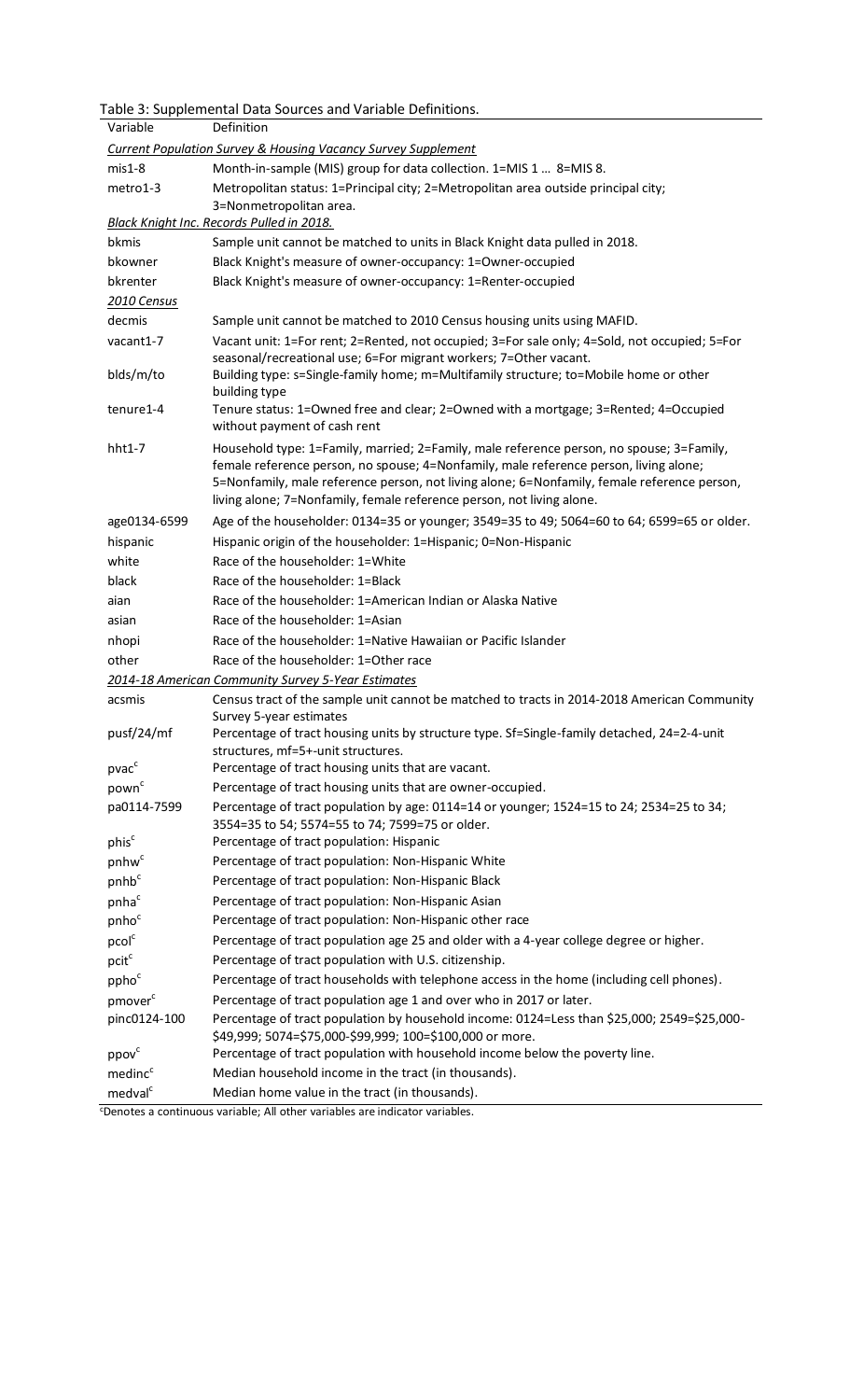|                                                               | 2015/2016<br>Responses<br>Nonresponses - |        |          |           |           | 2019   |              | 2015/16-2019   |                 |         |
|---------------------------------------------------------------|------------------------------------------|--------|----------|-----------|-----------|--------|--------------|----------------|-----------------|---------|
|                                                               |                                          |        |          |           | Responses |        | Nonresponses | $\blacksquare$ | Difference in   |         |
|                                                               |                                          |        |          | Responses |           |        | Responses    |                | Differences     |         |
|                                                               | Mean                                     | (S.E.) | Diff     | (S.E.)    | Mean      | (S.E.) | Diff         | (S.E.)         | Diff            | (S.E.)  |
| <b>Current Population Survey &amp; Housing Vacancy Survey</b> |                                          |        |          |           |           |        |              |                |                 |         |
| mis1                                                          | .127                                     | .004   | .020     | $.009**$  | .127      | .003   | .017         | $.008**$       | $-.003$         | .011    |
| mis2                                                          | .126                                     | .004   | $-0.006$ | .008      | .125      | .003   | $-.003$      | .007           | .004            | .011    |
| mis3                                                          | .126                                     | .003   | $-.009$  | .008      | .126      | .003   | $-.009$      | .007           | .001            | .010    |
| mis4                                                          | .125                                     | .004   | $-.010$  | .008      | .125      | .003   | $-.009$      | .007           | .001            | .011    |
| mis5                                                          | .123                                     | .004   | .020     | $.008**$  | .123      | .003   | .015         | $.007**$       | $-0.005$        | .011    |
| mis6                                                          | .124                                     | .003   | .003     | .007      | .124      | .003   | .001         | .007           | $-.002$         | .010    |
| mis7                                                          | .124                                     | .003   | $-.002$  | .007      | .124      | .003   | $-.002$      | .007           | .000            | .010    |
| mis8                                                          | .125                                     | .003   | $-.014$  | $.007**$  | .125      | .003   | $-.011$      | $.006*$        | .003            | .010    |
| metro1                                                        | .321                                     | .023   | .040     | $.023*$   | .313      | .024   | .058         | $.024**$       | .019            | .032    |
| metro2                                                        | .507                                     | .033   | .018     | .027      | .517      | .034   | .008         | .028           | $-.010$         | .034    |
| metro3                                                        | .172                                     | .043   | $-.057$  | $.030*$   | .171      | .044   | $-0.066$     | $.029**$       | $-0.009$        | .024    |
| <b>Black Knight Inc.</b>                                      |                                          |        |          |           |           |        |              |                |                 |         |
| bkmis                                                         | .391                                     | .017   | .014     | .021      | .379      | .016   | .040         | $.020**$       | .026            | .029    |
| bkowner                                                       | .477                                     | .015   | .002     | .022      | .490      | .015   | $-.028$      | .020           | $-.031$         | .027    |
| bkrenter                                                      | .132                                     | .011   | $-.016$  | .013      | .131      | .011   | $-.012$      | .014           | .005            | .018    |
| 2010 Census                                                   |                                          |        |          |           |           |        |              |                |                 |         |
| decmis                                                        | .067                                     | .008   | $-.015$  | .011      | .085      | .008   | .004         | .012           | .019            | .016    |
| vacant                                                        | .104                                     | .011   | $-.033$  | $.015**$  | .098      | .011   | $-.023$      | $.012*$        | .010            | .015    |
| vactype1                                                      | .028                                     | .003   | .002     | .007      | .025      | .003   | .005         | .006           | .003            | .009    |
| vactype2                                                      | .001                                     | .001   | .000     | .001      | .001      | .001   | .000         | .001           | .000            | .002    |
| vactype3                                                      | .013                                     | .002   | $-.001$  | .004      | .013      | .002   | .001         | .004           | .002            | .006    |
| vactype4                                                      | .003                                     | .001   | $-.001$  | .002      | .003      | .001   | $-.001$      | .002           | .000            | .003    |
| vactype5                                                      | .034                                     | .010   | $-.026$  | $.010**$  | .034      | .010   | $-.023$      | $.009**$       | .002            | .007    |
| vactype6                                                      | .000                                     | .000   | .000     | .000      | .000      | .000   | .000         | .000           | .000            | .000    |
| vactype7                                                      | .023                                     | .003   | $-.008$  | .005      | .022      | .003   | $-.005$      | .005           | .003            | .007    |
| blds                                                          | .666                                     | .014   | $-.024$  | .020      | .656      | .014   | $-0.056$     | $.022**$       | $-.032$         | .028    |
| bldm                                                          | .210                                     | .011   | .058     | $.019***$ | .202      | .011   | .075         | $.018***$      | .017            | .025    |
| bldto                                                         | .058                                     | .008   | $-.020$  | $.010**$  | .057      | .007   | $-0.023$     | $.008***$      | $-.003$         | .013    |
| tenure1                                                       | .379                                     | .011   | .027     | .022      | .378      | .011   | $-.007$      | .017           | $-.034$         | .029    |
| tenure2                                                       | .169                                     | .008   | $-.039$  | $.014***$ | .168      | .008   | $-.047$      | $.013***$      | $-.008$         | .017    |
| tenure3                                                       | .267                                     | .010   | .062     | $.020***$ | .257      | .011   | .077         | $.017***$      | .014            | .025    |
| tenure4                                                       | .015                                     | .002   | $-.002$  | .004      | .014      | .002   | $-.003$      | .004           | $-.001$         | .005    |
| hht1                                                          | .407                                     | .010   | $-.002$  | .018      | .406      | .011   | $-.038$      | $.020*$        | $-0.036$        | .028    |
| hht2                                                          | .040                                     | .003   | .003     | .008      | .039      | .003   | .005         | .008           | .002            | .012    |
| hht3                                                          | .107                                     | .005   | .018     | .013      | .103      | .006   | .026         | $.012**$       | .009            | .017    |
|                                                               | .096                                     | .005   | .014     | .012      | .095      | .006   | .011         |                | $-.004$         | .016    |
| hht4                                                          |                                          |        |          |           |           |        |              | .011           |                 |         |
| hht5                                                          | .032                                     | .003   | .005     | .006      | .031      | .003   | .006         | .007           | .002<br>$-.002$ | .010    |
| hht6                                                          | .123                                     | .005   | .008     | .012      | .119      | .006   | .006         | .012           |                 | .017    |
| hht7                                                          | .024                                     | .002   | .002     | .006      | .024      | .003   | .003         | .006           | .001            | .009    |
| age0134                                                       | .162                                     | .008   | .045     | $.016***$ | .158      | .009   | .048         | $.015***$      | .003            | .021    |
| age3549                                                       | .235                                     | .007   | .054     | $.019***$ | .230      | .008   | .043         | $.017**$       | $-.011$         | .025    |
| age5064                                                       | .242                                     | .008   | .009     | .017      | .242      | .009   | $-.016$      | .015           | $-0.025$        | .022    |
| age6599                                                       | .190                                     | .008   | $-.061$  | $.015***$ | .187      | .008   | $-.056$      | $.013***$      | .005            | .020    |
| hispanic                                                      | .094                                     | .007   | .007     | .012      | .093      | .007   | .015         | .012           | .008            | .017    |
| white                                                         | .593                                     | .014   | .006     | .019      | .589      | .014   | $-.045$      | $.019**$       | $-.051$         | $.029*$ |

Table 4: Nonresponse Analyses Comparing the Attributes of Nonrespondents and Respondents, 2015/2016 and 2019.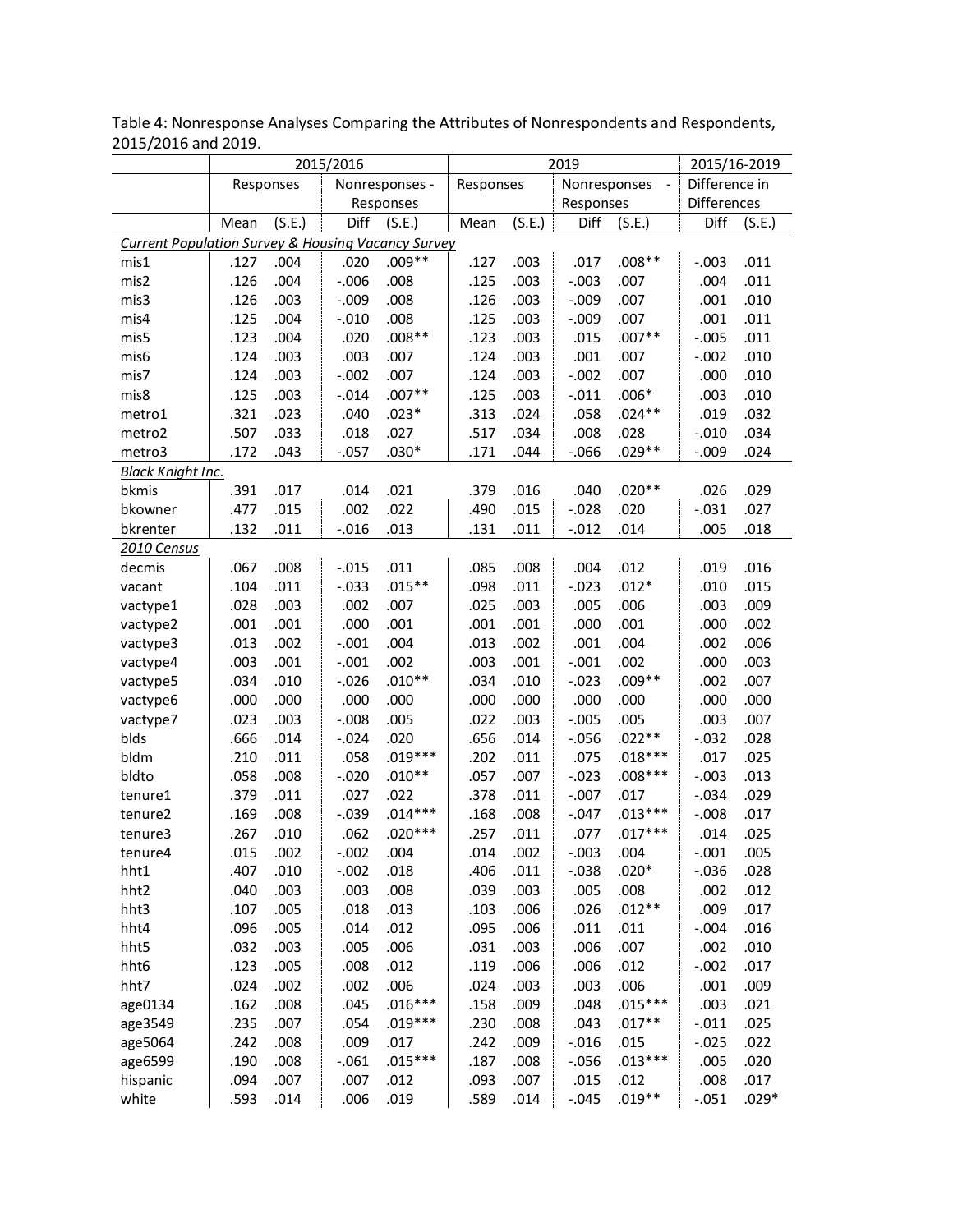| black                                                | .098  | .008 | .028    | $.012**$  | .091  | .009 | .043    | $.014***$ | .015     | .018 |
|------------------------------------------------------|-------|------|---------|-----------|-------|------|---------|-----------|----------|------|
| aian                                                 | .008  | .003 | .000    | .003      | .007  | .002 | .001    | .004      | .001     | .005 |
| asian                                                | .033  | .003 | .006    | .008      | .034  | .003 | .004    | .007      | $-.001$  | .010 |
| nhopi                                                | .001  | .000 | .000    | .001      | .001  | .001 | .000    | .001      | .000     | .002 |
| other                                                | .002  | .001 | .001    | .002      | .002  | .001 | .001    | .002      | .000     | .003 |
| 2014-2018 American Community Survey 5-Year Estimates |       |      |         |           |       |      |         |           |          |      |
| acsmis                                               | .014  | .003 | .002    | .006      | .022  | .004 | .002    | .006      | .000     | .008 |
| pusf                                                 | .740  | .010 | $-.031$ | $.013**$  | .744  | .010 | $-.047$ | $.013***$ | $-.016$  | .017 |
| pu24                                                 | .078  | .003 | .008    | $.005*$   | .077  | .003 | .014    | $.005***$ | .006     | .006 |
| pumf                                                 | .181  | .008 | .023    | $.010**$  | .180  | .008 | .033    | $.011***$ | .009     | .013 |
| pvac                                                 | .124  | .010 | $-.021$ | $.008***$ | .122  | .010 | $-.018$ | $.007**$  | .003     | .007 |
| pown                                                 | .639  | .009 | $-.018$ | $.010*$   | .644  | .009 | $-.034$ | $.011***$ | $-.016$  | .014 |
| pa0114                                               | .179  | .003 | .005    | .003      | .182  | .003 | .004    | .003      | $-.001$  | .004 |
| pa1524                                               | .136  | .006 | $-.006$ | .005      | .128  | .004 | .003    | .003      | .009     | .006 |
| pa2534                                               | .137  | .002 | .008    | $.003**$  | .138  | .002 | .011    | $.003***$ | .003     | .004 |
| pa3554                                               | .252  | .002 | .007    | $.003**$  | .255  | .002 | .004    | .002      | $-.003$  | .003 |
| pa5574                                               | .226  | .005 | $-.007$ | $.004*$   | .227  | .005 | $-.013$ | $.004***$ | $-0.006$ | .005 |
| pa7599                                               | .070  | .003 | $-.005$ | $.002**$  | .070  | .003 | $-.007$ | $.002***$ | $-.002$  | .003 |
| phis                                                 | .152  | .007 | .010    | .009      | .153  | .008 | .013    | .010      | .003     | .012 |
| pnhw                                                 | .644  | .013 | $-.029$ | $.015*$   | .648  | .013 | $-.050$ | $.015***$ | $-.021$  | .020 |
| pnhb                                                 | .121  | .009 | .013    | .010      | .117  | .009 | .030    | $.010***$ | .017     | .013 |
| pnha                                                 | .049  | .003 | .006    | .004      | .048  | .003 | .006    | .004      | .000     | .006 |
| pnho                                                 | .034  | .003 | .000    | .002      | .034  | .003 | .001    | .002      | .000     | .003 |
| pcol                                                 | .315  | .007 | .014    | $.008*$   | .316  | .008 | .010    | .009      | $-.004$  | .011 |
| pcit                                                 | .926  | .003 | $-.008$ | $.004*$   | .926  | .004 | $-.010$ | $.005**$  | $-.003$  | .006 |
| ppho                                                 | .022  | .001 | $-.001$ | .001      | .022  | .001 | .000    | .001      | .000     | .001 |
| pmover                                               | .050  | .002 | .001    | .002      | .050  | .002 | .003    | $.002*$   | .002     | .002 |
| pinc0124                                             | .211  | .005 | $-.011$ | $.006*$   | .207  | .005 | $-.003$ | .006      | .008     | .008 |
| pinc2549                                             | .223  | .003 | $-.007$ | $.004*$   | .222  | .003 | $-.004$ | .004      | .003     | .004 |
| pinc5099                                             | .297  | .004 | .002    | .003      | .299  | .003 | .000    | .004      | $-.002$  | .005 |
| pinc100                                              | .270  | .006 | .017    | $.008**$  | .273  | .007 | .007    | .008      | $-.009$  | .011 |
| ppov                                                 | .146  | .005 | $-.007$ | .005      | .142  | .005 | .002    | .005      | .009     | .007 |
| medinc                                               | 64.9  | 1.0  | 2.8     | $1.4***$  | 65.4  | 1.1  | 1.3     | 1.4       | $-1.4$   | 1.8  |
| medval                                               | 256.7 | 7.5  | 12.4    | 9.5       | 258.2 | 7.6  | 3.0     | 9.6       | $-9.4$   | 11.6 |

Source: U.S. Census Bureau. Current Population Survey and Housing Vacancy Survey Supplement data for 2015, 2016, and 2019 linked to each supplemental data source identified in the table.

Note: This table shows the mean value of each attribute among completed responses (complete interviews, all Type Bs, and Type C ineligibles), the difference between nonresponses (Type As) and responses, and the change in these differences from 2015/2016 to 2019, as well as the standard errors for each estimate. .000 values indicate rounded to zero. The U.S. Census Bureau reviewed this data product for unauthorized disclosure of confidential information and approved the disclosure avoidance practices applied to this release. CBDRB-FY22-POP001-0085.

\*\*\* p<.01; \*\* p<.05; \* p<.10. Asterisks are shown only for the differences between nonresponses and responses and for the change in these differences from 2015/2016 to 2019. Significance is calculated using OLS regression models with replicate weights.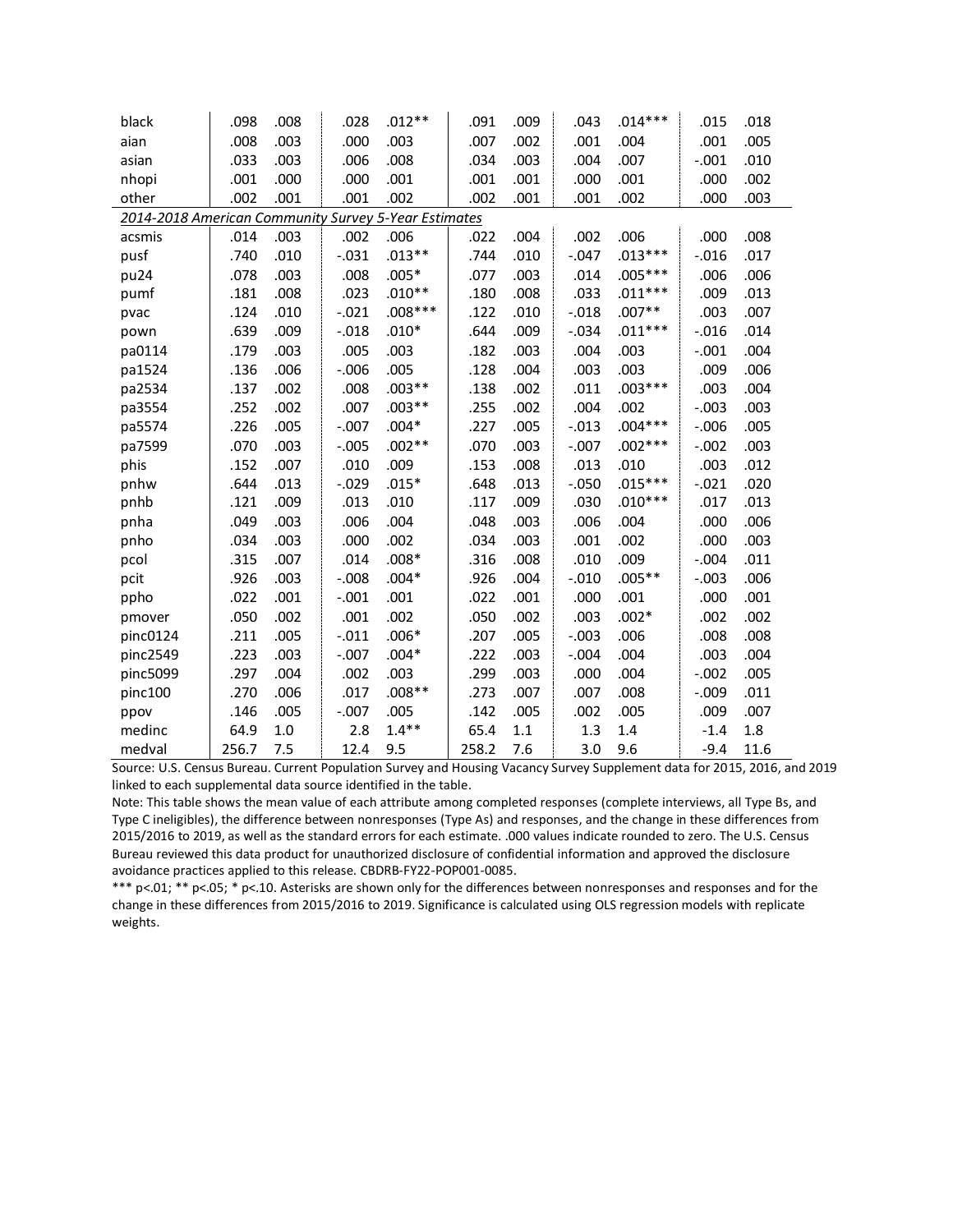|                                                               |           |        | 2020 Q1   |                |         | 2020 Q1-2019  |           |        | 2020 Q2 |                |         | 2020 Q2 - 2019 |
|---------------------------------------------------------------|-----------|--------|-----------|----------------|---------|---------------|-----------|--------|---------|----------------|---------|----------------|
|                                                               | Responses |        |           | Nonresponses - |         | Difference in | Responses |        |         | Nonresponses - |         | Difference in  |
|                                                               |           |        | Responses |                |         | Differences   |           |        |         | Responses      |         | Differences    |
|                                                               | Mean      | (S.E.) | Diff      | (S.E.)         | Diff    | (S.E.)        | Mean      | (S.E.) | Diff    | (S.E.)         | Diff    | (S.E.)         |
| <b>Current Population Survey &amp; Housing Vacancy Survey</b> |           |        |           |                |         |               |           |        |         |                |         |                |
| mis1                                                          | .124      | .009   | .041      | $.018**$       | .024    | .021          | .097      | .009   | .113    | $.015***$      | .096    | $.017***$      |
| mis2                                                          | .126      | .007   | $-.007$   | .014           | $-.004$ | .017          | .110      | .008   | .051    | $.012***$      | .054    | $.014***$      |
| mis3                                                          | .127      | .007   | $-.016$   | .014           | $-.007$ | .017          | .125      | .009   | $-.002$ | .011           | .006    | .014           |
| mis4                                                          | .126      | .007   | $-.015$   | .014           | $-.006$ | .016          | .136      | .011   | $-.040$ | $.013***$      | $-.031$ | $.016*$        |
| mis5                                                          | .121      | .007   | .023      | .016           | .008    | .019          | .128      | .010   | $-.009$ | .012           | $-.024$ | .016           |
| mis6                                                          | .124      | .008   | $-.002$   | .014           | $-.003$ | .017          | .131      | .008   | $-.025$ | $.010**$       | $-.026$ | $.013**$       |
| mis7                                                          | .125      | .007   | $-.007$   | .013           | $-.005$ | .016          | .135      | .007   | $-.036$ | $.011***$      | $-.035$ | $.013***$      |
| mis8                                                          | .127      | .007   | $-.018$   | .014           | $-.008$ | .016          | .139      | .009   | $-.051$ | $.011***$      | $-.041$ | $.013***$      |
| metro1                                                        | .312      | .027   | .054      | $.033*$        | $-.004$ | .032          | .303      | .027   | .064    | $.030**$       | .005    | .033           |
| metro2                                                        | .519      | .040   | .002      | .037           | $-.006$ | .032          | .524      | .039   | $-.017$ | .035           | $-.025$ | .033           |
| metro3                                                        | .170      | .045   | $-.057$   | $.031*$        | .010    | .023          | .174      | .045   | $-.047$ | .029           | .020    | .026           |
| <b>Black Knight Inc.</b>                                      |           |        |           |                |         |               |           |        |         |                |         |                |
| bkmis                                                         | .379      | .024   | .052      | $.031*$        | .012    | .031          | .360      | .022   | .102    | $.029***$      | .062    | $.030**$       |
| bkowner                                                       | .490      | .022   | $-.045$   | .033           | $-.016$ | .032          | .512      | .022   | $-.105$ | $.029***$      | $-.076$ | $.029***$      |
| bkrenter                                                      | .131      | .016   | $-.007$   | .020           | .004    | .020          | .128      | .015   | .003    | .019           | .015    | .021           |
| 2010 Census                                                   |           |        |           |                |         |               |           |        |         |                |         |                |
| decmis                                                        | .097      | .013   | .000      | .019           | $-.004$ | .019          | .094      | .012   | .006    | .016           | .002    | .018           |
| vacant                                                        | .096      | .013   | $-.023$   | .018           | .001    | .016          | .099      | .015   | $-.015$ | .016           | .008    | .016           |
| vactype1                                                      | .025      | .004   | .006      | .009           | .001    | .010          | .023      | .004   | .011    | .008           | .006    | .010           |
| vactype2                                                      | .001      | .001   | $-.001$   | .001           | .000    | .002          | .001      | .001   | .000    | .002           | .001    | .002           |
| vactype3                                                      | .013      | .003   | $-.001$   | .006           | $-.002$ | .007          | .013      | .003   | $-.001$ | .005           | $-.002$ | .005           |
| vactype4                                                      | .003      | .001   | $-.001$   | .002           | .000    | .002          | .003      | .002   | .000    | .002           | .001    | .003           |
| vactype5                                                      | .033      | .011   | $-.022$   | $.011**$       | .001    | .008          | .037      | .012   | $-.024$ | $.012**$       | .000    | .008           |
| vactype6                                                      | .000      | .000   | .000      | .001           | .000    | .001          | .000      | .000   | .000    | .001           | .000    | .001           |
| vactype7                                                      | .021      | .004   | $-.004$   | .007           | .001    | .008          | .022      | .004   | $-.002$ | .007           | .003    | .008           |
| blds                                                          | .653      | .020   | $-.061$   | $.032*$        | $-.005$ | .030          | .669      | .020   | $-0.89$ | $.027***$      | $-.033$ | .029           |
| bldm                                                          | .195      | .017   | .079      | $.026***$      | .004    | .027          | .185      | .015   | .089    | $.025***$      | .014    | .027           |
| bldto                                                         | .055      | .009   | $-.018$   | .011           | .005    | .012          | .053      | .010   | $-.006$ | .012           | .018    | .013           |
| tenure1                                                       | .378      | .016   | $-.025$   | .029           | $-.018$ | .029          | .390      | .020   | $-.059$ | $.024**$       | $-.052$ | $.026**$       |
| tenure2                                                       | .165      | .012   | $-.042$   | $.019**$       | .005    | .019          | .173      | .012   | $-.049$ | $.017***$      | $-.002$ | .019           |
| tenure3                                                       | .250      | .016   | .091      | $.028***$      | .014    | .027          | .230      | .014   | .119    | $.024***$      | .042    | .027           |
| tenure4                                                       | .014      | .003   | $-.002$   | .005           | .001    | .006          | .014      | .003   | $-.001$ | .006           | .002    | .006           |
| hht1                                                          | .402      | .015   | $-.042$   | .028           | $-.004$ | .032          | .409      | .017   | $-.060$ | $.022***$      | $-.022$ | .026           |
| hht2                                                          | .038      | .004   | .009      | .011           | .005    | .011          | .036      | .005   | .011    | .010           | .006    | .011           |
| hht3                                                          | .101      | .009   | .026      | $.016*$        | .000    | .016          | .097      | .009   | .033    | $.015**$       | .007    | .018           |
| hht4                                                          | .092      | .007   | .015      | .017           | .005    | .017          | .092      | .009   | .014    | .015           | .003    | .016           |
| hht5                                                          | .032      | .005   | .005      | .011           | $-.001$ | .012          | .029      | .005   | .009    | .009           | .002    | .010           |
| hht6                                                          | .118      | .010   | .005      | .019           | $-.001$ | .020          | .121      | .009   | $-.002$ | .016           | $-.008$ | .019           |
| hht7                                                          | .024      | .004   | .004      | .009           | .001    | .008          | .023      | .004   | .006    | .008           | .002    | .009           |
| age0134                                                       | .155      | .012   | .055      | $.022**$       | .008    | .024          | .144      | .012   | .066    | $.019***$      | .018    | .023           |
| age3549                                                       | .228      | .012   | .034      | .023           | $-.009$ | .026          | .224      | .013   | .031    | .020           | $-.012$ | .023           |
| age5064                                                       | .241      | .013   | $-.018$   | .023           | $-.002$ | .024          | .245      | .014   | $-.032$ | $.019*$        | $-.016$ | .023           |
| age6599                                                       | .184      | .012   | $-.049$   | $.018***$      | .007    | .019          | .194      | .013   | $-.055$ | $.017***$      | .001    | .018           |
| hispanic                                                      | .092      | .010   | .023      | .020           | .007    | .021          | .084      | .010   | .033    | $.018*$        | .017    | .021           |
| white                                                         | .582      | .019   | $-.047$   | .028           | $-.002$ | .030          | .594      | .021   | $-0.69$ | $.026**$       | $-.024$ | .031           |

Table 5: Nonresponse Analyses Comparing the Attributes of Nonrespondents and Respondents, 2020 Q1 and 2020 Q2 versus 2019.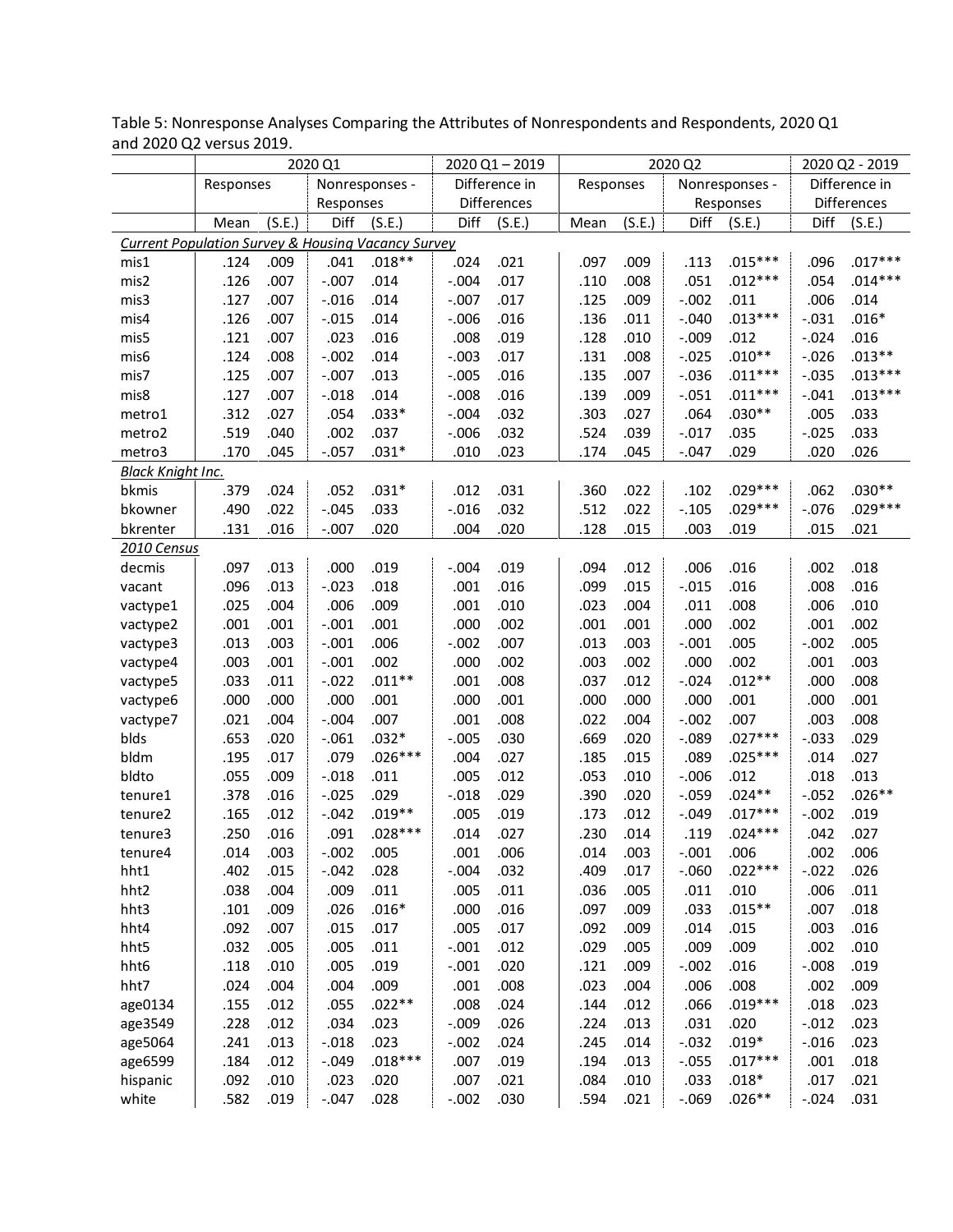| black                                                | .091  | .011 | .040     | $.019**$  | $-.003$ | .020 | .087  | .012 | .041     | $.019**$  | $-.002$ | .023     |
|------------------------------------------------------|-------|------|----------|-----------|---------|------|-------|------|----------|-----------|---------|----------|
| aian                                                 | .007  | .003 | .001     | .005      | .000    | .005 | .007  | .003 | .002     | .004      | .001    | .005     |
| asian                                                | .033  | .005 | .004     | .010      | $-.001$ | .011 | .033  | .006 | .002     | .009      | $-.002$ | .011     |
| nhopi                                                | .001  | .001 | .000     | .002      | .000    | .002 | .001  | .001 | .000     | .001      | .000    | .002     |
| other                                                | .001  | .001 | .001     | .003      | .001    | .002 | .001  | .001 | .001     | .002      | .000    | .002     |
| 2014-2018 American Community Survey 5-Year Estimates |       |      |          |           |         |      |       |      |          |           |         |          |
| acsmis                                               | .018  | .006 | .001     | .009      | $-.001$ | .009 | .017  | .006 | $-.004$  | .006      | $-.005$ | .008     |
| pusf                                                 | .748  | .014 | $-.048$  | $.018***$ | $-.001$ | .019 | .754  | .014 | $-.050$  | $.017***$ | $-.003$ | .018     |
| pu24                                                 | .077  | .005 | .013     | .009      | $-.001$ | .009 | .074  | .005 | .015     | $.006**$  | .001    | .007     |
| pumf                                                 | .176  | .012 | .035     | $.014**$  | .002    | .015 | .173  | .012 | .035     | $.015***$ | .003    | .016     |
| pvac                                                 | .122  | .011 | $-.014$  | .009      | .003    | .006 | .123  | .011 | $-.010$  | .008      | .008    | .006     |
| pown                                                 | .646  | .012 | $-.038$  | $.015**$  | $-.004$ | .016 | .656  | .012 | $-.054$  | $.014***$ | $-.020$ | .016     |
| pa0114                                               | .182  | .003 | .005     | .004      | .001    | .004 | .181  | .003 | .006     | .003      | .002    | .004     |
| pa1524                                               | .128  | .004 | .003     | .005      | .001    | .005 | .127  | .004 | .006     | .005      | .003    | .005     |
| pa2534                                               | .138  | .004 | .010     | $.004**$  | $-.001$ | .004 | .136  | .004 | .011     | $.004***$ | .001    | .005     |
| pa3554                                               | .256  | .003 | .003     | .003      | $-.001$ | .003 | .256  | .003 | .001     | .003      | $-.003$ | .003     |
| pa5574                                               | .227  | .005 | $-.014$  | $.006**$  | $-.001$ | .005 | .230  | .005 | $-0.016$ | $.005***$ | $-.003$ | .005     |
| pa7599                                               | .070  | .003 | $-.007$  | $.003**$  | .000    | .003 | .071  | .003 | $-.007$  | $.003***$ | .000    | .003     |
| phis                                                 | .153  | .012 | .019     | .014      | .006    | .013 | .146  | .011 | .029     | $.013**$  | .015    | .015     |
| pnhw                                                 | .648  | .017 | $-0.054$ | $.021**$  | $-.004$ | .021 | .658  | .017 | $-.070$  | $.018***$ | $-.020$ | .020     |
| pnhb                                                 | .117  | .010 | .030     | $.015***$ | .000    | .015 | .113  | .012 | .037     | $.014***$ | .007    | .016     |
| pnha                                                 | .049  | .004 | .004     | .006      | $-.002$ | .007 | .049  | .004 | .003     | .005      | $-.003$ | .006     |
| pnho                                                 | .034  | .003 | .001     | .003      | .000    | .002 | .034  | .003 | .002     | .004      | .001    | .004     |
| pcol                                                 | .316  | .011 | .002     | .011      | $-.008$ | .012 | .323  | .010 | $-.012$  | .012      | $-.022$ | .013     |
| pcit                                                 | .927  | .005 | $-.011$  | .007      | $-.001$ | .007 | .929  | .005 | $-0.015$ | $.007**$  | $-.005$ | .008     |
| ppho                                                 | .022  | .001 | .000     | .001      | .001    | .001 | .021  | .001 | .001     | .001      | .002    | .001     |
| pmover                                               | .049  | .002 | .003     | .002      | .000    | .002 | .049  | .002 | .005     | $.002*$   | .002    | .003     |
| pinc0124                                             | .205  | .007 | .003     | .008      | .006    | .008 | .201  | .007 | .016     | $.008**$  | .019    | $.009**$ |
| pinc2549                                             | .221  | .005 | $-.001$  | .005      | .003    | .005 | .219  | .005 | .006     | .005      | .010    | $.005*$  |
| pinc5099                                             | .299  | .004 | $-.001$  | .006      | $-.001$ | .005 | .299  | .004 | $-.002$  | .005      | $-.002$ | .005     |
| pinc100                                              | .275  | .009 | $-.001$  | .011      | $-.008$ | .011 | .282  | .009 | $-.020$  | $.011*$   | $-.028$ | $.012**$ |
| ppov                                                 | .140  | .006 | .006     | .007      | .004    | .007 | .136  | .006 | .018     | $.007***$ | .016    | $.008**$ |
| medinc                                               | 65.7  | 1.6  | .0       | 1.9       | $-1.3$  | 2.0  | 67.0  | 1.6  | $-3.4$   | $2.0*$    | $-4.7$  | $2.2**$  |
| medval                                               | 259.2 | 11.5 | $-3.0$   | 12.3      | $-6.1$  | 13.1 | 265.1 | 12.1 | $-15.6$  | 13.1      | $-18.7$ | 15.8     |

Source: U.S. Census Bureau. Current Population Survey and Housing Vacancy Survey Supplement data for 2019 and 2020 linked to each supplemental data source identified in the table.

Note: This table shows the mean value of each attribute among completed responses (complete interviews, all Type Bs, and Type C ineligibles), the difference between nonresponses (Type As) and responses, and the change in these differences from 2019 to 2020, as well as the standard errors for each estimate. .000 values indicate rounded to zero. The U.S. Census Bureau reviewed this data product for unauthorized disclosure of confidential information and approved the disclosure avoidance practices applied to this release. CBDRB-FY22-POP001-0085.

\*\*\* p<.01; \*\* p<.05; \* p<.10. Asterisks are shown only for the differences between nonresponses and responses and for the change in these differences from 2019 to 2020. Significance is calculated using OLS regression models with replicate weights.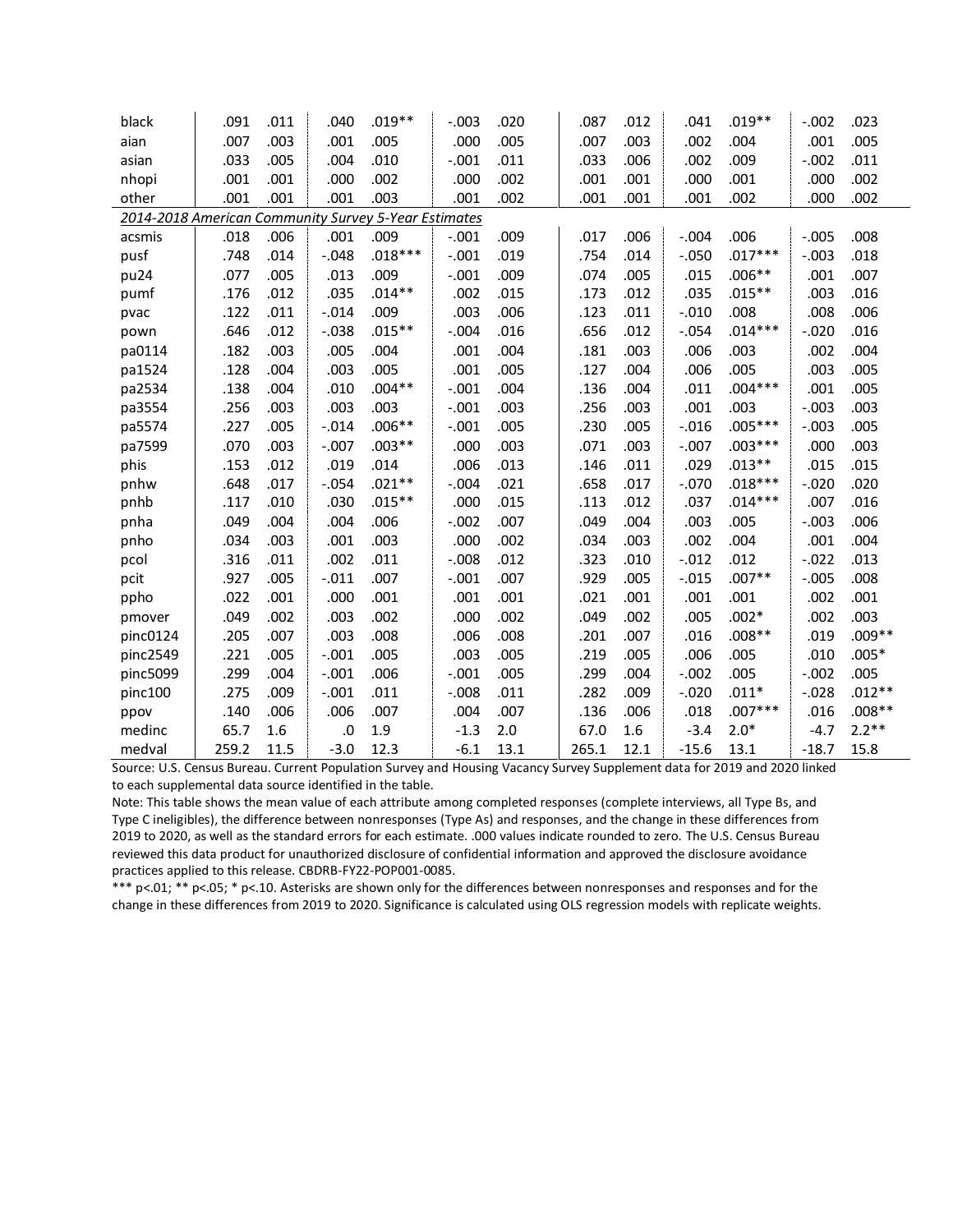|                                                               |           |        | 2020 Q3   |                |          | 2020 Q3-2019  |           |        | 2020 Q4  |                |         | 2020 Q4 - 2019 |
|---------------------------------------------------------------|-----------|--------|-----------|----------------|----------|---------------|-----------|--------|----------|----------------|---------|----------------|
|                                                               | Responses |        |           | Nonresponses - |          | Difference in | Responses |        |          | Nonresponses - |         | Difference in  |
|                                                               |           |        | Responses |                |          | Differences   |           |        |          | Responses      |         | Differences    |
|                                                               | Mean      | (S.E.) | Diff      | (S.E.)         | Diff     | (S.E.)        | Mean      | (S.E.) | Diff     | (S.E.)         | Diff    | (S.E.)         |
| <b>Current Population Survey &amp; Housing Vacancy Survey</b> |           |        |           |                |          |               |           |        |          |                |         |                |
| mis1                                                          | .115      | .008   | .056      | $.016***$      | .039     | $.017**$      | .122      | .007   | .044     | $.018**$       | .027    | .020           |
| mis2                                                          | .117      | .007   | .030      | $.015**$       | .033     | $.016**$      | .121      | .005   | .017     | .015           | .019    | .017           |
| mis3                                                          | .119      | .008   | .018      | .014           | .026     | .016          | .123      | .005   | .002     | .012           | .011    | .014           |
| mis4                                                          | .122      | .009   | .006      | .014           | .015     | .016          | .123      | .008   | $-.002$  | .014           | .007    | .016           |
| mis5                                                          | .129      | .008   | $-.014$   | .012           | $-.029$  | $.014**$      | .124      | .007   | .007     | .015           | $-.008$ | .016           |
| mis6                                                          | .132      | .007   | $-.026$   | $.013**$       | $-.027$  | $.016*$       | .127      | .005   | $-.013$  | .012           | $-.014$ | .014           |
| mis7                                                          | .132      | .009   | $-.031$   | $.012***$      | $-.030$  | $.014**$      | .129      | .005   | $-.022$  | $.011**$       | $-.020$ | .014           |
| mis8                                                          | .134      | .009   | $-.038$   | $.013***$      | $-.027$  | $.016*$       | .131      | .007   | $-.034$  | $.012***$      | $-.023$ | .015           |
| metro1                                                        | .311      | .027   | .052      | $.030*$        | $-0.006$ | .035          | .319      | .029   | .053     | $.031*$        | $-.005$ | .035           |
| metro2                                                        | .518      | .035   | $-.008$   | .035           | $-.016$  | .033          | .511      | .037   | .002     | .036           | $-.006$ | .037           |
| metro3                                                        | .170      | .044   | $-.044$   | .028           | .022     | .026          | .170      | .044   | $-.055$  | $.032*$        | .011    | .025           |
| <b>Black Knight Inc.</b>                                      |           |        |           |                |          |               |           |        |          |                |         |                |
| bkmis                                                         | .367      | .021   | .092      | $.029***$      | .052     | .031          | .378      | .022   | .061     | $.031*$        | .021    | .034           |
| bkowner                                                       | .504      | .022   | $-.096$   | $.028***$      | $-0.068$ | $.029**$      | .491      | .021   | $-0.056$ | $.026**$       | $-.027$ | .029           |
| bkrenter                                                      | .129      | .014   | .004      | .018           | .016     | .020          | .131      | .014   | $-.005$  | .020           | .007    | .022           |
| 2010 Census                                                   |           |        |           |                |          |               |           |        |          |                |         |                |
| decmis                                                        | .096      | .012   | .007      | .016           | .003     | .018          | .099      | .013   | .013     | .022           | .009    | .024           |
| vacant                                                        | .099      | .013   | $-.015$   | .014           | .008     | .014          | .097      | .012   | $-0.025$ | .020           | $-.002$ | .019           |
| vactype1                                                      | .025      | .005   | .010      | .008           | .005     | .010          | .025      | .005   | .007     | .010           | .002    | .011           |
| vactype2                                                      | .001      | .001   | .001      | .002           | .001     | .003          | .001      | .001   | .000     | .002           | .000    | .002           |
| vactype3                                                      | .013      | .004   | .000      | .006           | $-.001$  | .007          | .013      | .003   | $-.001$  | .006           | $-.002$ | .007           |
| vactype4                                                      | .003      | .002   | $-.001$   | .002           | .000     | .003          | .003      | .001   | $-.001$  | .002           | $-.001$ | .003           |
| vactype5                                                      | .035      | .012   | $-.023$   | $.011**$       | .001     | .008          | .034      | .010   | $-.024$  | $.011**$       | $-.001$ | .008           |
| vactype6                                                      | .000      | .000   | .000      | .001           | .000     | .001          | .000      | .000   | .000     | .001           | .000    | .001           |
| vactype7                                                      | .022      | .004   | $-.002$   | .006           | .003     | .007          | .021      | .004   | $-.005$  | .008           | $-.001$ | .008           |
| blds                                                          | .660      | .021   | $-.084$   | $.028***$      | $-.028$  | .033          | .652      | .020   | $-.074$  | $.031**$       | $-.018$ | .033           |
| bldm                                                          | .192      | .018   | .083      | $.025***$      | .008     | .028          | .194      | .017   | .081     | $.027***$      | .006    | .029           |
| bldto                                                         | .053      | .010   | $-.005$   | .011           | .018     | .012          | .055      | .010   | $-.019$  | .012           | .004    | .013           |
| tenure1                                                       | .383      | .018   | $-.050$   | $.023**$       | $-.042$  | .028          | .375      | .016   | $-.024$  | .027           | $-.016$ | .029           |
| tenure2                                                       | .171      | .012   | $-.049$   | $.018***$      | $-.002$  | .019          | .168      | .012   | $-.049$  | $.019**$       | $-.002$ | .020           |
| tenure3                                                       | .237      | .016   | .107      | $.023***$      | .031     | .027          | .246      | .015   | .088     | $.029***$      | .011    | .031           |
| tenure4                                                       | .014      | .003   | $-.001$   | .005           | .002     | .006          | .015      | .003   | $-.003$  | .005           | .000    | .006           |
| hht1                                                          | .407      | .016   | $-.054$   | $.025**$       | $-.016$  | .028          | .402      | .016   | $-.042$  | .028           | $-.005$ | .032           |
| hht2                                                          | .036      | .005   | .010      | .010           | .006     | .013          | .038      | .005   | .007     | .011           | .002    | .013           |
| hht3                                                          | .097      | .008   | .033      | $.016**$       | .007     | .019          | .098      | .009   | .027     | .019           | .001    | .021           |
| hht4                                                          | .093      | .008   | .012      | .015           | .001     | .017          | .093      | .008   | .013     | .018           | .002    | .019           |
| hht5                                                          | .031      | .005   | .005      | .008           | $-.002$  | .010          | .032      | .005   | .003     | .010           | $-.003$ | .012           |
| hht6                                                          | .120      | .009   | $-.003$   | .017           | $-.009$  | .019          | .117      | .009   | .003     | .018           | $-.003$ | .021           |
| hht7                                                          | .023      | .004   | .004      | .007           | .001     | .009          | .024      | .004   | .002     | .009           | $-.002$ | .010           |
| age0134                                                       | .148      | .011   | .060      | $.019***$      | .012     | .022          | .156      | .012   | .047     | $.021**$       | $-.001$ | .024           |
| age3549                                                       | .223      | .013   | .027      | .020           | $-.016$  | .024          | .224      | .012   | .037     | .024           | $-.007$ | .028           |
| age5064                                                       | .242      | .013   | $-.025$   | .020           | $-.009$  | .023          | .239      | .013   | $-.020$  | .023           | $-.004$ | .025           |
| age6599                                                       | .192      | .013   | $-.054$   | $.018***$      | .002     | .021          | .186      | .012   | $-.051$  | $.022**$       | .005    | .024           |
| hispanic                                                      | .083      | .010   | .036      | $.017**$       | .021     | .018          | .089      | .010   | .024     | .021           | .008    | .023           |
| white                                                         | .593      | .021   | $-.073$   | $.024***$      | $-.028$  | .027          | .582      | .020   | $-.050$  | $.029*$        | $-.005$ | .031           |

Table 6: Nonresponse Analyses Comparing the Attributes of Nonrespondents and Respondents, 2020 Q3 and 2020 Q4 versus 2019.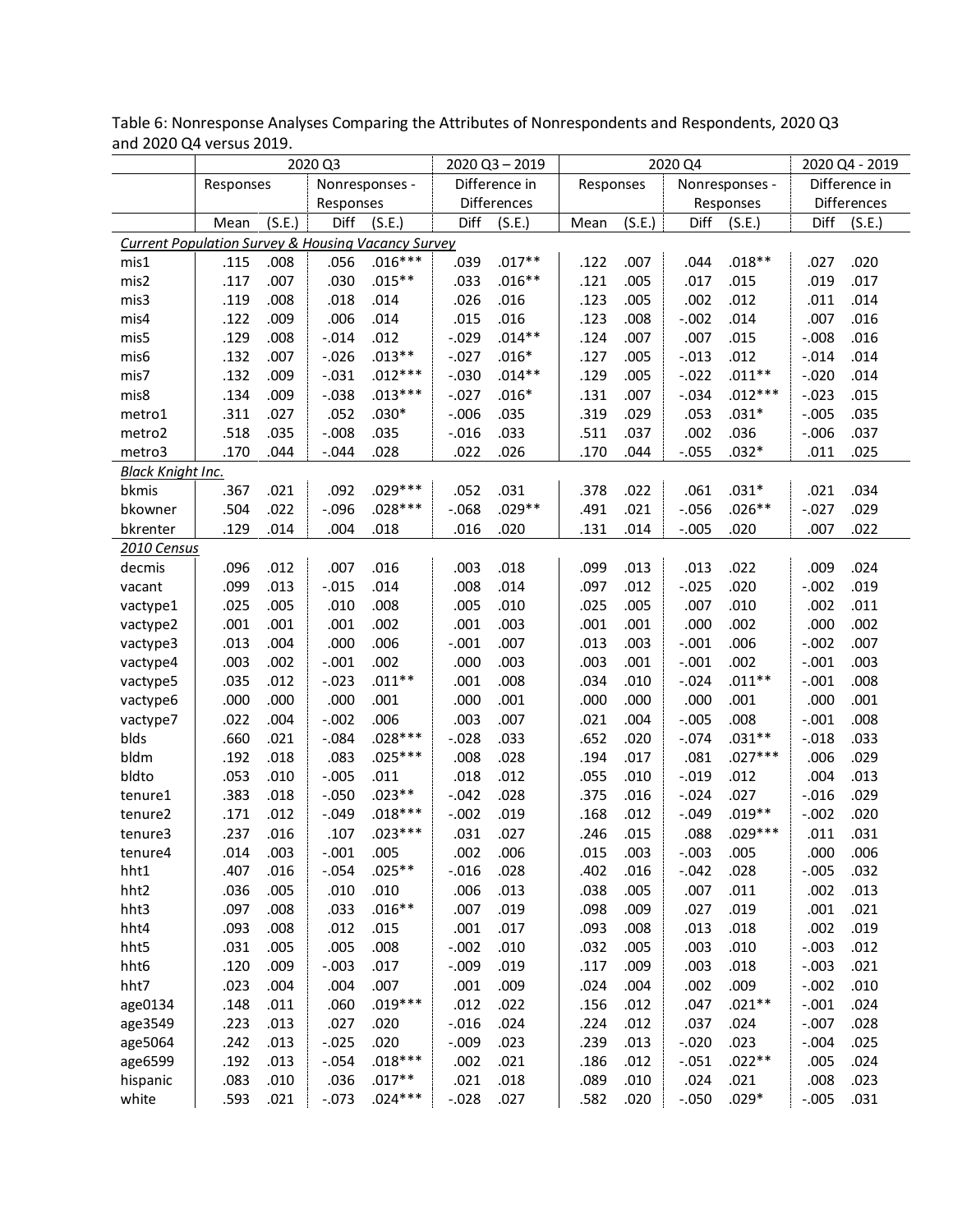| black                                                | .087  | .012 | .041    | $.016***$ | $-.002$  | .020     | .091  | .010 | .032     | $.019*$   | $-.011$ | .021 |
|------------------------------------------------------|-------|------|---------|-----------|----------|----------|-------|------|----------|-----------|---------|------|
| aian                                                 | .007  | .003 | .001    | .004      | .001     | .005     | .007  | .002 | .001     | .006      | .001    | .006 |
| asian                                                | .032  | .006 | .002    | .009      | $-.002$  | .011     | .032  | .006 | .006     | .011      | .002    | .013 |
| nhopi                                                | .001  | .001 | .000    | .002      | .000     | .002     | .001  | .001 | .000     | .002      | .000    | .002 |
| other                                                | .002  | .001 | .000    | .002      | $-.001$  | .002     | .001  | .001 | .000     | .002      | $-.001$ | .003 |
| 2014-2018 American Community Survey 5-Year Estimates |       |      |         |           |          |          |       |      |          |           |         |      |
| acsmis                                               | .015  | .006 | $-.001$ | .006      | $-.003$  | .008     | .014  | .005 | $-.002$  | .006      | $-.004$ | .008 |
| pusf                                                 | .745  | .014 | $-.040$ | $.015***$ | .007     | .017     | .745  | .013 | $-.050$  | $.018***$ | $-.003$ | .020 |
| pu24                                                 | .076  | .005 | .011    | $.006*$   | $-.004$  | .007     | .077  | .005 | .014     | $.007**$  | .000    | .008 |
| pumf                                                 | .179  | .012 | .029    | $.013**$  | $-.003$  | .015     | .178  | .011 | .036     | $.016**$  | .003    | .018 |
| pvac                                                 | .122  | .011 | $-.011$ | .008      | .006     | .007     | .121  | .010 | $-0.016$ | $.007**$  | .002    | .007 |
| pown                                                 | .650  | .012 | $-.050$ | $.013***$ | $-0.016$ | .014     | .645  | .012 | $-.041$  | $.015***$ | $-.007$ | .016 |
| pa0114                                               | .181  | .003 | .007    | $.003*$   | .003     | .004     | .182  | .003 | .003     | .004      | .000    | .004 |
| pa1524                                               | .127  | .004 | .006    | .005      | .004     | .005     | .128  | .004 | .004     | .005      | .001    | .005 |
| pa2534                                               | .137  | .004 | .010    | $.004**$  | $-.001$  | .004     | .139  | .003 | .010     | $.005**$  | .000    | .005 |
| pa3554                                               | .255  | .003 | .001    | .003      | $-.003$  | .004     | .256  | .002 | .002     | .003      | $-.001$ | .004 |
| pa5574                                               | .229  | .006 | $-.015$ | $.005***$ | $-.003$  | .005     | .226  | .005 | $-.013$  | $.005***$ | .000    | .005 |
| pa7599                                               | .071  | .003 | $-.008$ | $.003***$ | .000     | .003     | .069  | .003 | $-.006$  | $.003**$  | .001    | .003 |
| phis                                                 | .146  | .011 | .030    | $.013**$  | .017     | .014     | .149  | .011 | .024     | .015      | .010    | .017 |
| pnhw                                                 | .656  | .016 | $-0.69$ | $.018***$ | $-.019$  | .019     | .650  | .016 | $-0.056$ | $.021***$ | $-.006$ | .021 |
| pnhb                                                 | .114  | .011 | .036    | $.012***$ | .006     | .014     | .118  | .010 | .022     | .014      | $-.008$ | .015 |
| pnha                                                 | .049  | .004 | .002    | .006      | $-.004$  | .006     | .049  | .004 | .008     | .006      | .002    | .007 |
| pnho                                                 | .034  | .003 | .001    | .005      | .001     | .004     | .034  | .003 | .002     | .005      | .001    | .005 |
| pcol                                                 | .325  | .010 | $-.017$ | .012      | $-.027$  | $.013**$ | .319  | .009 | .002     | .013      | $-.008$ | .013 |
| pcit                                                 | .928  | .005 | $-.014$ | $.007*$   | $-.004$  | .007     | .926  | .005 | $-.014$  | $.007*$   | $-.004$ | .008 |
| ppho                                                 | .021  | .001 | .001    | .001      | .002     | .001     | .022  | .002 | .001     | .002      | .001    | .002 |
| pmover                                               | .050  | .002 | .005    | $.002*$   | .002     | .003     | .050  | .002 | .003     | .002      | .000    | .003 |
| pinc0124                                             | .201  | .007 | .015    | $.008**$  | .019     | $.009**$ | .205  | .007 | .002     | .009      | .005    | .009 |
| pinc2549                                             | .219  | .004 | .008    | .005      | .012     | $.005**$ | .221  | .004 | $-.002$  | .005      | .002    | .005 |
| pinc5099                                             | .298  | .004 | $-.001$ | .005      | $-.001$  | .006     | .299  | .004 | .000     | .005      | .000    | .006 |
| pinc100                                              | .282  | .009 | $-.022$ | $.010**$  | $-.030$  | $.012**$ | .276  | .008 | .000     | .011      | $-.007$ | .011 |
| ppov                                                 | .137  | .006 | .018    | $.007**$  | .016     | $.008*$  | .140  | .006 | .007     | .008      | .005    | .008 |
| medinc                                               | 66.8  | 1.5  | $-3.8$  | $1.8**$   | $-5.1$   | $2.0**$  | 65.9  | 1.5  | 0.0      | 2.1       | $-1.3$  | 2.0  |
| medval                                               | 265.3 | 11.5 | $-20.1$ | 13.0      | $-23.1$  | 14.1     | 259.4 | 8.9  | 0.3      | 13.2      | $-2.8$  | 13.3 |

Source: U.S. Census Bureau. Current Population Survey and Housing Vacancy Survey Supplement data for 2019 and 2020 linked to each supplemental data source identified in the table.

Note: This table shows the mean value of each attribute among completed responses (complete interviews, all Type Bs, and Type C ineligibles), the difference between nonresponses (Type As) and responses, and the change in these differences from 2019 to 2020, as well as the standard errors for each estimate. .000 values indicate rounded to zero. The U.S. Census Bureau reviewed this data product for unauthorized disclosure of confidential information and approved the disclosure avoidance practices applied to this release. CBDRB-FY22-POP001-0085.

\*\*\* p<.01; \*\* p<.05; \* p<.10. Asterisks are shown only for the differences between nonresponses and responses and for the change in these differences from 2019 to 2020. Significance is calculated using OLS regression models with replicate weights.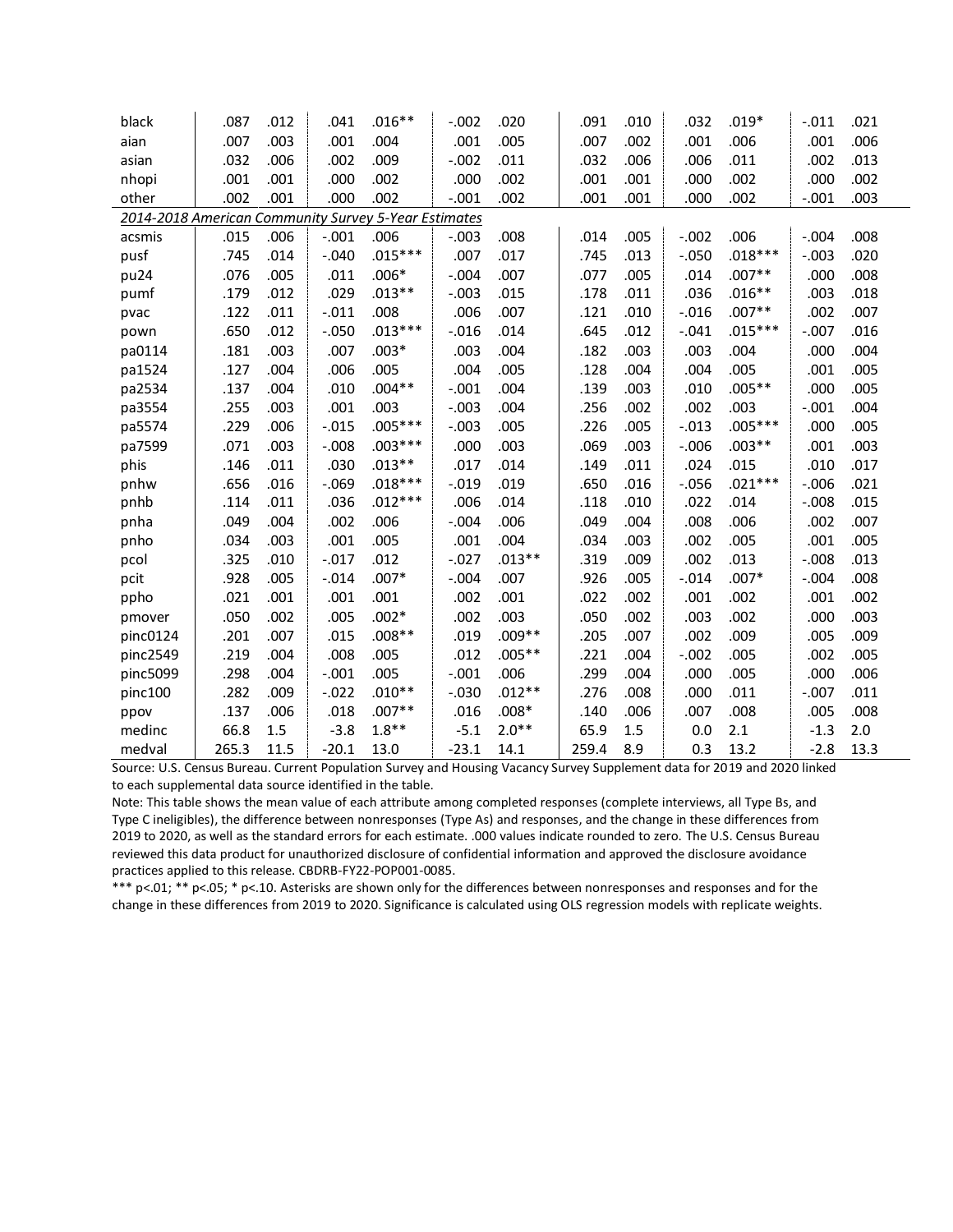|                                                               |           |        | 2021 Q1   |                |         | 2021 Q1-2019  |           |        | 2021 Q2 |                |         | 2021 Q2 - 2019 |
|---------------------------------------------------------------|-----------|--------|-----------|----------------|---------|---------------|-----------|--------|---------|----------------|---------|----------------|
|                                                               | Responses |        |           | Nonresponses - |         | Difference in | Responses |        |         | Nonresponses - |         | Difference in  |
|                                                               |           |        | Responses |                |         | Differences   |           |        |         | Responses      |         | Differences    |
|                                                               | Mean      | (S.E.) | Diff      | (S.E.)         | Diff    | (S.E.)        | Mean      | (S.E.) | Diff    | (S.E.)         | Diff    | (S.E.)         |
| <b>Current Population Survey &amp; Housing Vacancy Survey</b> |           |        |           |                |         |               |           |        |         |                |         |                |
| mis1                                                          | .123      | .008   | .035      | $.016**$       | .018    | .018          | .126      | .009   | .024    | .018           | .007    | .019           |
| mis2                                                          | .122      | .008   | .012      | .013           | .015    | .015          | .124      | .008   | .006    | .013           | .009    | .015           |
| mis3                                                          | .123      | .006   | .002      | .012           | .011    | .014          | .124      | .008   | .002    | .013           | .010    | .015           |
| mis4                                                          | .124      | .006   | $-.001$   | .014           | .008    | .015          | .124      | .010   | $-.003$ | .013           | .006    | .015           |
| mis5                                                          | .124      | .009   | .010      | .016           | $-.005$ | .017          | .122      | .011   | .009    | .014           | $-.006$ | .016           |
| mis6                                                          | .127      | .007   | $-.010$   | .011           | $-.011$ | .014          | .124      | .008   | $-.003$ | .013           | $-.004$ | .016           |
| mis7                                                          | .128      | .007   | $-.022$   | $.012*$        | $-.020$ | .014          | .126      | .008   | $-.009$ | .012           | $-.008$ | .014           |
| mis8                                                          | .129      | .007   | $-.027$   | $.012**$       | $-.016$ | .014          | .130      | .010   | $-.025$ | $.013**$       | $-.014$ | .014           |
| metro1                                                        | .310      | .026   | .063      | $.036*$        | .004    | .041          | .315      | .027   | .054    | .033           | $-.004$ | .040           |
| metro2                                                        | .522      | .036   | $-.009$   | .038           | $-.017$ | .041          | .516      | .036   | $-.001$ | .038           | $-.009$ | .039           |
| metro3                                                        | .169      | .044   | $-.054$   | .034           | .013    | .029          | .169      | .044   | $-.053$ | $.032*$        | .013    | .028           |
| <b>Black Knight Inc.</b>                                      |           |        |           |                |         |               |           |        |         |                |         |                |
| bkmis                                                         | .378      | .025   | .059      | $.031*$        | .019    | .034          | .377      | .022   | .054    | $.029*$        | .014    | .034           |
| bkowner                                                       | .489      | .023   | $-.052$   | $.029*$        | $-.024$ | .033          | .492      | .021   | $-.042$ | .030           | $-.014$ | .032           |
| bkrenter                                                      | .132      | .015   | $-.007$   | .019           | .005    | .022          | .132      | .014   | $-.012$ | .018           | .000    | .022           |
| 2010 Census                                                   |           |        |           |                |         |               |           |        |         |                |         |                |
| decmis                                                        | .104      | .013   | .010      | .020           | .007    | .021          | .100      | .012   | .015    | .024           | .011    | .026           |
| vacant                                                        | .095      | .012   | $-.028$   | $.015*$        | $-.004$ | .016          | .097      | .014   | $-.024$ | .018           | $-.001$ | .019           |
| vactype1                                                      | .026      | .004   | .004      | .009           | $-.001$ | .010          | .025      | .005   | .005    | .009           | .001    | .010           |
| vactype2                                                      | .001      | .001   | $-.001$   | .001           | .000    | .002          | .001      | .001   | .000    | .002           | .000    | .002           |
| vactype3                                                      | .012      | .003   | $-.001$   | .006           | $-.002$ | .007          | .013      | .003   | .000    | .007           | $-.001$ | .008           |
| vactype4                                                      | .003      | .001   | $-.002$   | .002           | $-.001$ | .003          | .003      | .001   | $-.001$ | .002           | .000    | .003           |
| vactype5                                                      | .032      | .010   | $-.023$   | $.010**$       | .001    | .009          | .033      | .012   | $-.023$ | $.011**$       | .000    | .010           |
| vactype6                                                      | .000      | .000   | .000      | .001           | .000    | .001          | .000      | .000   | .000    | .000           | .000    | .000           |
| vactype7                                                      | .021      | .004   | $-.006$   | .007           | $-.002$ | .008          | .022      | .004   | $-.004$ | .008           | .000    | .010           |
| blds                                                          | .653      | .020   | $-0.066$  | $.030**$       | $-.010$ | .034          | .656      | .019   | $-.067$ | $.033**$       | $-.011$ | .038           |
| bldm                                                          | .189      | .016   | .072      | $.029**$       | $-.003$ | .032          | .193      | .017   | .069    | $.027**$       | $-.006$ | .032           |
| bldto                                                         | .054      | .010   | $-.017$   | .012           | .006    | .014          | .052      | .010   | $-.017$ | .012           | .006    | .013           |
| tenure1                                                       | .373      | .018   | $-.021$   | .026           | $-.013$ | .030          | .373      | .018   | $-.015$ | .030           | $-.007$ | .034           |
| tenure2                                                       | .166      | .011   | $-.043$   | $.018**$       | .004    | .021          | .169      | .012   | $-.043$ | $.019**$       | .004    | .024           |
| tenure3                                                       | .248      | .016   | .083      | $.028***$      | .006    | .031          | .247      | .015   | .069    | $.026***$      | $-.008$ | .031           |
| tenure4                                                       | .014      | .003   | $-.002$   | .006           | .001    | .007          | .014      | .003   | $-.002$ | .006           | .001    | .007           |
| hht1                                                          | .400      | .015   | $-.037$   | .025           | .001    | .033          | .400      | .016   | $-.035$ | .026           | .002    | .033           |
| hht2                                                          | .036      | .004   | .010      | .010           | .005    | .012          | .037      | .005   | .009    | .011           | .004    | .014           |
| hht3                                                          | .100      | .008   | .029      | $.017*$        | .003    | .018          | .102      | .010   | .022    | .020           | $-.004$ | .023           |
| hht4                                                          | .090      | .007   | .012      | .018           | .002    | .019          | .092      | .007   | .007    | .016           | $-.004$ | .019           |
| hht5                                                          | .032      | .005   | .001      | .011           | $-.005$ | .012          | .030      | .005   | .004    | .010           | $-.002$ | .012           |
| hht6                                                          | .119      | .010   | $-.001$   | .017           | $-.007$ | .021          | .120      | .009   | $-.003$ | .019           | $-.008$ | .023           |
| hht7                                                          | .023      | .004   | .003      | .008           | $-.001$ | .010          | .023      | .004   | .004    | .010           | .001    | .012           |
| age0134                                                       | .154      | .011   | .038      | $.022*$        | $-.010$ | .026          | .149      | .011   | .046    | $.022**$       | $-.002$ | .027           |
| age3549                                                       | .223      | .012   | .039      | .025           | $-.004$ | .031          | .225      | .012   | .035    | .024           | $-.008$ | .030           |
| age5064                                                       | .238      | .013   | $-.013$   | .023           | .003    | .027          | .239      | .012   | $-.020$ | .023           | $-.004$ | .029           |
| age6599                                                       | .186      | .013   | $-.047$   | $.019**$       | .009    | .021          | .190      | .013   | $-.053$ | $.021**$       | .003    | .025           |
| hispanic                                                      | .088      | .012   | .028      | .020           | .013    | .022          | .087      | .011   | .022    | .019           | .007    | .022           |
| white                                                         | .580      | .021   | $-.050$   | $.029*$        | $-.005$ | .033          | .583      | .021   | $-.049$ | .030           | $-.004$ | .035           |

Table 7: Nonresponse Analyses Comparing the Attributes of Nonrespondents and Respondents, 2021 Q1 and 2021 Q2 versus 2019.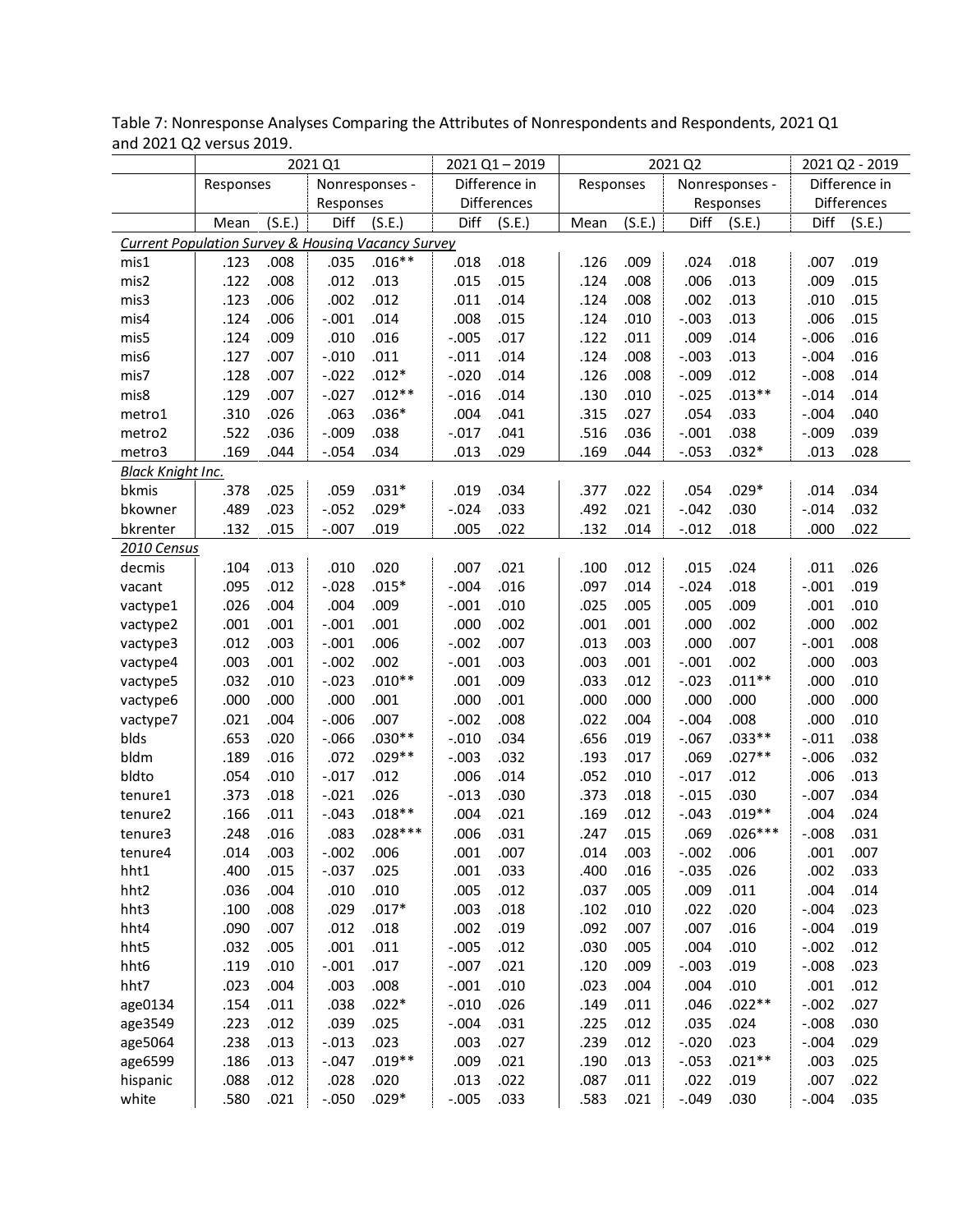| black                                                | .091  | .011 | .034    | $.019*$   | $-.009$ | .022 | .092  | .011 | .032    | $.019*$   | $-.011$ | .021 |
|------------------------------------------------------|-------|------|---------|-----------|---------|------|-------|------|---------|-----------|---------|------|
| aian                                                 | .007  | .003 | .002    | .004      | .001    | .005 | .007  | .003 | .000    | .004      | $-.001$ | .006 |
| asian                                                | .032  | .005 | .003    | .011      | $-.002$ | .013 | .032  | .006 | .002    | .011      | $-.002$ | .013 |
| nhopi                                                | .001  | .001 | .000    | .001      | .000    | .002 | .001  | .001 | .000    | .002      | .000    | .003 |
| other                                                | .002  | .001 | .001    | .003      | .000    | .003 | .002  | .001 | .001    | .003      | .000    | .003 |
| 2014-2018 American Community Survey 5-Year Estimates |       |      |         |           |         |      |       |      |         |           |         |      |
| acsmis                                               | .011  | .004 | $-.001$ | .006      | $-.003$ | .009 | .009  | .004 | $-.001$ | .006      | $-.003$ | .009 |
| pusf                                                 | .750  | .012 | $-.050$ | $.020**$  | $-.003$ | .023 | .748  | .014 | $-.047$ | $.019**$  | .000    | .022 |
| pu24                                                 | .075  | .005 | .016    | $.008*$   | .001    | .009 | .076  | .005 | .014    | $.007*$   | $-.001$ | .008 |
| pumf                                                 | .175  | .011 | .034    | $.018*$   | .002    | .019 | .177  | .012 | .033    | $.017*$   | .001    | .019 |
| pvac                                                 | .121  | .011 | $-.015$ | $.008*$   | .003    | .007 | .122  | .011 | $-.015$ | $.009*$   | .003    | .008 |
| pown                                                 | .648  | .011 | $-.041$ | $.017**$  | $-.007$ | .019 | .647  | .012 | $-.037$ | $.016**$  | $-.003$ | .018 |
| pa0114                                               | .182  | .003 | .005    | .004      | .001    | .005 | .182  | .004 | .004    | .004      | .000    | .004 |
| pa1524                                               | .128  | .004 | .003    | .004      | .000    | .005 | .127  | .004 | .003    | .004      | .001    | .005 |
| pa2534                                               | .138  | .003 | .009    | $.004**$  | $-.001$ | .005 | .138  | .003 | .009    | $.005*$   | $-.002$ | .006 |
| pa3554                                               | .256  | .003 | .003    | .003      | .000    | .004 | .256  | .003 | .003    | .003      | $-.001$ | .004 |
| pa5574                                               | .227  | .005 | $-.013$ | $.005**$  | .000    | .006 | .227  | .006 | $-.012$ | $.006**$  | .001    | .006 |
| pa7599                                               | .070  | .003 | $-.007$ | $.003**$  | .001    | .003 | .070  | .003 | $-.007$ | $.003**$  | .001    | .004 |
| phis                                                 | .150  | .012 | .029    | $.015**$  | .016    | .017 | .151  | .011 | .019    | .015      | .006    | .018 |
| pnhw                                                 | .651  | .017 | $-.063$ | $.022***$ | $-.013$ | .024 | .649  | .017 | $-.052$ | $.020***$ | $-.002$ | .022 |
| pnhb                                                 | .117  | .011 | .026    | $.014*$   | $-.004$ | .016 | .118  | .011 | .029    | $.014**$  | $-.001$ | .015 |
| pnha                                                 | .048  | .004 | .007    | .006      | .001    | .007 | .049  | .004 | .003    | .006      | $-.003$ | .007 |
| pnho                                                 | .034  | .003 | .001    | .003      | .000    | .003 | .034  | .004 | .001    | .003      | .000    | .003 |
| pcol                                                 | .320  | .010 | $-.002$ | .013      | $-.012$ | .013 | .320  | .010 | .001    | .013      | $-.009$ | .015 |
| pcit                                                 | .927  | .005 | $-.014$ | $.008*$   | $-.004$ | .009 | .926  | .005 | $-.009$ | .006      | .001    | .007 |
| ppho                                                 | .022  | .001 | .001    | .001      | .001    | .001 | .022  | .001 | .000    | .001      | .000    | .002 |
| pmover                                               | .050  | .002 | .002    | .002      | $-.001$ | .003 | .050  | .002 | .002    | .003      | $-.001$ | .003 |
| pinc0124                                             | .204  | .007 | .003    | .009      | .006    | .010 | .205  | .007 | .001    | .008      | .004    | .009 |
| pinc2549                                             | .220  | .005 | $-.001$ | .006      | .003    | .006 | .220  | .005 | $-.002$ | .005      | .002    | .007 |
| pinc5099                                             | .299  | .004 | .000    | .005      | .000    | .006 | .298  | .004 | .000    | .005      | .000    | .005 |
| pinc100                                              | .278  | .009 | $-.002$ | .012      | $-.009$ | .013 | .277  | .010 | .001    | .011      | $-.007$ | .013 |
| ppov                                                 | .139  | .006 | .007    | .008      | .005    | .008 | .140  | .006 | .005    | .007      | .003    | .008 |
| medinc                                               | 66.1  | 1.6  | $-0.2$  | 2.1       | $-1.5$  | 2.3  | 66.1  | 1.7  | 0.1     | 1.9       | $-1.3$  | 2.3  |
| medval                                               | 260.0 | 11.4 | $-0.5$  | 13.3      | $-3.5$  | 14.7 | 260.2 | 12.2 | $-3.3$  | 13.3      | $-6.3$  | 15.7 |

Source: U.S. Census Bureau. Current Population Survey and Housing Vacancy Survey Supplement data for 2019 and 2021 linked to each supplemental data source identified in the table.

Note: This table shows the mean value of each attribute among completed responses (complete interviews, all Type Bs, and Type C ineligibles), the difference between nonresponses (Type As) and responses, and the change in these differences from 2019 to 2021, as well as the standard errors for each estimate. .000 values indicate rounded to zero. The U.S. Census Bureau reviewed this data product for unauthorized disclosure of confidential information and approved the disclosure avoidance practices applied to this release. CBDRB-FY22-POP001-0085.

\*\*\* p<.01; \*\* p<.05; \* p<.10. Asterisks are shown only for the differences between nonresponses and responses and for the change in these differences from 2019 to 2021. Significance is calculated using OLS regression models with replicate weights.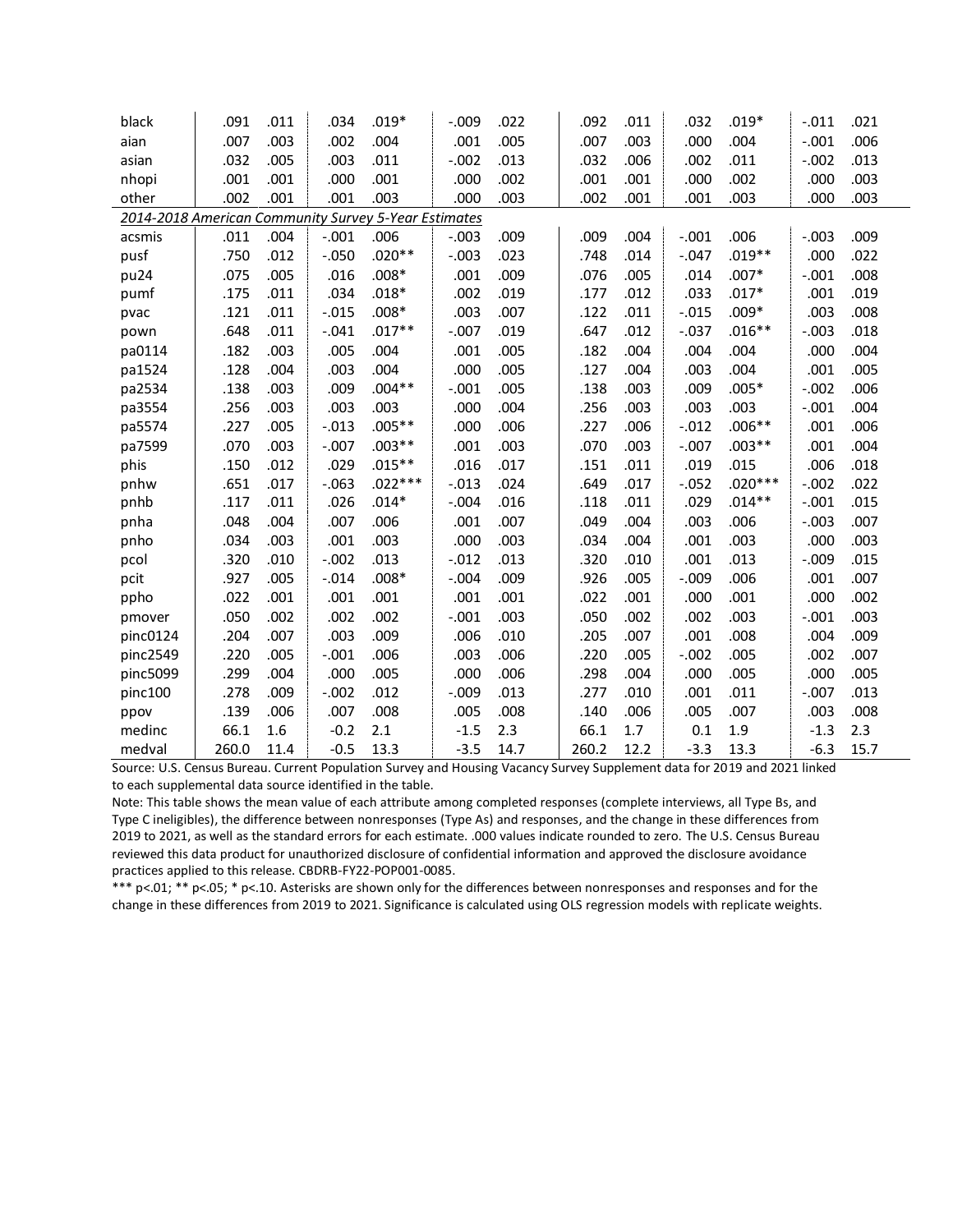| Difference in<br>Difference in<br>Nonresponses -<br>Responses<br>Nonresponses -<br>Responses<br>Differences<br>Differences<br>Responses<br>Responses<br>Diff<br>Diff<br>Diff<br>(S.E.)<br>(S.E.)<br>(S.E.)<br>(S.E.)<br>Diff<br>(S.E.)<br>(S.E.)<br>Mean<br>Mean<br><b>Current Population Survey &amp; Housing Vacancy Survey</b><br>.126<br>.023<br>.020<br>.007<br>.016<br>.018<br>mis1<br>.008<br>.017<br>.006<br>.126<br>.025<br>.008<br>.012<br>.125<br>.007<br>.002<br>.013<br>.005<br>.015<br>.124<br>.006<br>.007<br>.010<br>.013<br>mis2<br>.125<br>$-.002$<br>.013<br>.007<br>.015<br>.125<br>.005<br>.012<br>.007<br>.014<br>mis3<br>.009<br>$-.002$<br>.126<br>$-.004$<br>.015<br>.005<br>.016<br>.007<br>.013<br>mis4<br>.009<br>.126<br>$-.013$<br>$-.004$<br>.014<br>.122<br>.008<br>.011<br>.015<br>$-.004$<br>.017<br>.123<br>.007<br>.014<br>$-.005$<br>.015<br>mis5<br>.010<br>.124<br>.008<br>$-.002$<br>.012<br>$-.003$<br>.014<br>.124<br>.005<br>.013<br>.015<br>mis6<br>$-.001$<br>$-.002$<br>.125<br>$-.008$<br>.014<br>$-.006$<br>.016<br>.125<br>.005<br>.013<br>.013<br>mis7<br>.008<br>$-.007$<br>$-.006$<br>.013<br>.127<br>.013<br>.015<br>.127<br>.007<br>$-.008$<br>.014<br>mis8<br>.009<br>$-.020$<br>$-.009$<br>$-.019$<br>$.030*$<br>.035<br>.316<br>.030<br>.038<br>.030<br>$-.020$<br>.037<br>.317<br>.028<br>.053<br>$-.005$<br>metro1<br>.000<br>.036<br>.039<br>.516<br>.038<br>.009<br>.035<br>.041<br>.514<br>.039<br>$-.008$<br>.001<br>metro2<br>.169<br>.044<br>$-.053$<br>$.029*$<br>.013<br>.026<br>.168<br>.044<br>$-.047$<br>.032<br>.020<br>.030<br>metro3<br><b>Black Knight Inc.</b><br>$.029*$<br>.379<br>.023<br>.035<br>.023<br>.030<br>.036<br>bkmis<br>.050<br>.010<br>.384<br>.043<br>.003<br>.022<br>$-.041$<br>.031<br>.034<br>.487<br>.022<br>$-.038$<br>.033<br>.037<br>bkowner<br>.493<br>$-.013$<br>$-.009$<br>.021<br>.129<br>.014<br>.020<br>.022<br>bkrenter<br>.129<br>.014<br>$-.009$<br>.017<br>.002<br>$-.005$<br>.006<br>2010 Census<br>.099<br>.012<br>.020<br>.023<br>.013<br>.019<br>.022<br>.016<br>.012<br>.106<br>.009<br>.005<br>decmis<br>.018<br>.098<br>.012<br>$-.022$<br>.017<br>.001<br>.018<br>.097<br>.013<br>$-.024$<br>.019<br>$-.001$<br>vacant<br>.009<br>.005<br>.006<br>.010<br>.001<br>.011<br>.025<br>.005<br>.006<br>.001<br>.011<br>.025<br>vactype1<br>.003<br>.002<br>.002<br>.001<br>.000<br>.002<br>.000<br>.001<br>.001<br>.000<br>.000<br>.002<br>vactype2<br>.007<br>.006<br>.013<br>.003<br>.000<br>.006<br>$-.001$<br>.012<br>.003<br>.001<br>$-.001$<br>.008<br>vactype3<br>.002<br>.003<br>.001<br>.000<br>.003<br>.001<br>.004<br>.003<br>.001<br>$-.001$<br>.000<br>.003<br>vactype4<br>$.011**$<br>.009<br>.013<br>.034<br>.011<br>$-.023$<br>.001<br>.035<br>.012<br>$-0.025$<br>$-.002$<br>.011<br>vactype5<br>.001<br>.000<br>.000<br>.000<br>.000<br>.000<br>.000<br>.000<br>.000<br>.000<br>.000<br>.001<br>vactype6<br>.007<br>.009<br>.004<br>.007<br>.023<br>.004<br>$-.005$<br>.000<br>.021<br>$-.005$<br>.009<br>vactype7<br>.000<br>$.029*$<br>$.031**$<br>.038<br>.022<br>blds<br>.652<br>.022<br>$-.065$<br>.646<br>$-.052$<br>.004<br>.037<br>$-.009$<br>.033<br>$.027**$<br>bldm<br>.195<br>.069<br>$.028**$<br>.195<br>.017<br>.062<br>.032<br>.019<br>$-.006$<br>$-.013$<br>.012<br>.011<br>bldto<br>.055<br>$-.020$<br>$.010*$<br>.003<br>.054<br>.010<br>$-.019$<br>.004<br>.013<br>.010<br>.029<br>.375<br>.027<br>$-.010$<br>.031<br>.371<br>.017<br>$-.007$<br>.032<br>.018<br>$-.017$<br>.001<br>tenure1<br>$.020**$<br>$.019**$<br>.023<br>.166<br>.012<br>$-.039$<br>.008<br>.165<br>.012<br>$-.041$<br>.006<br>.024<br>tenure2<br>$.027**$<br>.030<br>.247<br>$.027**$<br>.064<br>$-.013$<br>.014<br>.065<br>.030<br>.249<br>.016<br>$-.012$<br>tenure3<br>$-.002$<br>.002<br>.007<br>.014<br>.003<br>$-.003$<br>.006<br>.007<br>.014<br>.004<br>.006<br>.001<br>tenure4<br>.031<br>.016<br>$-.028$<br>.024<br>.397<br>.017<br>$-.027$<br>.028<br>.011<br>.032<br>hht1<br>.400<br>.010<br>hht2<br>.013<br>.010<br>.012<br>.037<br>.005<br>.006<br>.011<br>.001<br>.037<br>.005<br>.004<br>$-.001$<br>.020<br>hht3<br>.101<br>.009<br>.017<br>.017<br>$-.009$<br>.099<br>.008<br>.023<br>.015<br>$-.003$<br>.020<br>.017<br>.021<br>.007<br>.017<br>.020<br>hht4<br>.093<br>.008<br>.011<br>.000<br>.091<br>.008<br>$-.003$<br>.005<br>.009<br>.010<br>.005<br>.010<br>.011<br>hht5<br>.030<br>.005<br>$-.002$<br>.032<br>.005<br>$-.001$<br>.016<br>.020<br>.018<br>.021<br>hht6<br>.120<br>.010<br>$-.005$<br>$-.011$<br>.119<br>.010<br>$-.003$<br>$-.009$<br>.004<br>.007<br>hht7<br>.023<br>.004<br>.002<br>.008<br>$-.002$<br>.010<br>.023<br>.004<br>.000<br>.009<br>$.020**$<br>$.019**$<br>.024<br>.153<br>.013<br>.040<br>$-.008$<br>.153<br>.012<br>.040<br>$-.008$<br>.025<br>age0134<br>$.022*$<br>.226<br>.013<br>.033<br>.025<br>$-.010$<br>.029<br>.223<br>.012<br>.037<br>$-.006$<br>.028<br>age3549 |         |      |      | 2021 Q3 |      |      | $2021$ Q3 - 2019 |      |      | 2021 Q4 |      |      | 2021 Q4 - 2019 |
|----------------------------------------------------------------------------------------------------------------------------------------------------------------------------------------------------------------------------------------------------------------------------------------------------------------------------------------------------------------------------------------------------------------------------------------------------------------------------------------------------------------------------------------------------------------------------------------------------------------------------------------------------------------------------------------------------------------------------------------------------------------------------------------------------------------------------------------------------------------------------------------------------------------------------------------------------------------------------------------------------------------------------------------------------------------------------------------------------------------------------------------------------------------------------------------------------------------------------------------------------------------------------------------------------------------------------------------------------------------------------------------------------------------------------------------------------------------------------------------------------------------------------------------------------------------------------------------------------------------------------------------------------------------------------------------------------------------------------------------------------------------------------------------------------------------------------------------------------------------------------------------------------------------------------------------------------------------------------------------------------------------------------------------------------------------------------------------------------------------------------------------------------------------------------------------------------------------------------------------------------------------------------------------------------------------------------------------------------------------------------------------------------------------------------------------------------------------------------------------------------------------------------------------------------------------------------------------------------------------------------------------------------------------------------------------------------------------------------------------------------------------------------------------------------------------------------------------------------------------------------------------------------------------------------------------------------------------------------------------------------------------------------------------------------------------------------------------------------------------------------------------------------------------------------------------------------------------------------------------------------------------------------------------------------------------------------------------------------------------------------------------------------------------------------------------------------------------------------------------------------------------------------------------------------------------------------------------------------------------------------------------------------------------------------------------------------------------------------------------------------------------------------------------------------------------------------------------------------------------------------------------------------------------------------------------------------------------------------------------------------------------------------------------------------------------------------------------------------------------------------------------------------------------------------------------------------------------------------------------------------------------------------------------------------------------------------------------------------------------------------------------------------------------------------------------------------------------------------------------------------------------------------------------------------------------------------------------------------------------------------------------------------------------------------------------------------------------------------------------------------------------------------------------------------------------------------------------------------------------------------------------------------------------------------------------------------------------|---------|------|------|---------|------|------|------------------|------|------|---------|------|------|----------------|
|                                                                                                                                                                                                                                                                                                                                                                                                                                                                                                                                                                                                                                                                                                                                                                                                                                                                                                                                                                                                                                                                                                                                                                                                                                                                                                                                                                                                                                                                                                                                                                                                                                                                                                                                                                                                                                                                                                                                                                                                                                                                                                                                                                                                                                                                                                                                                                                                                                                                                                                                                                                                                                                                                                                                                                                                                                                                                                                                                                                                                                                                                                                                                                                                                                                                                                                                                                                                                                                                                                                                                                                                                                                                                                                                                                                                                                                                                                                                                                                                                                                                                                                                                                                                                                                                                                                                                                                                                                                                                                                                                                                                                                                                                                                                                                                                                                                                                                                                                                |         |      |      |         |      |      |                  |      |      |         |      |      |                |
|                                                                                                                                                                                                                                                                                                                                                                                                                                                                                                                                                                                                                                                                                                                                                                                                                                                                                                                                                                                                                                                                                                                                                                                                                                                                                                                                                                                                                                                                                                                                                                                                                                                                                                                                                                                                                                                                                                                                                                                                                                                                                                                                                                                                                                                                                                                                                                                                                                                                                                                                                                                                                                                                                                                                                                                                                                                                                                                                                                                                                                                                                                                                                                                                                                                                                                                                                                                                                                                                                                                                                                                                                                                                                                                                                                                                                                                                                                                                                                                                                                                                                                                                                                                                                                                                                                                                                                                                                                                                                                                                                                                                                                                                                                                                                                                                                                                                                                                                                                |         |      |      |         |      |      |                  |      |      |         |      |      |                |
|                                                                                                                                                                                                                                                                                                                                                                                                                                                                                                                                                                                                                                                                                                                                                                                                                                                                                                                                                                                                                                                                                                                                                                                                                                                                                                                                                                                                                                                                                                                                                                                                                                                                                                                                                                                                                                                                                                                                                                                                                                                                                                                                                                                                                                                                                                                                                                                                                                                                                                                                                                                                                                                                                                                                                                                                                                                                                                                                                                                                                                                                                                                                                                                                                                                                                                                                                                                                                                                                                                                                                                                                                                                                                                                                                                                                                                                                                                                                                                                                                                                                                                                                                                                                                                                                                                                                                                                                                                                                                                                                                                                                                                                                                                                                                                                                                                                                                                                                                                |         |      |      |         |      |      |                  |      |      |         |      |      |                |
|                                                                                                                                                                                                                                                                                                                                                                                                                                                                                                                                                                                                                                                                                                                                                                                                                                                                                                                                                                                                                                                                                                                                                                                                                                                                                                                                                                                                                                                                                                                                                                                                                                                                                                                                                                                                                                                                                                                                                                                                                                                                                                                                                                                                                                                                                                                                                                                                                                                                                                                                                                                                                                                                                                                                                                                                                                                                                                                                                                                                                                                                                                                                                                                                                                                                                                                                                                                                                                                                                                                                                                                                                                                                                                                                                                                                                                                                                                                                                                                                                                                                                                                                                                                                                                                                                                                                                                                                                                                                                                                                                                                                                                                                                                                                                                                                                                                                                                                                                                |         |      |      |         |      |      |                  |      |      |         |      |      |                |
|                                                                                                                                                                                                                                                                                                                                                                                                                                                                                                                                                                                                                                                                                                                                                                                                                                                                                                                                                                                                                                                                                                                                                                                                                                                                                                                                                                                                                                                                                                                                                                                                                                                                                                                                                                                                                                                                                                                                                                                                                                                                                                                                                                                                                                                                                                                                                                                                                                                                                                                                                                                                                                                                                                                                                                                                                                                                                                                                                                                                                                                                                                                                                                                                                                                                                                                                                                                                                                                                                                                                                                                                                                                                                                                                                                                                                                                                                                                                                                                                                                                                                                                                                                                                                                                                                                                                                                                                                                                                                                                                                                                                                                                                                                                                                                                                                                                                                                                                                                |         |      |      |         |      |      |                  |      |      |         |      |      |                |
|                                                                                                                                                                                                                                                                                                                                                                                                                                                                                                                                                                                                                                                                                                                                                                                                                                                                                                                                                                                                                                                                                                                                                                                                                                                                                                                                                                                                                                                                                                                                                                                                                                                                                                                                                                                                                                                                                                                                                                                                                                                                                                                                                                                                                                                                                                                                                                                                                                                                                                                                                                                                                                                                                                                                                                                                                                                                                                                                                                                                                                                                                                                                                                                                                                                                                                                                                                                                                                                                                                                                                                                                                                                                                                                                                                                                                                                                                                                                                                                                                                                                                                                                                                                                                                                                                                                                                                                                                                                                                                                                                                                                                                                                                                                                                                                                                                                                                                                                                                |         |      |      |         |      |      |                  |      |      |         |      |      |                |
|                                                                                                                                                                                                                                                                                                                                                                                                                                                                                                                                                                                                                                                                                                                                                                                                                                                                                                                                                                                                                                                                                                                                                                                                                                                                                                                                                                                                                                                                                                                                                                                                                                                                                                                                                                                                                                                                                                                                                                                                                                                                                                                                                                                                                                                                                                                                                                                                                                                                                                                                                                                                                                                                                                                                                                                                                                                                                                                                                                                                                                                                                                                                                                                                                                                                                                                                                                                                                                                                                                                                                                                                                                                                                                                                                                                                                                                                                                                                                                                                                                                                                                                                                                                                                                                                                                                                                                                                                                                                                                                                                                                                                                                                                                                                                                                                                                                                                                                                                                |         |      |      |         |      |      |                  |      |      |         |      |      |                |
|                                                                                                                                                                                                                                                                                                                                                                                                                                                                                                                                                                                                                                                                                                                                                                                                                                                                                                                                                                                                                                                                                                                                                                                                                                                                                                                                                                                                                                                                                                                                                                                                                                                                                                                                                                                                                                                                                                                                                                                                                                                                                                                                                                                                                                                                                                                                                                                                                                                                                                                                                                                                                                                                                                                                                                                                                                                                                                                                                                                                                                                                                                                                                                                                                                                                                                                                                                                                                                                                                                                                                                                                                                                                                                                                                                                                                                                                                                                                                                                                                                                                                                                                                                                                                                                                                                                                                                                                                                                                                                                                                                                                                                                                                                                                                                                                                                                                                                                                                                |         |      |      |         |      |      |                  |      |      |         |      |      |                |
|                                                                                                                                                                                                                                                                                                                                                                                                                                                                                                                                                                                                                                                                                                                                                                                                                                                                                                                                                                                                                                                                                                                                                                                                                                                                                                                                                                                                                                                                                                                                                                                                                                                                                                                                                                                                                                                                                                                                                                                                                                                                                                                                                                                                                                                                                                                                                                                                                                                                                                                                                                                                                                                                                                                                                                                                                                                                                                                                                                                                                                                                                                                                                                                                                                                                                                                                                                                                                                                                                                                                                                                                                                                                                                                                                                                                                                                                                                                                                                                                                                                                                                                                                                                                                                                                                                                                                                                                                                                                                                                                                                                                                                                                                                                                                                                                                                                                                                                                                                |         |      |      |         |      |      |                  |      |      |         |      |      |                |
|                                                                                                                                                                                                                                                                                                                                                                                                                                                                                                                                                                                                                                                                                                                                                                                                                                                                                                                                                                                                                                                                                                                                                                                                                                                                                                                                                                                                                                                                                                                                                                                                                                                                                                                                                                                                                                                                                                                                                                                                                                                                                                                                                                                                                                                                                                                                                                                                                                                                                                                                                                                                                                                                                                                                                                                                                                                                                                                                                                                                                                                                                                                                                                                                                                                                                                                                                                                                                                                                                                                                                                                                                                                                                                                                                                                                                                                                                                                                                                                                                                                                                                                                                                                                                                                                                                                                                                                                                                                                                                                                                                                                                                                                                                                                                                                                                                                                                                                                                                |         |      |      |         |      |      |                  |      |      |         |      |      |                |
|                                                                                                                                                                                                                                                                                                                                                                                                                                                                                                                                                                                                                                                                                                                                                                                                                                                                                                                                                                                                                                                                                                                                                                                                                                                                                                                                                                                                                                                                                                                                                                                                                                                                                                                                                                                                                                                                                                                                                                                                                                                                                                                                                                                                                                                                                                                                                                                                                                                                                                                                                                                                                                                                                                                                                                                                                                                                                                                                                                                                                                                                                                                                                                                                                                                                                                                                                                                                                                                                                                                                                                                                                                                                                                                                                                                                                                                                                                                                                                                                                                                                                                                                                                                                                                                                                                                                                                                                                                                                                                                                                                                                                                                                                                                                                                                                                                                                                                                                                                |         |      |      |         |      |      |                  |      |      |         |      |      |                |
|                                                                                                                                                                                                                                                                                                                                                                                                                                                                                                                                                                                                                                                                                                                                                                                                                                                                                                                                                                                                                                                                                                                                                                                                                                                                                                                                                                                                                                                                                                                                                                                                                                                                                                                                                                                                                                                                                                                                                                                                                                                                                                                                                                                                                                                                                                                                                                                                                                                                                                                                                                                                                                                                                                                                                                                                                                                                                                                                                                                                                                                                                                                                                                                                                                                                                                                                                                                                                                                                                                                                                                                                                                                                                                                                                                                                                                                                                                                                                                                                                                                                                                                                                                                                                                                                                                                                                                                                                                                                                                                                                                                                                                                                                                                                                                                                                                                                                                                                                                |         |      |      |         |      |      |                  |      |      |         |      |      |                |
|                                                                                                                                                                                                                                                                                                                                                                                                                                                                                                                                                                                                                                                                                                                                                                                                                                                                                                                                                                                                                                                                                                                                                                                                                                                                                                                                                                                                                                                                                                                                                                                                                                                                                                                                                                                                                                                                                                                                                                                                                                                                                                                                                                                                                                                                                                                                                                                                                                                                                                                                                                                                                                                                                                                                                                                                                                                                                                                                                                                                                                                                                                                                                                                                                                                                                                                                                                                                                                                                                                                                                                                                                                                                                                                                                                                                                                                                                                                                                                                                                                                                                                                                                                                                                                                                                                                                                                                                                                                                                                                                                                                                                                                                                                                                                                                                                                                                                                                                                                |         |      |      |         |      |      |                  |      |      |         |      |      |                |
|                                                                                                                                                                                                                                                                                                                                                                                                                                                                                                                                                                                                                                                                                                                                                                                                                                                                                                                                                                                                                                                                                                                                                                                                                                                                                                                                                                                                                                                                                                                                                                                                                                                                                                                                                                                                                                                                                                                                                                                                                                                                                                                                                                                                                                                                                                                                                                                                                                                                                                                                                                                                                                                                                                                                                                                                                                                                                                                                                                                                                                                                                                                                                                                                                                                                                                                                                                                                                                                                                                                                                                                                                                                                                                                                                                                                                                                                                                                                                                                                                                                                                                                                                                                                                                                                                                                                                                                                                                                                                                                                                                                                                                                                                                                                                                                                                                                                                                                                                                |         |      |      |         |      |      |                  |      |      |         |      |      |                |
|                                                                                                                                                                                                                                                                                                                                                                                                                                                                                                                                                                                                                                                                                                                                                                                                                                                                                                                                                                                                                                                                                                                                                                                                                                                                                                                                                                                                                                                                                                                                                                                                                                                                                                                                                                                                                                                                                                                                                                                                                                                                                                                                                                                                                                                                                                                                                                                                                                                                                                                                                                                                                                                                                                                                                                                                                                                                                                                                                                                                                                                                                                                                                                                                                                                                                                                                                                                                                                                                                                                                                                                                                                                                                                                                                                                                                                                                                                                                                                                                                                                                                                                                                                                                                                                                                                                                                                                                                                                                                                                                                                                                                                                                                                                                                                                                                                                                                                                                                                |         |      |      |         |      |      |                  |      |      |         |      |      |                |
|                                                                                                                                                                                                                                                                                                                                                                                                                                                                                                                                                                                                                                                                                                                                                                                                                                                                                                                                                                                                                                                                                                                                                                                                                                                                                                                                                                                                                                                                                                                                                                                                                                                                                                                                                                                                                                                                                                                                                                                                                                                                                                                                                                                                                                                                                                                                                                                                                                                                                                                                                                                                                                                                                                                                                                                                                                                                                                                                                                                                                                                                                                                                                                                                                                                                                                                                                                                                                                                                                                                                                                                                                                                                                                                                                                                                                                                                                                                                                                                                                                                                                                                                                                                                                                                                                                                                                                                                                                                                                                                                                                                                                                                                                                                                                                                                                                                                                                                                                                |         |      |      |         |      |      |                  |      |      |         |      |      |                |
|                                                                                                                                                                                                                                                                                                                                                                                                                                                                                                                                                                                                                                                                                                                                                                                                                                                                                                                                                                                                                                                                                                                                                                                                                                                                                                                                                                                                                                                                                                                                                                                                                                                                                                                                                                                                                                                                                                                                                                                                                                                                                                                                                                                                                                                                                                                                                                                                                                                                                                                                                                                                                                                                                                                                                                                                                                                                                                                                                                                                                                                                                                                                                                                                                                                                                                                                                                                                                                                                                                                                                                                                                                                                                                                                                                                                                                                                                                                                                                                                                                                                                                                                                                                                                                                                                                                                                                                                                                                                                                                                                                                                                                                                                                                                                                                                                                                                                                                                                                |         |      |      |         |      |      |                  |      |      |         |      |      |                |
|                                                                                                                                                                                                                                                                                                                                                                                                                                                                                                                                                                                                                                                                                                                                                                                                                                                                                                                                                                                                                                                                                                                                                                                                                                                                                                                                                                                                                                                                                                                                                                                                                                                                                                                                                                                                                                                                                                                                                                                                                                                                                                                                                                                                                                                                                                                                                                                                                                                                                                                                                                                                                                                                                                                                                                                                                                                                                                                                                                                                                                                                                                                                                                                                                                                                                                                                                                                                                                                                                                                                                                                                                                                                                                                                                                                                                                                                                                                                                                                                                                                                                                                                                                                                                                                                                                                                                                                                                                                                                                                                                                                                                                                                                                                                                                                                                                                                                                                                                                |         |      |      |         |      |      |                  |      |      |         |      |      |                |
|                                                                                                                                                                                                                                                                                                                                                                                                                                                                                                                                                                                                                                                                                                                                                                                                                                                                                                                                                                                                                                                                                                                                                                                                                                                                                                                                                                                                                                                                                                                                                                                                                                                                                                                                                                                                                                                                                                                                                                                                                                                                                                                                                                                                                                                                                                                                                                                                                                                                                                                                                                                                                                                                                                                                                                                                                                                                                                                                                                                                                                                                                                                                                                                                                                                                                                                                                                                                                                                                                                                                                                                                                                                                                                                                                                                                                                                                                                                                                                                                                                                                                                                                                                                                                                                                                                                                                                                                                                                                                                                                                                                                                                                                                                                                                                                                                                                                                                                                                                |         |      |      |         |      |      |                  |      |      |         |      |      |                |
|                                                                                                                                                                                                                                                                                                                                                                                                                                                                                                                                                                                                                                                                                                                                                                                                                                                                                                                                                                                                                                                                                                                                                                                                                                                                                                                                                                                                                                                                                                                                                                                                                                                                                                                                                                                                                                                                                                                                                                                                                                                                                                                                                                                                                                                                                                                                                                                                                                                                                                                                                                                                                                                                                                                                                                                                                                                                                                                                                                                                                                                                                                                                                                                                                                                                                                                                                                                                                                                                                                                                                                                                                                                                                                                                                                                                                                                                                                                                                                                                                                                                                                                                                                                                                                                                                                                                                                                                                                                                                                                                                                                                                                                                                                                                                                                                                                                                                                                                                                |         |      |      |         |      |      |                  |      |      |         |      |      |                |
|                                                                                                                                                                                                                                                                                                                                                                                                                                                                                                                                                                                                                                                                                                                                                                                                                                                                                                                                                                                                                                                                                                                                                                                                                                                                                                                                                                                                                                                                                                                                                                                                                                                                                                                                                                                                                                                                                                                                                                                                                                                                                                                                                                                                                                                                                                                                                                                                                                                                                                                                                                                                                                                                                                                                                                                                                                                                                                                                                                                                                                                                                                                                                                                                                                                                                                                                                                                                                                                                                                                                                                                                                                                                                                                                                                                                                                                                                                                                                                                                                                                                                                                                                                                                                                                                                                                                                                                                                                                                                                                                                                                                                                                                                                                                                                                                                                                                                                                                                                |         |      |      |         |      |      |                  |      |      |         |      |      |                |
|                                                                                                                                                                                                                                                                                                                                                                                                                                                                                                                                                                                                                                                                                                                                                                                                                                                                                                                                                                                                                                                                                                                                                                                                                                                                                                                                                                                                                                                                                                                                                                                                                                                                                                                                                                                                                                                                                                                                                                                                                                                                                                                                                                                                                                                                                                                                                                                                                                                                                                                                                                                                                                                                                                                                                                                                                                                                                                                                                                                                                                                                                                                                                                                                                                                                                                                                                                                                                                                                                                                                                                                                                                                                                                                                                                                                                                                                                                                                                                                                                                                                                                                                                                                                                                                                                                                                                                                                                                                                                                                                                                                                                                                                                                                                                                                                                                                                                                                                                                |         |      |      |         |      |      |                  |      |      |         |      |      |                |
|                                                                                                                                                                                                                                                                                                                                                                                                                                                                                                                                                                                                                                                                                                                                                                                                                                                                                                                                                                                                                                                                                                                                                                                                                                                                                                                                                                                                                                                                                                                                                                                                                                                                                                                                                                                                                                                                                                                                                                                                                                                                                                                                                                                                                                                                                                                                                                                                                                                                                                                                                                                                                                                                                                                                                                                                                                                                                                                                                                                                                                                                                                                                                                                                                                                                                                                                                                                                                                                                                                                                                                                                                                                                                                                                                                                                                                                                                                                                                                                                                                                                                                                                                                                                                                                                                                                                                                                                                                                                                                                                                                                                                                                                                                                                                                                                                                                                                                                                                                |         |      |      |         |      |      |                  |      |      |         |      |      |                |
|                                                                                                                                                                                                                                                                                                                                                                                                                                                                                                                                                                                                                                                                                                                                                                                                                                                                                                                                                                                                                                                                                                                                                                                                                                                                                                                                                                                                                                                                                                                                                                                                                                                                                                                                                                                                                                                                                                                                                                                                                                                                                                                                                                                                                                                                                                                                                                                                                                                                                                                                                                                                                                                                                                                                                                                                                                                                                                                                                                                                                                                                                                                                                                                                                                                                                                                                                                                                                                                                                                                                                                                                                                                                                                                                                                                                                                                                                                                                                                                                                                                                                                                                                                                                                                                                                                                                                                                                                                                                                                                                                                                                                                                                                                                                                                                                                                                                                                                                                                |         |      |      |         |      |      |                  |      |      |         |      |      |                |
|                                                                                                                                                                                                                                                                                                                                                                                                                                                                                                                                                                                                                                                                                                                                                                                                                                                                                                                                                                                                                                                                                                                                                                                                                                                                                                                                                                                                                                                                                                                                                                                                                                                                                                                                                                                                                                                                                                                                                                                                                                                                                                                                                                                                                                                                                                                                                                                                                                                                                                                                                                                                                                                                                                                                                                                                                                                                                                                                                                                                                                                                                                                                                                                                                                                                                                                                                                                                                                                                                                                                                                                                                                                                                                                                                                                                                                                                                                                                                                                                                                                                                                                                                                                                                                                                                                                                                                                                                                                                                                                                                                                                                                                                                                                                                                                                                                                                                                                                                                |         |      |      |         |      |      |                  |      |      |         |      |      |                |
|                                                                                                                                                                                                                                                                                                                                                                                                                                                                                                                                                                                                                                                                                                                                                                                                                                                                                                                                                                                                                                                                                                                                                                                                                                                                                                                                                                                                                                                                                                                                                                                                                                                                                                                                                                                                                                                                                                                                                                                                                                                                                                                                                                                                                                                                                                                                                                                                                                                                                                                                                                                                                                                                                                                                                                                                                                                                                                                                                                                                                                                                                                                                                                                                                                                                                                                                                                                                                                                                                                                                                                                                                                                                                                                                                                                                                                                                                                                                                                                                                                                                                                                                                                                                                                                                                                                                                                                                                                                                                                                                                                                                                                                                                                                                                                                                                                                                                                                                                                |         |      |      |         |      |      |                  |      |      |         |      |      |                |
|                                                                                                                                                                                                                                                                                                                                                                                                                                                                                                                                                                                                                                                                                                                                                                                                                                                                                                                                                                                                                                                                                                                                                                                                                                                                                                                                                                                                                                                                                                                                                                                                                                                                                                                                                                                                                                                                                                                                                                                                                                                                                                                                                                                                                                                                                                                                                                                                                                                                                                                                                                                                                                                                                                                                                                                                                                                                                                                                                                                                                                                                                                                                                                                                                                                                                                                                                                                                                                                                                                                                                                                                                                                                                                                                                                                                                                                                                                                                                                                                                                                                                                                                                                                                                                                                                                                                                                                                                                                                                                                                                                                                                                                                                                                                                                                                                                                                                                                                                                |         |      |      |         |      |      |                  |      |      |         |      |      |                |
|                                                                                                                                                                                                                                                                                                                                                                                                                                                                                                                                                                                                                                                                                                                                                                                                                                                                                                                                                                                                                                                                                                                                                                                                                                                                                                                                                                                                                                                                                                                                                                                                                                                                                                                                                                                                                                                                                                                                                                                                                                                                                                                                                                                                                                                                                                                                                                                                                                                                                                                                                                                                                                                                                                                                                                                                                                                                                                                                                                                                                                                                                                                                                                                                                                                                                                                                                                                                                                                                                                                                                                                                                                                                                                                                                                                                                                                                                                                                                                                                                                                                                                                                                                                                                                                                                                                                                                                                                                                                                                                                                                                                                                                                                                                                                                                                                                                                                                                                                                |         |      |      |         |      |      |                  |      |      |         |      |      |                |
|                                                                                                                                                                                                                                                                                                                                                                                                                                                                                                                                                                                                                                                                                                                                                                                                                                                                                                                                                                                                                                                                                                                                                                                                                                                                                                                                                                                                                                                                                                                                                                                                                                                                                                                                                                                                                                                                                                                                                                                                                                                                                                                                                                                                                                                                                                                                                                                                                                                                                                                                                                                                                                                                                                                                                                                                                                                                                                                                                                                                                                                                                                                                                                                                                                                                                                                                                                                                                                                                                                                                                                                                                                                                                                                                                                                                                                                                                                                                                                                                                                                                                                                                                                                                                                                                                                                                                                                                                                                                                                                                                                                                                                                                                                                                                                                                                                                                                                                                                                |         |      |      |         |      |      |                  |      |      |         |      |      |                |
|                                                                                                                                                                                                                                                                                                                                                                                                                                                                                                                                                                                                                                                                                                                                                                                                                                                                                                                                                                                                                                                                                                                                                                                                                                                                                                                                                                                                                                                                                                                                                                                                                                                                                                                                                                                                                                                                                                                                                                                                                                                                                                                                                                                                                                                                                                                                                                                                                                                                                                                                                                                                                                                                                                                                                                                                                                                                                                                                                                                                                                                                                                                                                                                                                                                                                                                                                                                                                                                                                                                                                                                                                                                                                                                                                                                                                                                                                                                                                                                                                                                                                                                                                                                                                                                                                                                                                                                                                                                                                                                                                                                                                                                                                                                                                                                                                                                                                                                                                                |         |      |      |         |      |      |                  |      |      |         |      |      |                |
|                                                                                                                                                                                                                                                                                                                                                                                                                                                                                                                                                                                                                                                                                                                                                                                                                                                                                                                                                                                                                                                                                                                                                                                                                                                                                                                                                                                                                                                                                                                                                                                                                                                                                                                                                                                                                                                                                                                                                                                                                                                                                                                                                                                                                                                                                                                                                                                                                                                                                                                                                                                                                                                                                                                                                                                                                                                                                                                                                                                                                                                                                                                                                                                                                                                                                                                                                                                                                                                                                                                                                                                                                                                                                                                                                                                                                                                                                                                                                                                                                                                                                                                                                                                                                                                                                                                                                                                                                                                                                                                                                                                                                                                                                                                                                                                                                                                                                                                                                                |         |      |      |         |      |      |                  |      |      |         |      |      |                |
|                                                                                                                                                                                                                                                                                                                                                                                                                                                                                                                                                                                                                                                                                                                                                                                                                                                                                                                                                                                                                                                                                                                                                                                                                                                                                                                                                                                                                                                                                                                                                                                                                                                                                                                                                                                                                                                                                                                                                                                                                                                                                                                                                                                                                                                                                                                                                                                                                                                                                                                                                                                                                                                                                                                                                                                                                                                                                                                                                                                                                                                                                                                                                                                                                                                                                                                                                                                                                                                                                                                                                                                                                                                                                                                                                                                                                                                                                                                                                                                                                                                                                                                                                                                                                                                                                                                                                                                                                                                                                                                                                                                                                                                                                                                                                                                                                                                                                                                                                                |         |      |      |         |      |      |                  |      |      |         |      |      |                |
|                                                                                                                                                                                                                                                                                                                                                                                                                                                                                                                                                                                                                                                                                                                                                                                                                                                                                                                                                                                                                                                                                                                                                                                                                                                                                                                                                                                                                                                                                                                                                                                                                                                                                                                                                                                                                                                                                                                                                                                                                                                                                                                                                                                                                                                                                                                                                                                                                                                                                                                                                                                                                                                                                                                                                                                                                                                                                                                                                                                                                                                                                                                                                                                                                                                                                                                                                                                                                                                                                                                                                                                                                                                                                                                                                                                                                                                                                                                                                                                                                                                                                                                                                                                                                                                                                                                                                                                                                                                                                                                                                                                                                                                                                                                                                                                                                                                                                                                                                                |         |      |      |         |      |      |                  |      |      |         |      |      |                |
|                                                                                                                                                                                                                                                                                                                                                                                                                                                                                                                                                                                                                                                                                                                                                                                                                                                                                                                                                                                                                                                                                                                                                                                                                                                                                                                                                                                                                                                                                                                                                                                                                                                                                                                                                                                                                                                                                                                                                                                                                                                                                                                                                                                                                                                                                                                                                                                                                                                                                                                                                                                                                                                                                                                                                                                                                                                                                                                                                                                                                                                                                                                                                                                                                                                                                                                                                                                                                                                                                                                                                                                                                                                                                                                                                                                                                                                                                                                                                                                                                                                                                                                                                                                                                                                                                                                                                                                                                                                                                                                                                                                                                                                                                                                                                                                                                                                                                                                                                                |         |      |      |         |      |      |                  |      |      |         |      |      |                |
|                                                                                                                                                                                                                                                                                                                                                                                                                                                                                                                                                                                                                                                                                                                                                                                                                                                                                                                                                                                                                                                                                                                                                                                                                                                                                                                                                                                                                                                                                                                                                                                                                                                                                                                                                                                                                                                                                                                                                                                                                                                                                                                                                                                                                                                                                                                                                                                                                                                                                                                                                                                                                                                                                                                                                                                                                                                                                                                                                                                                                                                                                                                                                                                                                                                                                                                                                                                                                                                                                                                                                                                                                                                                                                                                                                                                                                                                                                                                                                                                                                                                                                                                                                                                                                                                                                                                                                                                                                                                                                                                                                                                                                                                                                                                                                                                                                                                                                                                                                |         |      |      |         |      |      |                  |      |      |         |      |      |                |
|                                                                                                                                                                                                                                                                                                                                                                                                                                                                                                                                                                                                                                                                                                                                                                                                                                                                                                                                                                                                                                                                                                                                                                                                                                                                                                                                                                                                                                                                                                                                                                                                                                                                                                                                                                                                                                                                                                                                                                                                                                                                                                                                                                                                                                                                                                                                                                                                                                                                                                                                                                                                                                                                                                                                                                                                                                                                                                                                                                                                                                                                                                                                                                                                                                                                                                                                                                                                                                                                                                                                                                                                                                                                                                                                                                                                                                                                                                                                                                                                                                                                                                                                                                                                                                                                                                                                                                                                                                                                                                                                                                                                                                                                                                                                                                                                                                                                                                                                                                |         |      |      |         |      |      |                  |      |      |         |      |      |                |
|                                                                                                                                                                                                                                                                                                                                                                                                                                                                                                                                                                                                                                                                                                                                                                                                                                                                                                                                                                                                                                                                                                                                                                                                                                                                                                                                                                                                                                                                                                                                                                                                                                                                                                                                                                                                                                                                                                                                                                                                                                                                                                                                                                                                                                                                                                                                                                                                                                                                                                                                                                                                                                                                                                                                                                                                                                                                                                                                                                                                                                                                                                                                                                                                                                                                                                                                                                                                                                                                                                                                                                                                                                                                                                                                                                                                                                                                                                                                                                                                                                                                                                                                                                                                                                                                                                                                                                                                                                                                                                                                                                                                                                                                                                                                                                                                                                                                                                                                                                |         |      |      |         |      |      |                  |      |      |         |      |      |                |
|                                                                                                                                                                                                                                                                                                                                                                                                                                                                                                                                                                                                                                                                                                                                                                                                                                                                                                                                                                                                                                                                                                                                                                                                                                                                                                                                                                                                                                                                                                                                                                                                                                                                                                                                                                                                                                                                                                                                                                                                                                                                                                                                                                                                                                                                                                                                                                                                                                                                                                                                                                                                                                                                                                                                                                                                                                                                                                                                                                                                                                                                                                                                                                                                                                                                                                                                                                                                                                                                                                                                                                                                                                                                                                                                                                                                                                                                                                                                                                                                                                                                                                                                                                                                                                                                                                                                                                                                                                                                                                                                                                                                                                                                                                                                                                                                                                                                                                                                                                |         |      |      |         |      |      |                  |      |      |         |      |      |                |
|                                                                                                                                                                                                                                                                                                                                                                                                                                                                                                                                                                                                                                                                                                                                                                                                                                                                                                                                                                                                                                                                                                                                                                                                                                                                                                                                                                                                                                                                                                                                                                                                                                                                                                                                                                                                                                                                                                                                                                                                                                                                                                                                                                                                                                                                                                                                                                                                                                                                                                                                                                                                                                                                                                                                                                                                                                                                                                                                                                                                                                                                                                                                                                                                                                                                                                                                                                                                                                                                                                                                                                                                                                                                                                                                                                                                                                                                                                                                                                                                                                                                                                                                                                                                                                                                                                                                                                                                                                                                                                                                                                                                                                                                                                                                                                                                                                                                                                                                                                |         |      |      |         |      |      |                  |      |      |         |      |      |                |
|                                                                                                                                                                                                                                                                                                                                                                                                                                                                                                                                                                                                                                                                                                                                                                                                                                                                                                                                                                                                                                                                                                                                                                                                                                                                                                                                                                                                                                                                                                                                                                                                                                                                                                                                                                                                                                                                                                                                                                                                                                                                                                                                                                                                                                                                                                                                                                                                                                                                                                                                                                                                                                                                                                                                                                                                                                                                                                                                                                                                                                                                                                                                                                                                                                                                                                                                                                                                                                                                                                                                                                                                                                                                                                                                                                                                                                                                                                                                                                                                                                                                                                                                                                                                                                                                                                                                                                                                                                                                                                                                                                                                                                                                                                                                                                                                                                                                                                                                                                |         |      |      |         |      |      |                  |      |      |         |      |      |                |
|                                                                                                                                                                                                                                                                                                                                                                                                                                                                                                                                                                                                                                                                                                                                                                                                                                                                                                                                                                                                                                                                                                                                                                                                                                                                                                                                                                                                                                                                                                                                                                                                                                                                                                                                                                                                                                                                                                                                                                                                                                                                                                                                                                                                                                                                                                                                                                                                                                                                                                                                                                                                                                                                                                                                                                                                                                                                                                                                                                                                                                                                                                                                                                                                                                                                                                                                                                                                                                                                                                                                                                                                                                                                                                                                                                                                                                                                                                                                                                                                                                                                                                                                                                                                                                                                                                                                                                                                                                                                                                                                                                                                                                                                                                                                                                                                                                                                                                                                                                |         |      |      |         |      |      |                  |      |      |         |      |      |                |
|                                                                                                                                                                                                                                                                                                                                                                                                                                                                                                                                                                                                                                                                                                                                                                                                                                                                                                                                                                                                                                                                                                                                                                                                                                                                                                                                                                                                                                                                                                                                                                                                                                                                                                                                                                                                                                                                                                                                                                                                                                                                                                                                                                                                                                                                                                                                                                                                                                                                                                                                                                                                                                                                                                                                                                                                                                                                                                                                                                                                                                                                                                                                                                                                                                                                                                                                                                                                                                                                                                                                                                                                                                                                                                                                                                                                                                                                                                                                                                                                                                                                                                                                                                                                                                                                                                                                                                                                                                                                                                                                                                                                                                                                                                                                                                                                                                                                                                                                                                |         |      |      |         |      |      |                  |      |      |         |      |      |                |
|                                                                                                                                                                                                                                                                                                                                                                                                                                                                                                                                                                                                                                                                                                                                                                                                                                                                                                                                                                                                                                                                                                                                                                                                                                                                                                                                                                                                                                                                                                                                                                                                                                                                                                                                                                                                                                                                                                                                                                                                                                                                                                                                                                                                                                                                                                                                                                                                                                                                                                                                                                                                                                                                                                                                                                                                                                                                                                                                                                                                                                                                                                                                                                                                                                                                                                                                                                                                                                                                                                                                                                                                                                                                                                                                                                                                                                                                                                                                                                                                                                                                                                                                                                                                                                                                                                                                                                                                                                                                                                                                                                                                                                                                                                                                                                                                                                                                                                                                                                |         |      |      |         |      |      |                  |      |      |         |      |      |                |
|                                                                                                                                                                                                                                                                                                                                                                                                                                                                                                                                                                                                                                                                                                                                                                                                                                                                                                                                                                                                                                                                                                                                                                                                                                                                                                                                                                                                                                                                                                                                                                                                                                                                                                                                                                                                                                                                                                                                                                                                                                                                                                                                                                                                                                                                                                                                                                                                                                                                                                                                                                                                                                                                                                                                                                                                                                                                                                                                                                                                                                                                                                                                                                                                                                                                                                                                                                                                                                                                                                                                                                                                                                                                                                                                                                                                                                                                                                                                                                                                                                                                                                                                                                                                                                                                                                                                                                                                                                                                                                                                                                                                                                                                                                                                                                                                                                                                                                                                                                |         |      |      |         |      |      |                  |      |      |         |      |      |                |
|                                                                                                                                                                                                                                                                                                                                                                                                                                                                                                                                                                                                                                                                                                                                                                                                                                                                                                                                                                                                                                                                                                                                                                                                                                                                                                                                                                                                                                                                                                                                                                                                                                                                                                                                                                                                                                                                                                                                                                                                                                                                                                                                                                                                                                                                                                                                                                                                                                                                                                                                                                                                                                                                                                                                                                                                                                                                                                                                                                                                                                                                                                                                                                                                                                                                                                                                                                                                                                                                                                                                                                                                                                                                                                                                                                                                                                                                                                                                                                                                                                                                                                                                                                                                                                                                                                                                                                                                                                                                                                                                                                                                                                                                                                                                                                                                                                                                                                                                                                |         |      |      |         |      |      |                  |      |      |         |      |      |                |
|                                                                                                                                                                                                                                                                                                                                                                                                                                                                                                                                                                                                                                                                                                                                                                                                                                                                                                                                                                                                                                                                                                                                                                                                                                                                                                                                                                                                                                                                                                                                                                                                                                                                                                                                                                                                                                                                                                                                                                                                                                                                                                                                                                                                                                                                                                                                                                                                                                                                                                                                                                                                                                                                                                                                                                                                                                                                                                                                                                                                                                                                                                                                                                                                                                                                                                                                                                                                                                                                                                                                                                                                                                                                                                                                                                                                                                                                                                                                                                                                                                                                                                                                                                                                                                                                                                                                                                                                                                                                                                                                                                                                                                                                                                                                                                                                                                                                                                                                                                | age5064 | .236 | .012 | $-.014$ | .025 | .002 | .029             | .235 | .013 | $-.014$ | .024 | .003 | .025           |
| $.020***$<br>$.020**$<br>.003<br>.025<br>.186<br>.023<br>age6599<br>.189<br>.013<br>$-.053$<br>.012<br>$-.049$<br>.007                                                                                                                                                                                                                                                                                                                                                                                                                                                                                                                                                                                                                                                                                                                                                                                                                                                                                                                                                                                                                                                                                                                                                                                                                                                                                                                                                                                                                                                                                                                                                                                                                                                                                                                                                                                                                                                                                                                                                                                                                                                                                                                                                                                                                                                                                                                                                                                                                                                                                                                                                                                                                                                                                                                                                                                                                                                                                                                                                                                                                                                                                                                                                                                                                                                                                                                                                                                                                                                                                                                                                                                                                                                                                                                                                                                                                                                                                                                                                                                                                                                                                                                                                                                                                                                                                                                                                                                                                                                                                                                                                                                                                                                                                                                                                                                                                                         |         |      |      |         |      |      |                  |      |      |         |      |      |                |
| .003<br>.022<br>.010<br>.020<br>.089<br>.011<br>.018<br>.018<br>.088<br>.015<br>.017<br>.000<br>hispanic                                                                                                                                                                                                                                                                                                                                                                                                                                                                                                                                                                                                                                                                                                                                                                                                                                                                                                                                                                                                                                                                                                                                                                                                                                                                                                                                                                                                                                                                                                                                                                                                                                                                                                                                                                                                                                                                                                                                                                                                                                                                                                                                                                                                                                                                                                                                                                                                                                                                                                                                                                                                                                                                                                                                                                                                                                                                                                                                                                                                                                                                                                                                                                                                                                                                                                                                                                                                                                                                                                                                                                                                                                                                                                                                                                                                                                                                                                                                                                                                                                                                                                                                                                                                                                                                                                                                                                                                                                                                                                                                                                                                                                                                                                                                                                                                                                                       |         |      |      |         |      |      |                  |      |      |         |      |      |                |
| .582<br>.029<br>.002<br>.035<br>.019<br>$-.037$<br>.029<br>.035<br>white<br>.018<br>$-.043$<br>.575<br>.008                                                                                                                                                                                                                                                                                                                                                                                                                                                                                                                                                                                                                                                                                                                                                                                                                                                                                                                                                                                                                                                                                                                                                                                                                                                                                                                                                                                                                                                                                                                                                                                                                                                                                                                                                                                                                                                                                                                                                                                                                                                                                                                                                                                                                                                                                                                                                                                                                                                                                                                                                                                                                                                                                                                                                                                                                                                                                                                                                                                                                                                                                                                                                                                                                                                                                                                                                                                                                                                                                                                                                                                                                                                                                                                                                                                                                                                                                                                                                                                                                                                                                                                                                                                                                                                                                                                                                                                                                                                                                                                                                                                                                                                                                                                                                                                                                                                    |         |      |      |         |      |      |                  |      |      |         |      |      |                |

Table 8: Nonresponse Analyses Comparing the Attributes of Nonrespondents and Respondents, 2021 Q3 and 2021 Q4 versus 2019.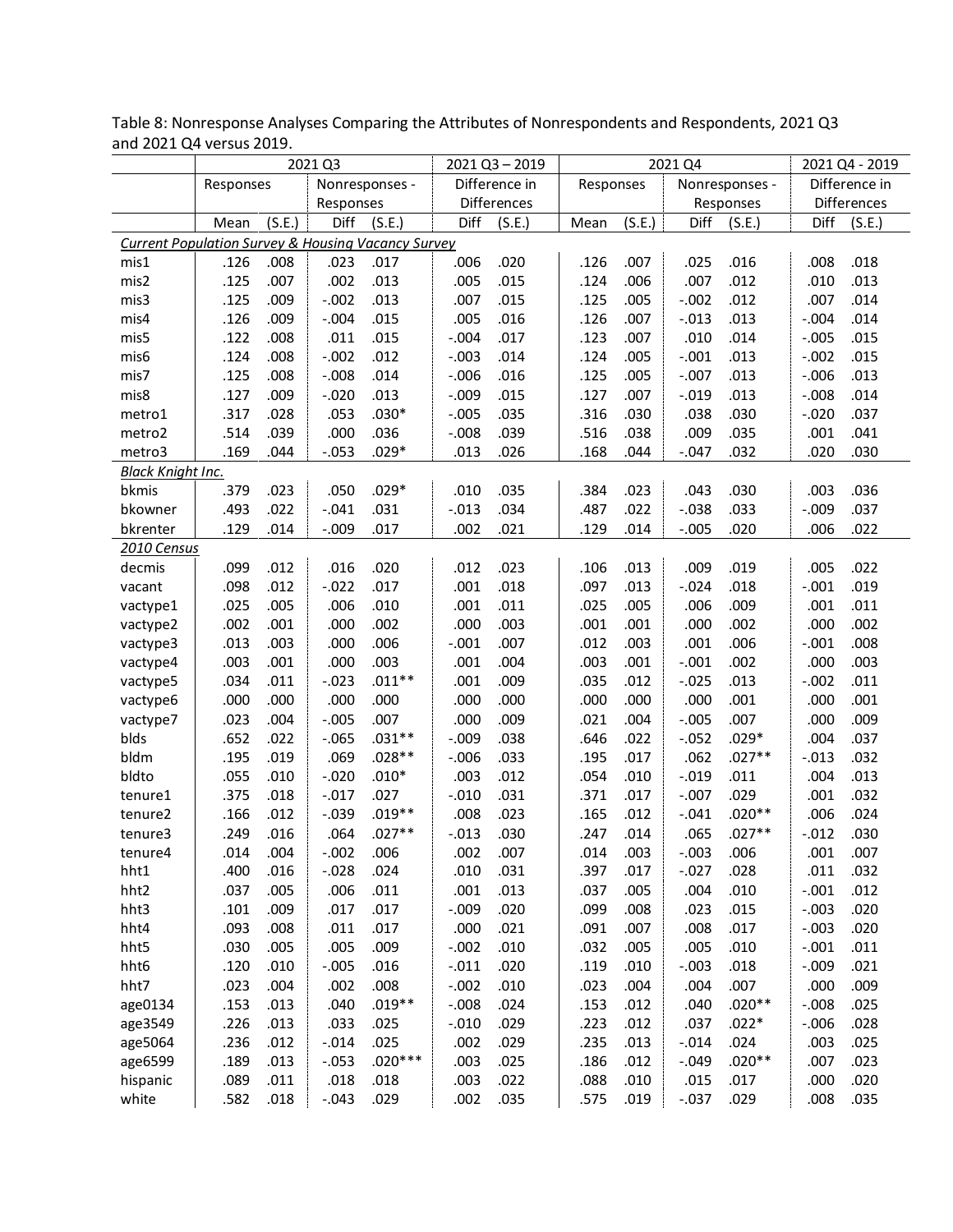| black                                                | .090  | .011 | .027    | .020     | $-0.016$ | .023 | .091  | .010 | .030     | $.017*$   | $-.013$ | .022 |
|------------------------------------------------------|-------|------|---------|----------|----------|------|-------|------|----------|-----------|---------|------|
| aian                                                 | .007  | .002 | .001    | .006     | .000     | .008 | .007  | .003 | .002     | .007      | .001    | .008 |
| asian                                                | .033  | .006 | .004    | .011     | $-.001$  | .013 | .033  | .006 | .005     | .011      | .000    | .012 |
| nhopi                                                | .001  | .001 | .000    | .002     | $-.001$  | .002 | .001  | .001 | .000     | .002      | .000    | .002 |
| other                                                | .001  | .001 | .001    | .002     | .000     | .003 | .001  | .001 | .000     | .002      | .000    | .003 |
| 2014-2018 American Community Survey 5-Year Estimates |       |      |         |          |          |      |       |      |          |           |         |      |
| acsmis                                               | .007  | .003 | .001    | .005     | $-.001$  | .008 | .011  | .005 | $-.003$  | .006      | $-.004$ | .008 |
| pusf                                                 | .746  | .015 | $-.048$ | $.019**$ | $-.001$  | .020 | .746  | .013 | $-.040$  | $.020**$  | .007    | .021 |
| pu24                                                 | .076  | .005 | .014    | $.008*$  | $-.001$  | .008 | .076  | .005 | .011     | .008      | $-.003$ | .009 |
| pumf                                                 | .178  | .013 | .034    | $.016**$ | .002     | .018 | .178  | .011 | .029     | .017      | $-.004$ | .019 |
| pvac                                                 | .121  | .011 | $-.014$ | $.008*$  | .004     | .008 | .122  | .011 | $-.016$  | $.008**$  | .002    | .008 |
| pown                                                 | .645  | .013 | $-.035$ | $.016**$ | $-.001$  | .017 | .645  | .011 | $-.032$  | $.016**$  | .002    | .018 |
| pa0114                                               | .182  | .003 | .003    | .004     | $-.001$  | .005 | .181  | .003 | .005     | .004      | .001    | .005 |
| pa1524                                               | .128  | .005 | .003    | .004     | .000     | .005 | .128  | .004 | .003     | .004      | .000    | .005 |
| pa2534                                               | .138  | .004 | .009    | $.005**$ | $-.002$  | .005 | .138  | .004 | .009     | $.004**$  | $-.002$ | .005 |
| pa3554                                               | .256  | .003 | .003    | .003     | $-.001$  | .004 | .256  | .003 | .003     | .003      | .000    | .004 |
| pa5574                                               | .227  | .006 | $-.011$ | $.005**$ | .002     | .006 | .227  | .005 | $-.013$  | $.005***$ | .000    | .006 |
| pa7599                                               | .070  | .004 | $-.006$ | $.003**$ | .001     | .003 | .070  | .003 | $-.007$  | $.003**$  | .001    | .003 |
| phis                                                 | .151  | .011 | .016    | .014     | .003     | .018 | .150  | .009 | .021     | .013      | .008    | .017 |
| pnhw                                                 | .648  | .017 | $-.047$ | $.019**$ | .003     | .023 | .650  | .015 | $-0.049$ | $.018***$ | .001    | .022 |
| pnhb                                                 | .117  | .011 | .025    | $.014*$  | $-.005$  | .016 | .118  | .010 | .023     | $.012*$   | $-.007$ | .015 |
| pnha                                                 | .050  | .004 | .005    | .006     | $-.001$  | .008 | .049  | .004 | .004     | .006      | $-.002$ | .007 |
| pnho                                                 | .034  | .003 | .001    | .003     | .000     | .004 | .034  | .003 | .002     | .006      | .001    | .006 |
| pcol                                                 | .320  | .012 | .004    | .013     | $-.007$  | .015 | .319  | .010 | $-.001$  | .011      | $-.011$ | .013 |
| pcit                                                 | .926  | .005 | $-.010$ | .007     | .000     | .009 | .926  | .005 | $-.011$  | .007      | $-.001$ | .009 |
| ppho                                                 | .022  | .001 | .000    | .001     | .001     | .002 | .022  | .002 | .000     | .001      | .001    | .001 |
| pmover                                               | .050  | .002 | .002    | .002     | $-.001$  | .003 | .050  | .002 | .003     | .002      | .000    | .003 |
| pinc0124                                             | .204  | .007 | .002    | .008     | .005     | .009 | .205  | .007 | $-.001$  | .007      | .002    | .009 |
| pinc2549                                             | .221  | .004 | $-.003$ | .005     | .001     | .006 | .220  | .004 | $-.001$  | .005      | .004    | .006 |
| pinc5099                                             | .298  | .004 | $-.001$ | .005     | $-.001$  | .006 | .299  | .004 | .001     | .005      | .001    | .006 |
| pinc100                                              | .277  | .009 | .002    | .012     | $-.006$  | .014 | .277  | .008 | .001     | .010      | $-.006$ | .013 |
| ppov                                                 | .140  | .006 | .006    | .008     | .004     | .008 | .140  | .006 | .004     | .007      | .002    | .008 |
| medinc                                               | 65.9  | 1.6  | 0.3     | 2.1      | $-1.0$   | 2.4  | 65.9  | 1.5  | 0.3      | 1.8       | $-1.0$  | 2.1  |
| medval                                               | 261.3 | 11.8 | $-0.7$  | 15.3     | $-3.7$   | 17.0 | 259.6 | 9.3  | $-2.4$   | 12.8      | $-5.4$  | 14.8 |

Source: U.S. Census Bureau. Current Population Survey and Housing Vacancy Survey Supplement data for 2019 and 2021 linked to each supplemental data source identified in the table.

Note: This table shows the mean value of each attribute among completed responses (complete interviews, all Type Bs, and Type C ineligibles), the difference between nonresponses (Type As) and responses, and the change in these differences from 2019 to 2021, as well as the standard errors for each estimate. .000 values indicate rounded to zero. The U.S. Census Bureau reviewed this data product for unauthorized disclosure of confidential information and approved the disclosure avoidance practices applied to this release. CBDRB-FY22-POP001-0085.

\*\*\* p<.01; \*\* p<.05; \* p<.10. Asterisks are shown only for the differences between nonresponses and responses and for the change in these differences from 2019 to 2021. Significance is calculated using OLS regression models with replicate weights.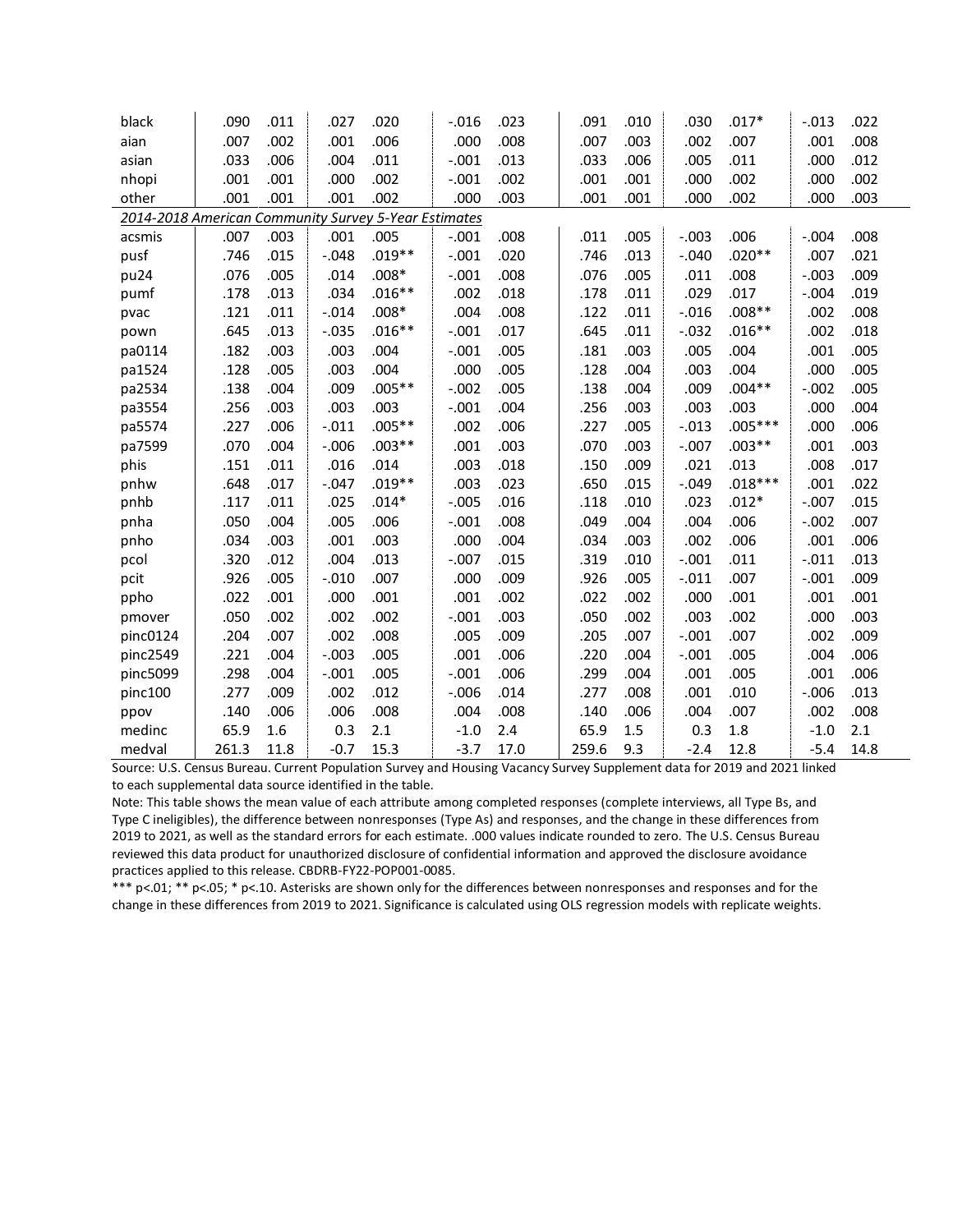| Table 9: Logistic Regressions Modeling Nonresponse Versus Response on Selected Covariates |  |
|-------------------------------------------------------------------------------------------|--|
| (1=Nonresponse; 0=Response).                                                              |  |

|                  |          | Q2 2019  | Q2 2020  |           | Q2 2021  |          |
|------------------|----------|----------|----------|-----------|----------|----------|
|                  | Coef.    | (S.E.)   | Coef.    | (S.E.)    | Coef.    | (S.E.)   |
| Intercept        | $-1.562$ | 2.128    | $-1.366$ | 1.988     | $-.763$  | 2.097    |
| decmis           | .178     | .305     | .219     | .228      | .256     | .274     |
| vactype1         | .173     | .385     | .389     | .291      | .156     | .349     |
| vactype2         | $-.238$  | 2.044    | .284     | 1.084     | $-.255$  | 1.876    |
| vactype3         | .198     | .508     | .080     | .407      | .120     | .565     |
| vactype4         | $-.196$  | 1.306    | .067     | .919      | $-.372$  | 1.077    |
| vactype5         | $-.775$  | .669     | $-0.662$ | .480      | $-.812$  | .523     |
| tenure2          | $-.133$  | .200     | $-.035$  | .158      | $-.061$  | .200     |
| tenure3          | .049     | .210     | .218     | .159      | .027     | .177     |
| tenure4          | $-.256$  | .539     | $-.013$  | .450      | $-.087$  | .516     |
| bldm             | .136     | .217     | .103     | .161      | .140     | .185     |
| bldto            | $-.158$  | .340     | $-.010$  | .278      | $-.143$  | .330     |
| hht2             | .062     | .308     | .184     | .254      | .161     | .290     |
| hht3             | .110     | .181     | .152     | .161      | .108     | .225     |
| hht4             | .137     | .212     | .133     | .179      | .094     | .202     |
| hht5             | .145     | .326     | .109     | .268      | .034     | .307     |
| hht6             | .182     | .226     | .083     | .187      | .085     | .204     |
| hht7             | .121     | .370     | .090     | .332      | .066     | .410     |
| age              | $-.010$  | $.004**$ | $-.010$  | $.004***$ | $-0.09$  | $.004**$ |
| hispanic         | .036     | .266     | .093     | .191      | .082     | .222     |
| black            | .200     | .262     | .067     | .201      | .060     | .233     |
| aian             | .177     | .797     | .098     | .588      | .009     | .620     |
| asian            | $-.054$  | .347     | .017     | .273      | .011     | .363     |
| nhopi            | .079     | 1.511    | .002     | 1.409     | .094     | 1.724    |
| other            | .349     | 1.286    | .258     | 1.187     | .116     | 1.261    |
| bkmis            | .033     | .240     | .028     | .183      | .047     | .177     |
| bkowner          | .055     | .210     | $-.184$  | .194      | $-.007$  | .194     |
| acsmis           | .070     | .502     | $-.220$  | .525      | $-.225$  | .723     |
| medval           | .000     | .000     | .000     | .000      | .000     | .000     |
| medinc           | .000     | .000     | .000     | .000      | .000     | .000     |
| ppov             | $-.142$  | 1.591    | .373     | 1.417     | .062     | 1.513    |
| pinc0124         | $-.573$  | 2.229    | .431     | 1.736     | $-.513$  | 1.819    |
| pinc2549         | .010     | 1.749    | .544     | 1.483     | .040     | 1.606    |
| pinc5099         | .074     | 1.671    | .747     | 1.365     | .239     | 1.357    |
| pvac             | $-.991$  | .991     | $-.717$  | .688      | $-.808$  | .885     |
| pmover           | .923     | 2.788    | .644     | 2.292     | $-.054$  | 2.668    |
| pown             | $-.092$  | .739     | $-.079$  | .585      | $-.399$  | .696     |
| pa0114           | $-.338$  | 2.463    | .069     | 2.009     | $-.649$  | 2.316    |
| pa1524           | $-.892$  | 1.747    | $-.609$  | 1.619     | $-.742$  | 1.814    |
| pa2534           | $-.156$  | 1.930    | $-.374$  | 1.934     | $-.821$  | 2.145    |
| pa5574           | $-.335$  | 2.232    | $-.505$  | 1.918     | $-.101$  | 2.225    |
| pa7599           | $-1.144$ | 2.326    | $-.947$  | 2.193     | $-1.138$ | 2.694    |
| phis             | .256     | .530     | .059     | .485      | .135     | .580     |
| pnhb             | .539     | .466     | .339     | .450      | .593     | .453     |
| pnha             | .307     | 1.007    | .332     | .925      | $-.138$  | 1.063    |
| pnho             | .569     | 1.413    | .877     | 1.149     | .697     | 1.109    |
| State x Metro FE | Yes      |          | Yes      |           | Yes      |          |
| MIS x Metro FE   | Yes      |          | Yes      |           | Yes      |          |

Source: U.S. Census Bureau. Current Population Survey and Housing Vacancy Survey Supplement data for 2019-2021 linked to the supplemental data sources identified in Table 3.

Note: This table reports the results of logistic regressions that model an indicator for Type A nonresponse on the set of covariates identified in the table. The dependent variable is defined so that positive coefficients correspond to increased likelihood of response (0=Type A Nonresponse; 1=Completed interview, Type B, or Type C). Separate logistic regressions are estimated for each quarter. .000 values indicate rounded to zero. The U.S. Census Bureau reviewed this data product for unauthorized disclosure of confidential information and approved the disclosure avoidance practices applied to this release. CBDRB-FY22-POP001-0085.<br>\*\*\* p<.01; \*\* p<.05; \* p<.10. Asterisks are reported for all estimates.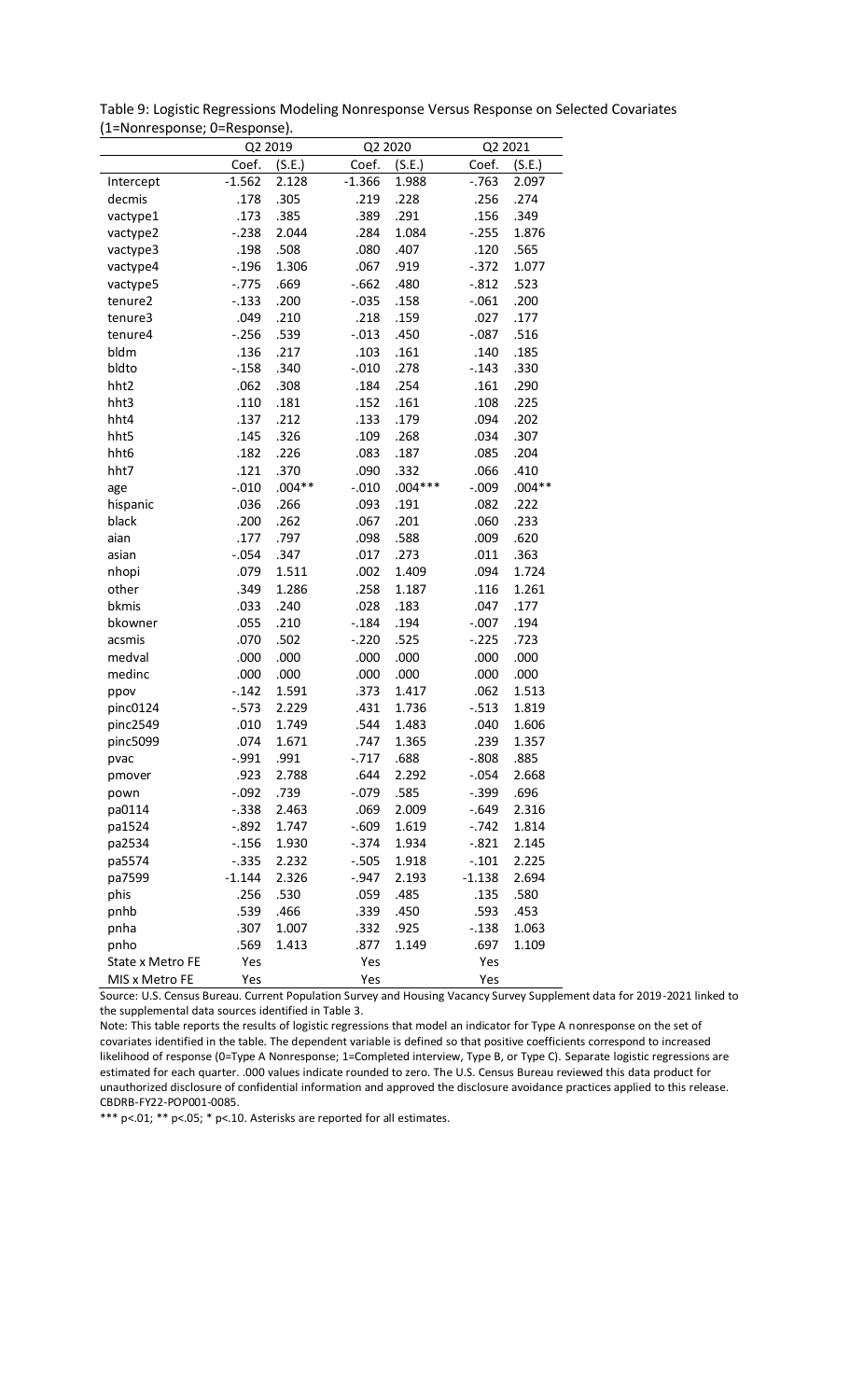|                        | 2019 Q1   | 2019 Q2   | 2019 Q3   | 2019 Q4   | 2020 Q1   | 2020 Q2   | 2020 Q3   | 2020 Q4   | 2021 Q1   | 2021 Q2   | 2021 Q3   | 2021 Q4   |
|------------------------|-----------|-----------|-----------|-----------|-----------|-----------|-----------|-----------|-----------|-----------|-----------|-----------|
| Homeownership Rate     |           |           |           |           |           |           |           |           |           |           |           |           |
| <b>NEW Estimates</b>   | .655      | .652      | .657      | .661      | .661      | .673      | .672      | .664      | .662      | .663      | .662      | .661      |
| (S.E.)                 | .019      | .018      | .019      | .018      | .020      | .018      | .019      | .017      | .022      | .019      | .021      | .021      |
| <b>BW Estimates</b>    | $.664**$  | $.661**$  | $.667***$ | $.673***$ | $.675***$ | .705***   | .699***   | .679 ***  | $.677***$ | $.676***$ | $.676***$ | $.675**$  |
| (S.E.)                 | .020      | .018      | .019      | .018      | .020      | .017      | .019      | .017      | .021      | .018      | .021      | .020      |
| <b>CUR Estimates</b>   | $.661*$   | $.660*$   | $.665**$  | $.670**$  | $.673***$ | $.702***$ | .698***   | $.677***$ | $.674**$  | $.673**$  | $.673**$  | $.673**$  |
| (S.E.)                 | .020      | .018      | .019      | .019      | .020      | .017      | .019      | .017      | .021      | .019      | .022      | .020      |
| Gross Vacancy Rate     |           |           |           |           |           |           |           |           |           |           |           |           |
| <b>NEW Estimates</b>   | .139      | .140      | .140      | .132      | .136      | .138      | .133      | .131      | .134      | .133      | .131      | .131      |
| (S.E.)                 | .013      | .014      | .013      | .014      | .014      | .016      | .014      | .014      | .015      | .015      | .014      | .015      |
| <b>BW Estimates</b>    | .142      | $.143*$   | .142      | .134      | .139      | .139      | .135      | .133      | .137      | .136      | .135      | $.135*$   |
| (S.E.)                 | .014      | .015      | .014      | .014      | .016      | .017      | .015      | .015      | .015      | .016      | .015      | .017      |
| <b>CUR Estimates</b>   | $.120***$ | $.121***$ | $.121***$ | $.115***$ | $.113***$ | $.098***$ | $.100***$ | $.108***$ | $.109***$ | $.109***$ | $.106***$ | $.104***$ |
| (S.E.)                 | .012      | .013      | .012      | .013      | .013      | .013      | .012      | .012      | .013      | .013      | .013      | .013      |
| Rental Vacancy Rate    |           |           |           |           |           |           |           |           |           |           |           |           |
| <b>NEW Estimates</b>   | .086      | .084      | .084      | .080      | .085      | .088      | .093      | .084      | .090      | .082      | .077      | .076      |
| (S.E.)                 | .014      | .012      | .013      | .013      | .015      | .018      | .016      | .014      | .015      | .014      | .013      | .013      |
| <b>BW Estimates</b>    | .086      | .084      | .083      | .080      | .085      | .087      | .093      | .084      | .089      | .082      | .077      | .077      |
| (S.E.)                 | .015      | .013      | .013      | .014      | .016      | .017      | .015      | .013      | .015      | .014      | .013      | .013      |
| <b>CUR Estimates</b>   | $.072***$ | $.070***$ | $.070***$ | $.067***$ | $.069***$ | $.060***$ | $.068***$ | $.067***$ | $.070***$ | $.064***$ | $.060***$ | $.058***$ |
| (S.E.)                 | .012      | .011      | .011      | .012      | .013      | .012      | .012      | .011      | .012      | .012      | .010      | .010      |
| Homeowner Vacancy Rate |           |           |           |           |           |           |           |           |           |           |           |           |
| <b>NEW Estimates</b>   | .016      | .015      | .017      | .016      | .014      | .013      | .013      | .012      | .011      | .011      | .011      | .011      |
| (S.E.)                 | .004      | .004      | .004      | .004      | .004      | .004      | .004      | .004      | .003      | .003      | .003      | .004      |
| <b>BW Estimates</b>    | .016      | .015      | .017      | .016      | .014      | .012      | .013      | .012      | .011      | .011      | .011      | .011      |
| (S.E.)                 | .004      | .004      | .004      | .004      | .004      | .004      | .004      | .004      | .003      | .003      | .003      | .003      |
| <b>CUR Estimates</b>   | $.013***$ | $.013***$ | $.014***$ | $.014***$ | $.011***$ | $.008***$ | .009 ***  | $.010***$ | $.009***$ | $.008***$ | $.008***$ | $.008***$ |
| (S.E.)                 | .003      | .003      | .003      | .003      | .003      | .003      | .003      | .003      | .003      | .003      | .002      | .003      |

Table 10: Estimates of the Homeownership Rate and Vacancy Rates Using Alternative Weighting Approaches.

Source: U.S. Census Bureau. Current Population Survey and Housing Vacancy Survey Supplement data for 2019-2021 linked to the supplemental data sources in Table 3. Note: This table reports estimates of each outcome using the propensity-score-based nonresponse adjustment developed in this paper (NEW), the CPS base weights (BW), and the CPS base weights multiplied by the existing nonresponse adjustment factor (CUR). .000 values indicate rounded to zero. The U.S. Census Bureau reviewed this data product for unauthorized disclosure of confidential information and approved the disclosure avoidance practices applied to this release. CBDRB-FY22-POP001-0085.

\*\*\* p<.01; \*\* p<.05; \* p<.10. The asterisks reflect significance tests that compare the BW and CUR Estimates, respectively, to the NEW Estimates for the same quarter.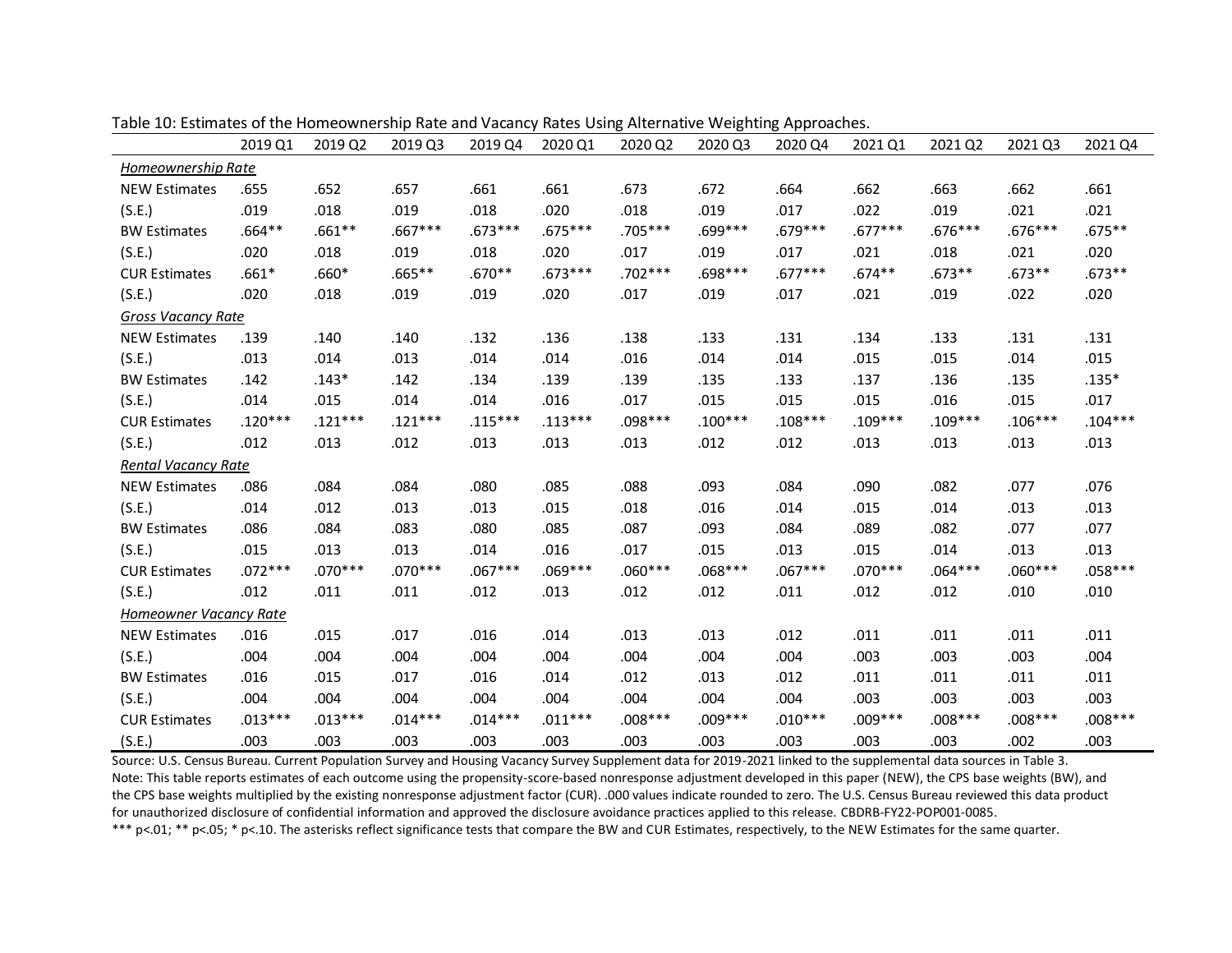|                        | 2019 Q1                  | 2019 Q2 | 2019 Q3 | 2019 Q4 | 2020 Q1   | 2020 Q2     | 2020 Q3    | 2020 Q4  | 2021 Q1  | 2021 Q2  | 2021 Q3   | 2021 Q4    |
|------------------------|--------------------------|---------|---------|---------|-----------|-------------|------------|----------|----------|----------|-----------|------------|
| Homeownership Rate     |                          |         |         |         |           |             |            |          |          |          |           |            |
| <b>NEW Estimates</b>   |                          | $-.003$ | .002    | .006    | .006      | .018        | .017       | .009     | .007     | .008     | .007      | .006       |
| (S.E.)                 |                          | .021    | .025    | .022    | .018      | .023        | .025       | .023     | .027     | .027     | .027      | .024       |
| <b>BW Estimates</b>    | $\overline{\phantom{a}}$ | $-.003$ | .004    | .009    | .011      | $.042***$   | $.036***$  | .016     | .014     | .013     | .012      | .012       |
| (S.E.)                 |                          | .021    | .025    | .022    | .018      | .023        | .024       | .024     | .027     | .027     | .028      | .024       |
| <b>CUR Estimates</b>   | $\overline{\phantom{a}}$ | $-.002$ | .004    | .009    | .012      | $.041***$   | $.037***$  | .016     | .013     | .012     | .011      | .011       |
| (S.E.)                 |                          | .021    | .026    | .022    | .018      | .023        | .025       | .024     | .027     | .027     | .028      | .024       |
| Gross Vacancy Rate     |                          |         |         |         |           |             |            |          |          |          |           |            |
| <b>NEW Estimates</b>   | $\overline{\phantom{a}}$ | .001    | .001    | $-.007$ | $-.003$   | .000        | $-.006$    | $-0.008$ | $-.005$  | $-.006$  | $-.007$   | $-.008$    |
| (S.E.)                 |                          | .011    | .014    | .013    | .012      | .013        | .014       | .013     | .015     | .015     | .015      | .014       |
| <b>BW Estimates</b>    | $\overline{\phantom{a}}$ | .001    | .001    | $-.007$ | $-.003$   | $-.002$     | $-.007$    | $-.008$  | $-.005$  | $-.006$  | $-.007$   | $-.006$    |
| (S.E.)                 |                          | .012    | .014    | .013    | .012      | .013        | .015       | .014     | .015     | .015     | .016      | .014       |
| <b>CUR Estimates</b>   | $\overline{\phantom{a}}$ | .001    | .001    | $-.006$ | $-.007**$ | $-0.022***$ | $-.020***$ | $-.012$  | $-.011*$ | $-.011*$ | $-.014**$ | $-.016***$ |
| (S.E.)                 |                          | .010    | .012    | .012    | .010      | .010        | .012       | .012     | .013     | .013     | .013      | .012       |
| Rental Vacancy Rate    |                          |         |         |         |           |             |            |          |          |          |           |            |
| <b>NEW Estimates</b>   | $\overline{\phantom{a}}$ | $-.003$ | $-.003$ | $-.007$ | $-.001$   | .002        | .007       | $-.003$  | .003     | $-.005$  | $-.009$   | $-.010$    |
| (S.E.)                 |                          | .016    | .019    | .019    | .019      | .021        | .020       | .017     | .020     | .018     | .019      | .017       |
| <b>BW Estimates</b>    | $\overline{\phantom{a}}$ | $-.003$ | $-.003$ | $-.007$ | $-.001$   | .001        | .006       | $-.003$  | .003     | $-.005$  | $-.009$   | $-.009$    |
| (S.E.)                 |                          | .016    | .019    | .019    | .019      | .021        | .020       | .017     | .020     | .018     | .019      | .017       |
| <b>CUR Estimates</b>   | $\overline{\phantom{a}}$ | $-.002$ | $-.002$ | $-.005$ | $-.004$   | $-.012**$   | $-.004**$  | $-.005$  | $-.002$  | $-.008$  | $-.013$   | $-.014$    |
| (S.E.)                 |                          | .014    | .016    | .016    | .016      | .016        | .016       | .014     | .017     | .015     | .016      | .014       |
| Homeowner Vacancy Rate |                          |         |         |         |           |             |            |          |          |          |           |            |
| <b>NEW Estimates</b>   | $\overline{\phantom{a}}$ | $-.001$ | .001    | .001    | $-.002$   | $-.003$     | $-.003$    | $-.004$  | $-.005$  | $-.005$  | $-.005$   | $-.005$    |
| (S.E.)                 |                          | .005    | .006    | .005    | .005      | .005        | .005       | .005     | .005     | .005     | .005      | .005       |
| <b>BW Estimates</b>    | $\overline{\phantom{a}}$ | $-.001$ | .001    | .000    | $-.002$   | $-.004$     | $-.003$    | $-.004$  | $-.005$  | $-.005$  | $-.005$   | $-.005$    |
| (S.E.)                 |                          | .005    | .006    | .005    | .005      | .005        | .005       | .005     | .005     | .005     | .005      | .005       |
| <b>CUR Estimates</b>   | $\blacksquare$           | $-.001$ | .001    | .000    | $-.002$   | $-.005$     | $-.004$    | $-.004$  | $-.005$  | $-.005$  | $-.005$   | $-.005$    |
| (S.E.)                 |                          | .004    | .005    | .005    | .004      | .004        | .004       | .004     | .004     | .004     | .004      | .004       |

Table 11: Change from 2019 Q1 in the Estimates of the Homeownership Rate and Vacancy Rates Using Alternative Weighting Approaches.

Source: U.S. Census Bureau. Current Population Survey and Housing Vacancy Survey Supplement data for 2019-2021 linked to the supplemental data sources in Table 3. Note: This table reports the change in each outcome since 2019 Q1 using the propensity-score-based nonresponse adjustment developed in this paper (NEW), the CPS base weights (BW), and the CPS base weights multiplied by the existing nonresponse adjustment factor (CUR). .000 values indicate rounded to zero. The U.S. Census Bureau reviewed this data product for unauthorized disclosure of confidential information and approved the disclosure avoidance practices applied to this release. CBDRB-FY22-POP001-0085. \*\*\* p<.01; \*\* p<.05; \* p<.10. The asterisks reflect significance tests that compare the BW and CUR Estimates, respectively, to the NEW Estimates for the same quarter.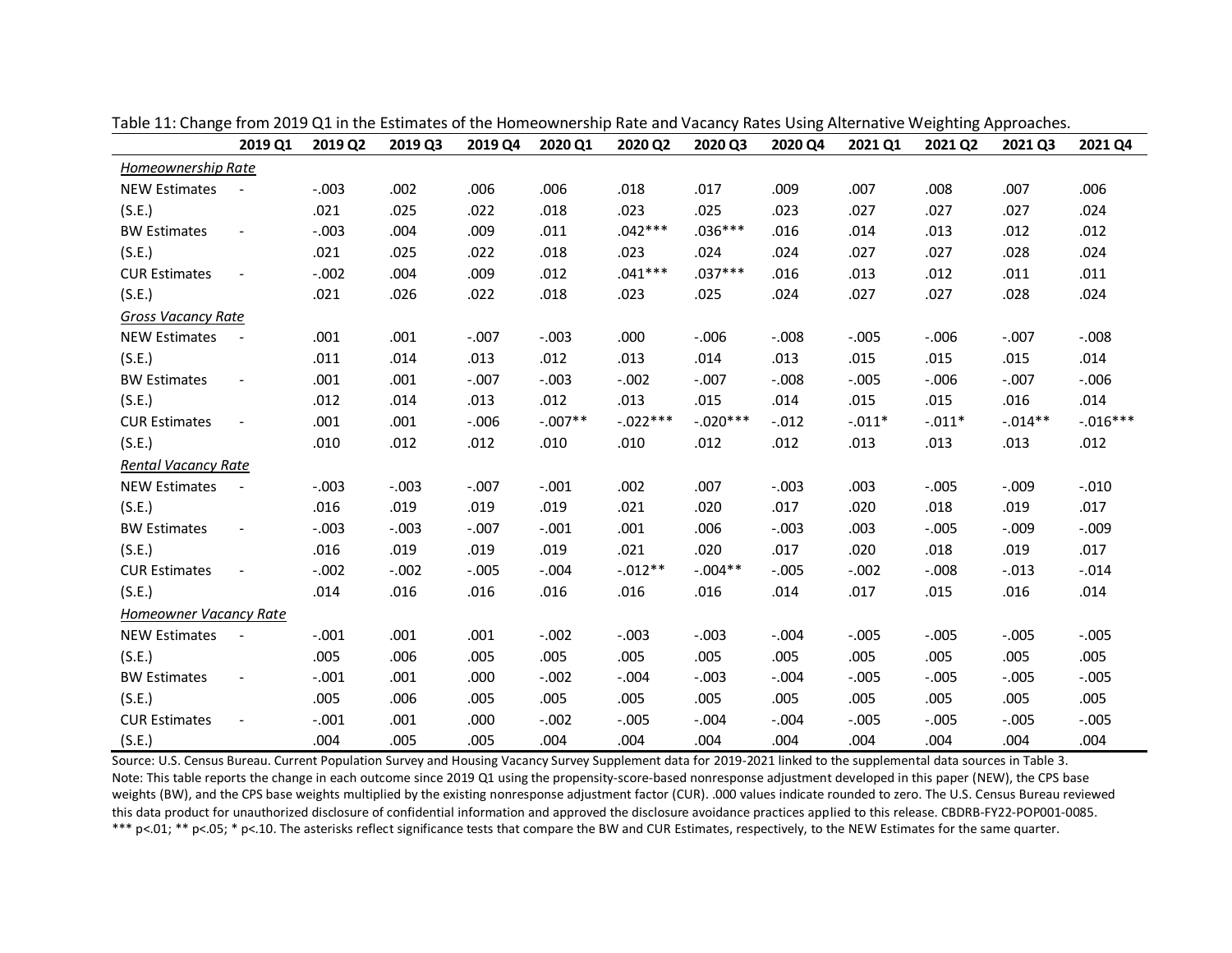



Source: U.S. Census Bureau. Current Population Survey and Housing Vacancy Survey Supplement data for 2019-2021 linked to the supplemental data sources identified in Table 3.

Note: This figure visualizes the alternative estimates reported in Table 10 using the propensity-score-based nonresponse adjustment developed in this paper (NEW Estimates), the CPS base weights (BW Estimates), and the CPS base weights multiplied by the existing nonresponse adjustment factor (CUR Estimates). It also plots the published CPS/HVS estimates using the final weights (FW). The U.S. Census Bureau reviewed this data product for unauthorized disclosure of confidential information and approved the disclosure avoidance practices applied to this release. CBDRB-FY22-POP001-0085.



Figure 2: Gross Vacancy Rate Estimates by Quarter and Weighting Approach.

Source: U.S. Census Bureau. Current Population Survey and Housing Vacancy Survey Supplement data for 2019-2021 linked to the supplemental data sources identified in Table 3.

Note: This figure visualizes the alternative estimates reported in Table 10 using the propensity-score-based nonresponse adjustment developed in this paper (NEW Estimates), the CPS base weights (BW Estimates), and the CPS base weights multiplied by the existing nonresponse adjustment factor (CUR Estimates). It also plots the published CPS/HVS estimates using the final weights (FW). The U.S. Census Bureau reviewed this data product for unauthorized disclosure of confidential information and approved the disclosure avoidance practices applied to this release. CBDRB-FY22-POP001-0085.